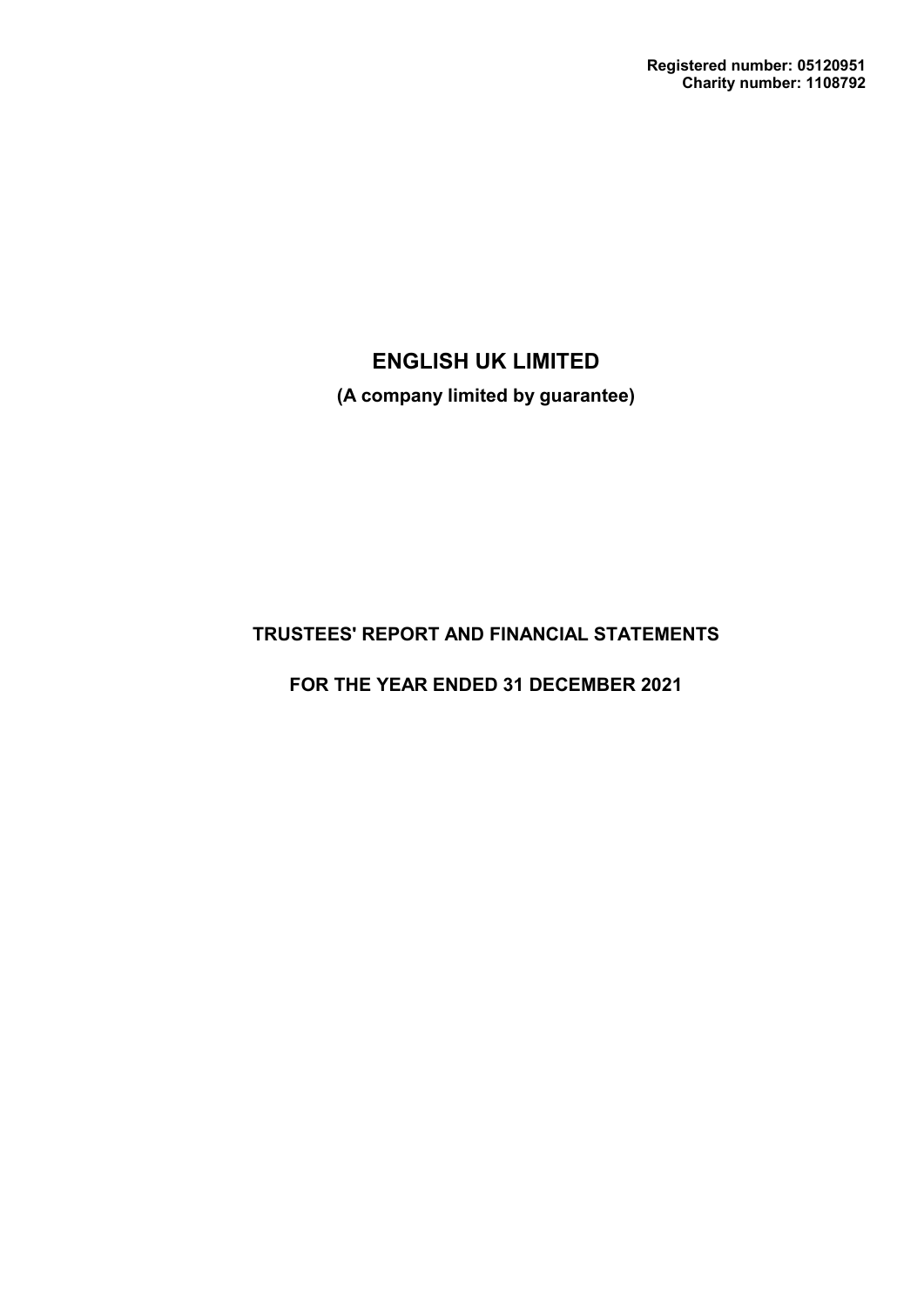## **CONTENTS**

|                                                                                | Page      |
|--------------------------------------------------------------------------------|-----------|
| Reference and administrative details of the Charity, its Trustees and advisers | 1         |
| <b>Chairman's statement</b>                                                    | 2         |
| <b>Trustees' report</b>                                                        | $3 - 14$  |
| Independent auditor's report on the financial statements                       | $15 - 18$ |
| <b>Consolidated statement of financial activities</b>                          | 19        |
| <b>Consolidated balance sheet</b>                                              | 20        |
| <b>Charity balance sheet</b>                                                   | 21        |
| <b>Consolidated statement of cash flows</b>                                    | 22        |
| Notes to the financial statements                                              | $23 - 47$ |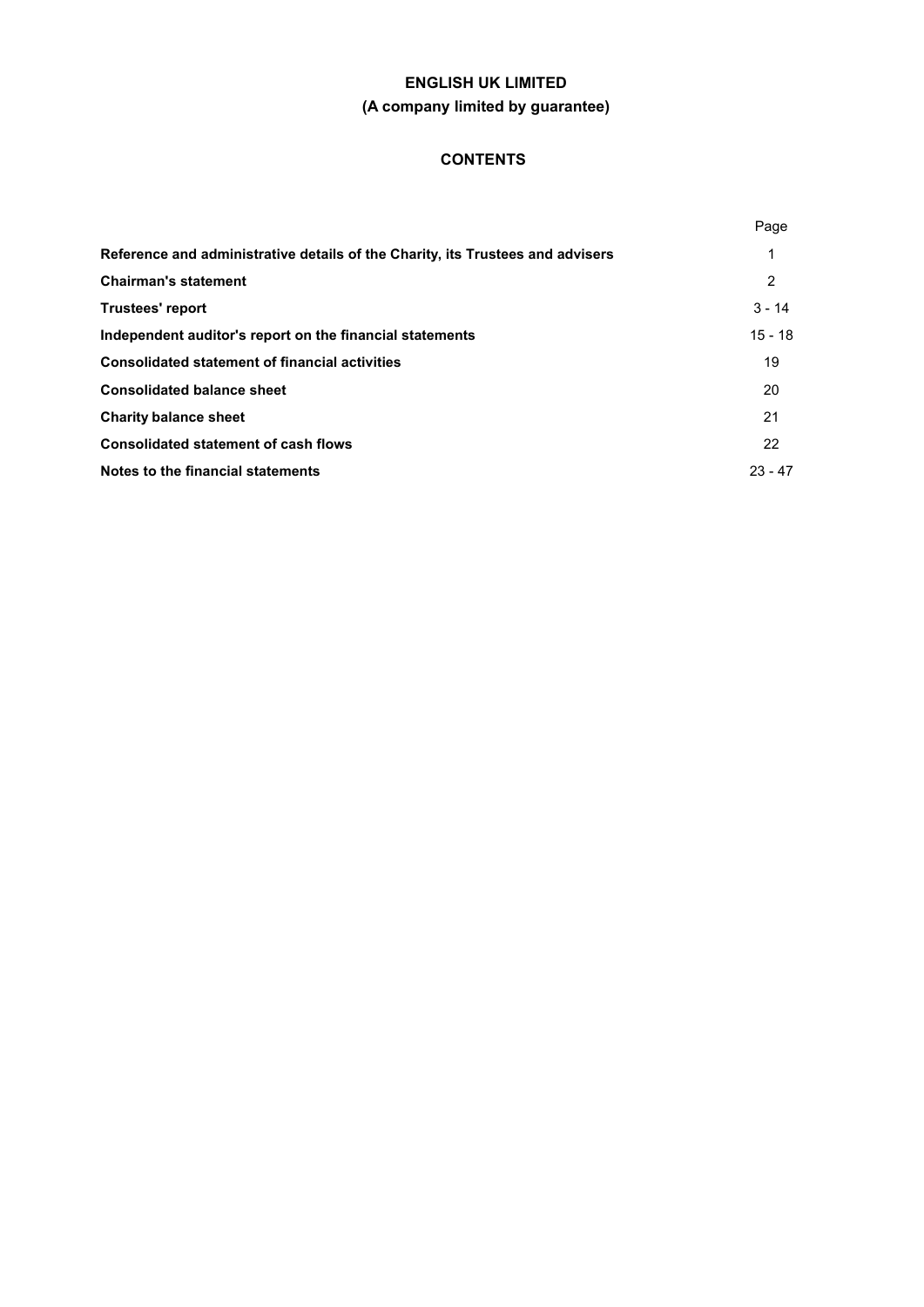## **(A company limited by guarantee)**

### **REFERENCE AND ADMINISTRATIVE DETAILS OF THE CHARITY, ITS TRUSTEES AND ADVISERS FOR THE YEAR ENDED 31 DECEMBER 2021**

| Trustees                                                                                                                                                 | S Phillips, Chair until 22 May 2021<br>M Rendell, Vice Chair until 22 May 2021, Chair from 22 May 2021<br>S Doherty, Vice Chair from 22 May 2021<br>J Brinkmann<br>J Brown<br>T Cooke<br>J Dancaster<br>F Davis<br>C Diamantino<br>S Etchells<br>S Fordham<br>C Moonie<br>N Paramor<br>F Quaraishi<br>S Roussounis<br>P Zhang |
|----------------------------------------------------------------------------------------------------------------------------------------------------------|-------------------------------------------------------------------------------------------------------------------------------------------------------------------------------------------------------------------------------------------------------------------------------------------------------------------------------|
| <b>Company registered</b><br>number                                                                                                                      | 05120951                                                                                                                                                                                                                                                                                                                      |
| <b>Charity registered number</b>                                                                                                                         | 1108792                                                                                                                                                                                                                                                                                                                       |
| <b>Registered office</b>                                                                                                                                 | Flag House<br>47 Brunswick Court<br>London<br>SE1 3LH                                                                                                                                                                                                                                                                         |
| <b>Company secretary</b>                                                                                                                                 | Nuria Felip-Puignou                                                                                                                                                                                                                                                                                                           |
| <b>Chief Executive Officer</b><br><b>Director of Membership</b><br><b>Marketing Communications A Wright</b><br><b>Director</b><br><b>Finance Manager</b> | J Gray<br>H Japes<br>N Felip Puignou                                                                                                                                                                                                                                                                                          |
| Independent auditor                                                                                                                                      | <b>Buzzacott LLP</b><br><b>Statutory Auditor</b><br>130 Wood Street<br>London<br>EC2V 6DL                                                                                                                                                                                                                                     |
| <b>Bankers</b>                                                                                                                                           | National Westminster Bank plc<br>PO Box 2354<br>65 Picadilly<br>London<br><b>W1A 2PP</b>                                                                                                                                                                                                                                      |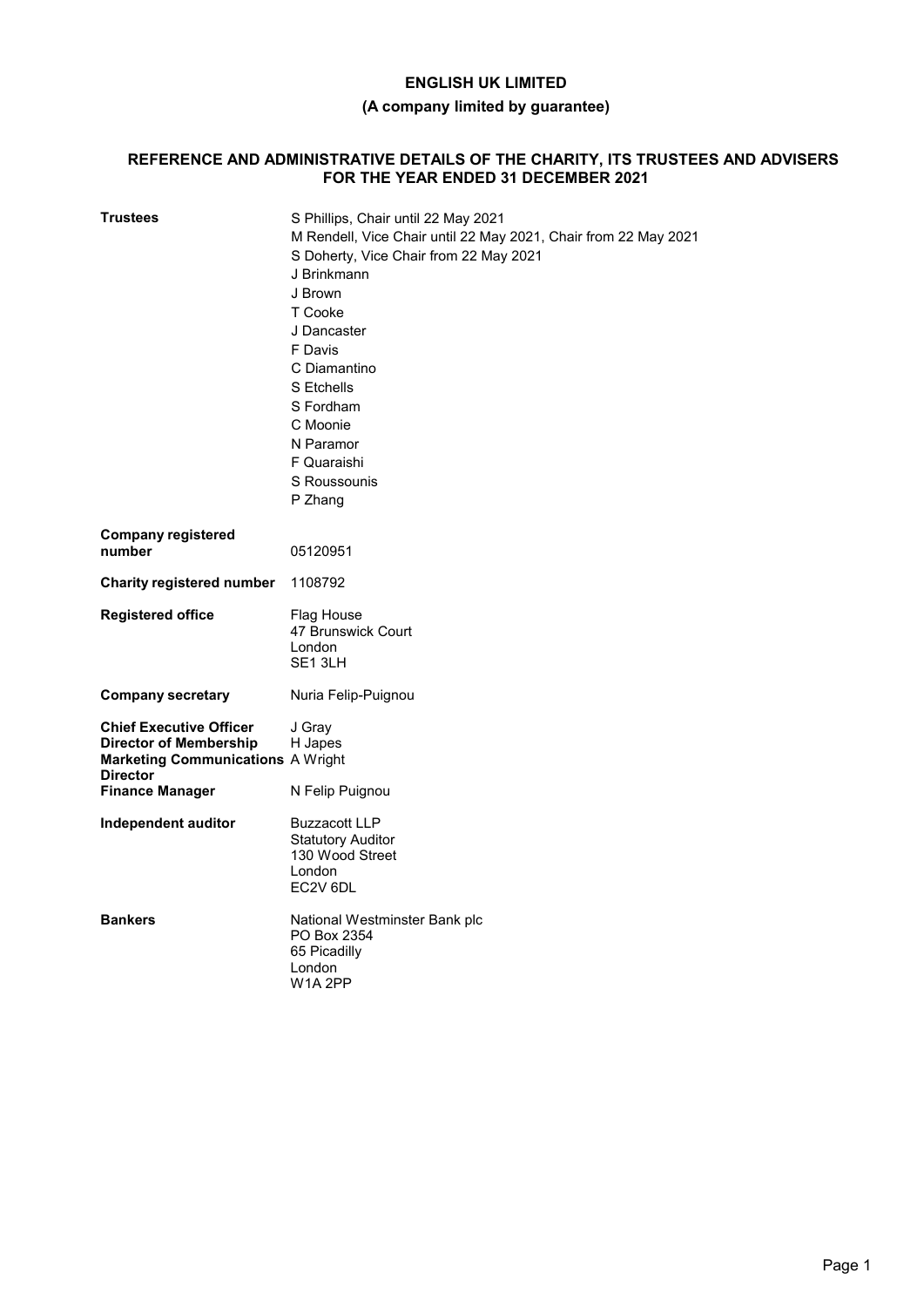#### **(A company limited by guarantee)**

### **CHAIRMAN'S STATEMENT FOR THE YEAR ENDED 31 DECEMBER 2021**

The Chairman presents his statement for the year.

Pre-Covid-19, the UK was the dominant player in the global ELT industry, attracting almost twice as many international students as any of our English-speaking competitors. UK ELT injected £1.4bn into the national economy annually, supported 35,000 jobs, underpinned our £20bn international education sector, and built positive relations between the UK and the rest of the world.

We welcomed 550,000 students annually, the majority teenagers and children and around half from Europe. A VisitBritain survey published in 2019 put those numbers even higher, discovering our students spent twice as much and stayed three times as long as other inbound travellers.

Our students are keen to learn English, to advance their education and careers, to experience all the UK has to offer. Prepandemic, our ELT centre members were thriving, profitable businesses. They have shown immense resilience over the past two years: 85% have survived despite having little income since the summer peak of 2019.

However, the pandemic is not over yet for English UK and the UK ELT sector. ELT centres, predominantly SMEs, are running on empty because Covid-19 has had such a severe impact on our sector. It prevented our students from reaching us for most of 2020 and 2021, leaving our classrooms empty and slashing income by over 80%.

Our latest market intelligence indicates that the impact of the pandemic was even greater in 2021 than in 2020 with a 75% reduction in student volume compared to 2019.

Additionally, the immigration system has changed for our biggest markets during the pandemic, and many travellers may instead choose competitor destinations offering work rights and no need for passports.

English UK is an association of members, run by its members and for its members. The financial performance of English UK is pegged to student volume and the fate of the sector. We have taken all the necessary management actions to safeguard the future of our association. The trustees and executive work for the members. They share in their heartbreak at the plight of UK ELT. They also share in their determination to survive and recover.

Throughout the pandemic, English UK and the UK ELT sector has been planning and working for recovery. Our aim is to not just survive but thrive and build our industry back better. We have strategic plans for recovery and growth and are embracing partnerships with government departments and others to help us maximise every opportunity.

At this critical juncture for English UK and the sector, we are proud to have published UK ELT's first antiracism and environmental action plans. We are also heartened to know that so many members feel passionately about the association and stepped forward as candidates in the hotly contested 2021 board election.

Demand to study English in the UK remains high and we expect our students to return now that travel restrictions have eased, and confidence rises.

To those who have served on our boards, committees and advisory groups, and to the English UK executive team: thank you for your work, generous support and advice in these most challenging of times.

We feel certain that with so much enthusiasm for this association, for this community that is English UK, we can come out of this crisis changed for the better.

Chairman

Date: 27 April 2022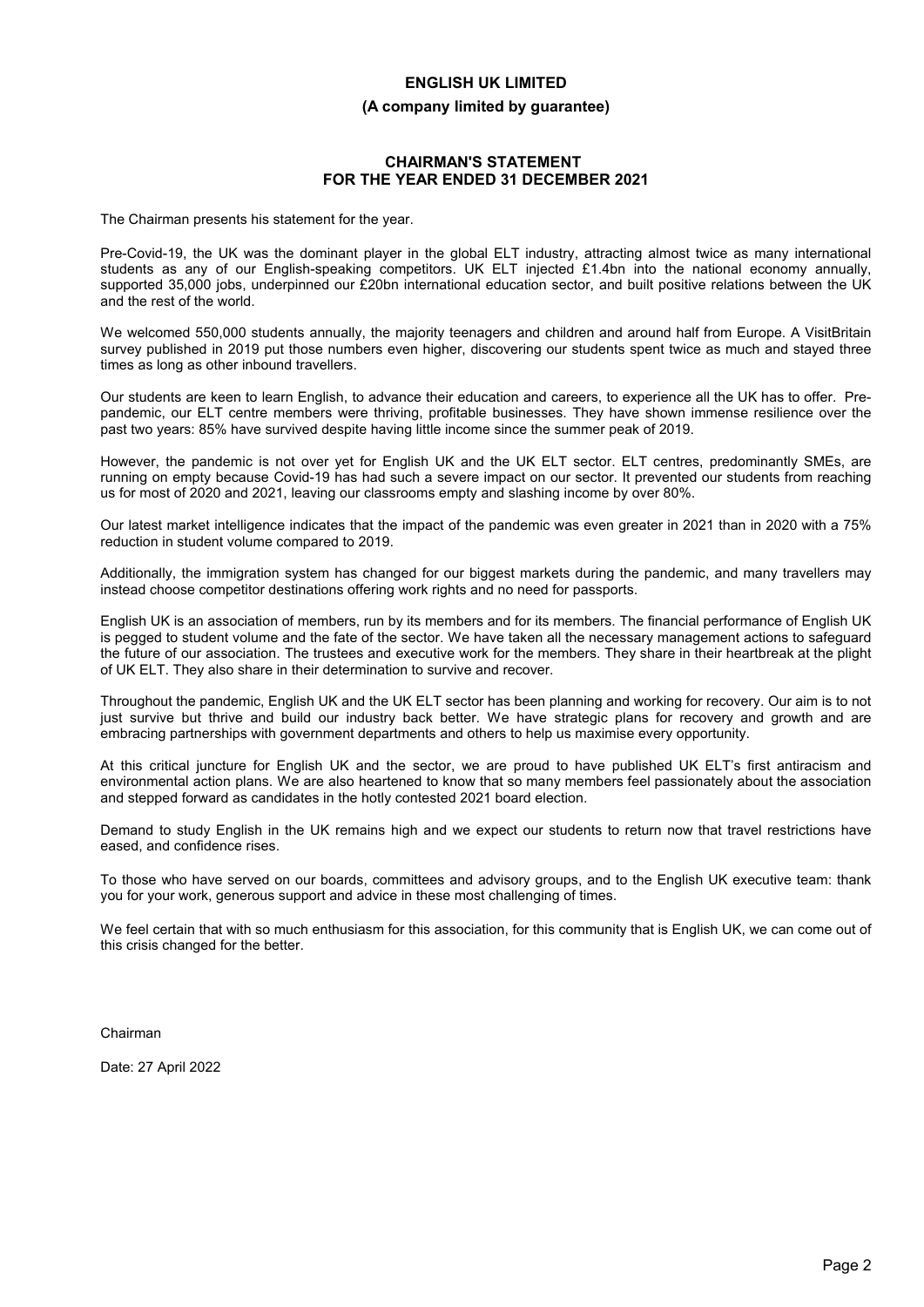## **TRUSTEES' REPORT FOR THE YEAR ENDED 31 DECEMBER 2021**

The Trustees present their annual report together with the audited financial statements of the Group and Charity for the year 1 January 2021 to 31 December 2021. English UK wholly owns the £1 issued share capital of English UK Enterprises Limited (Company No. 05200973), which carries out the charity's commercial operations.

The Annual report serves the purposes of both a Trustees' report and a directors' report under company law. The Trustees confirm that the Annual report and financial statements of the charitable company comply with the current statutory requirements, the requirements of the charitable company's governing document and the provisions of the Statement of Recommended Practice (SORP) applicable to charities preparing their accounts in accordance with the Financial Reporting Standard applicable in the UK and Republic of Ireland (FRS102) (effective 1 January 2019).

The reference and administrative information set out on page 1 forms part of this report.

#### *Structure, governance and management*

#### **Constitution**

English UK is a company limited by guarantee (Company No. 05120951) and a registered charity (Charity No. 1108792). The company was incorporated on 6 May 2004 and its governing documents are the Memorandum and Articles of Association. The company registered as a charity with the Charity Commission on 1 April 2005.

#### **Trustees**

The Trustees of the charity constitute directors of the company for the purposes of company law. This report is also a directors' report as required by Section 234 of the Companies Act 2006. The Articles provide for a maximum of 12 directors, elected by the representatives of member centres in a postal ballot.

The following Trustees have served throughout the year to 31 December 2021, and to the date of signing this report, except as shown:

| <b>Trustees</b>                          | Appointed/resigned         |
|------------------------------------------|----------------------------|
| S Phillips (Chair until 22 May 2021)     |                            |
| M Rendell (Vice Chair until 22 May 2021, |                            |
| Chair from 22 May 2021)                  |                            |
| S Doherty (Vice Chair from 22 May 2021)  |                            |
| J Brinkmann                              | Resigned 21 May 2021       |
| J Brown                                  | Appointed 21 May 2021      |
| T Cooke                                  | Appointed 21 May 2021      |
| J Dancaster                              |                            |
| F Davis                                  | Resigned 21 May 2021       |
| C Diamantino                             |                            |
| S Etchells                               |                            |
| S Fordham                                |                            |
| N Paramor                                |                            |
| F Quraishi                               | Appointed 10 November 2021 |
| S Roussounis                             | Appointed 21 May 2021      |
| E Tyler                                  | Resigned 8 February 2021   |
| P Zhang                                  | Appointed 21 May 2021      |

The Board of Trustees is recruited from the representatives of member centres by open election. The Chair and the Vice-Chair are appointed by the Board from among its number. Since board members have almost always been the representatives of member centres for a significant number of years and are therefore familiar with the sector and current issues, induction after a board election focuses on their role and responsibilities as trustees and directors, and an update on the charity's strategy, policies and current issues.

Trustees are elected by the member centres. Trustees' terms of appointment are for a period of three years at the end of which they may offer themselves for re-election. A maximum term of six years (save for the Chair which is nine years) is stipulated in the governing documents. The board consists of a maximum of 12 members.

The Board of Trustees met four times in 2021 (2020 - four).

#### **Subsidiary companies**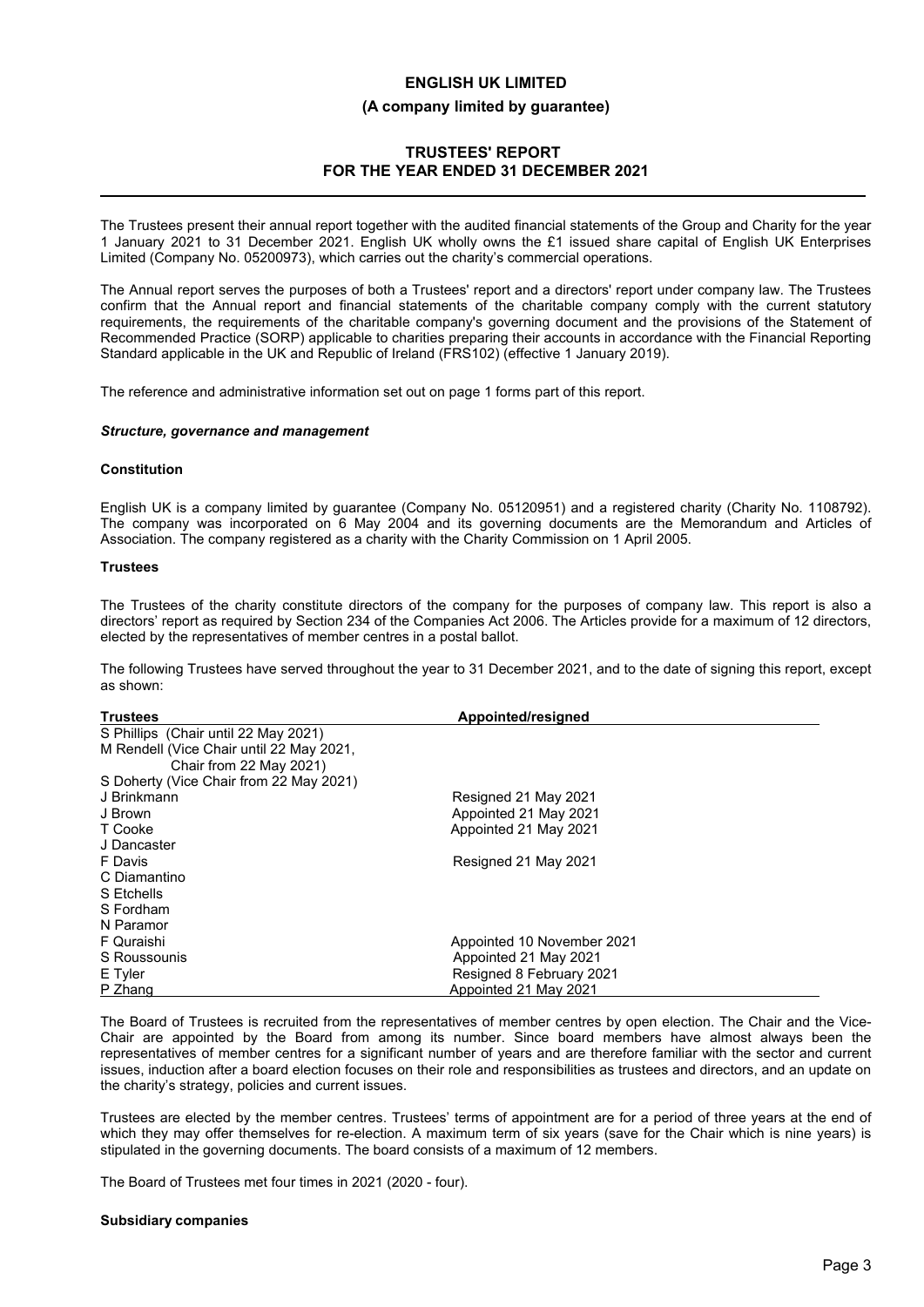#### **(A company limited by guarantee)**

## **TRUSTEES' REPORT (CONTINUED) FOR THE YEAR ENDED 31 DECEMBER 2021**

#### **Structure, governance and management (continued)**

English UK wholly owns the £1 issued share capital of English UK Enterprises Limited (Company No. 05200973), which carries out the charity's commercial operations. The Board of English UK Enterprises Limited is appointed by the Board of Trustees of the charity and gives guidance to staff on commercial activities, primarily through the CEO.

#### **National and Regional Sub-Groups and Special Interest Groups**

These operate under a short constitution approved by the Board and their activities are controlled by their local committee, which is elected from among the members in that part of the UK. The activities range from marketing initiatives to local training and professional development sessions for centre staff, in response to perceived needs among members of the sub-group. There are also two special interest groups, one for Business English and one for Young Learners, which consider matters specific to those client groups.

The activities and assets of the sub-groups and special interest groups are not consolidated within the charity's financial statements as English UK does not control them. The total transactions of the sub-groups would not be material in the context of the charity's accounts, and there are systems in place to minimise the risk of any contingent liability from the subgroups falling to the national association and charity.

#### **Pay policy for key management personnel**

The key management personnel of the charity are the Trustees and the members of the Executive Team referred to on page 1. Trustees are not remunerated for their services to the charity. When setting staff remuneration levels terms agreed are in consultation with the Chair (and/or Chief Executive) and have regard to pay and employment conditions across the group, by obtaining reliable, up-to-date information about remuneration in other companies of comparable scale and complexity from the relevant HR consultants that we work with including reports and surveys produced by them. The charity has a performance measurement system in place to provide key performance indicators, as well as to motivate and develop staff.

#### **Organisation**

There is a full scheme of delegation of powers, covering both policy and financial responsibilities, agreed by the main Board.

#### **Statement of Trustees' responsibilities**

The Trustees (who are also the directors of the Charity for the purposes of company law) are responsible for preparing the Trustees' report and the financial statements in accordance with applicable law and United Kingdom Accounting Standards (United Kingdom Generally Accepted Accounting Practice).

Company law requires the Trustees to prepare financial statements for each financial year. Under company law, the Trustees must not approve the financial statements unless they are satisfied that they give a true and fair view of the state of affairs of the Group and the Charity and of their income and expenditure for that period. In preparing these financial statements, the Trustees are required to:

- select suitable accounting policies and then apply them consistently;
- observe the methods and principles of the Charities SORP (FRS 102);
- make judgements and accounting estimates that are reasonable and prudent;
- state whether applicable UK Accounting Standards (FRS 102) have been followed, subject to any material departures disclosed and explained in the financial statements;
- prepare the financial statements on the going concern basis unless it is inappropriate to presume that the Group will continue in business.

The Trustees are responsible for keeping adequate accounting records that are sufficient to show and explain the Group and the Charity's transactions and disclose with reasonable accuracy at any time the financial position of the Group and the Charity and enable them to ensure that the financial statements comply with the Companies Act 2006. They are also responsible for safeguarding the assets of the Group and the Charity and hence for taking reasonable steps for the prevention and detection of fraud and other irregularities.

The Trustees are responsible for the maintenance and integrity of financial information included on the charity's website.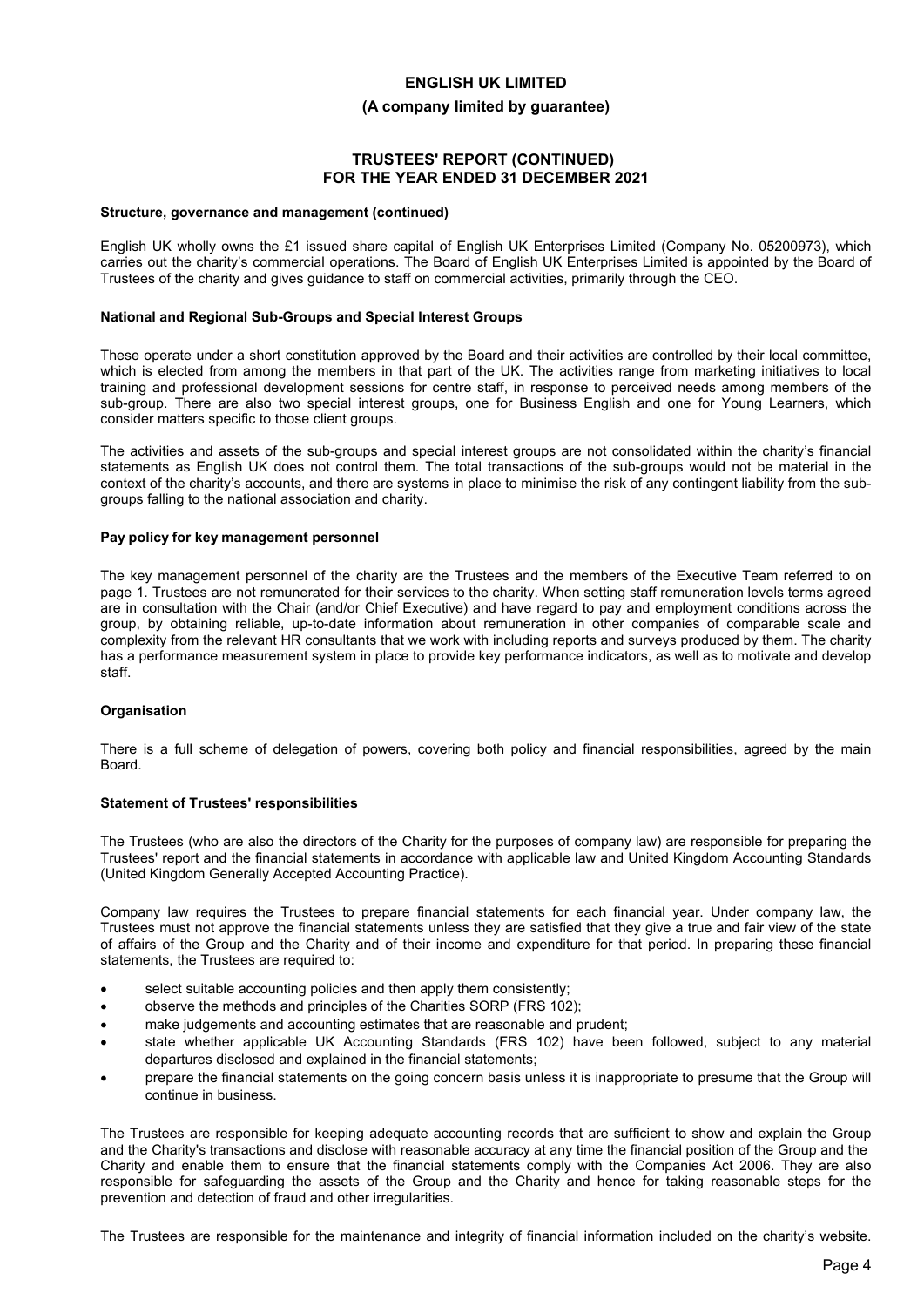#### **(A company limited by guarantee)**

## **TRUSTEES' REPORT (CONTINUED) FOR THE YEAR ENDED 31 DECEMBER 2021**

#### **Statement of Trustees' responsibilities (CONTINUED)**

Legislation in the United Kingdom governing the preparation and dissemination of financial statements may differ from legislation in other jurisdictions.

#### *Objectives and activities*

#### **Our mission and aims**

English UK is the national membership association of accredited English language teaching centres in the UK. We are a registered charity with a clearly defined purpose documented in the association's charitable objects.

The charity's objects (the Objects) are to advance the education of international students in the English language, in particular by:

- 1. Promoting the teaching of the English language.
- 2. Promoting the pursuit of excellence in professional standards in all aspects of the provision of courses in English Language.
- 3. Maintaining a rigorous system of accreditation of courses in English language, based upon independent inspection and consistent standards.
- 4. Promoting the accredited courses in the English language provided by members of the charity as the preferred choice of students.

**Our mission** is to harness the collective energy of our membership to champion and advance UK ELT.

**Our vision** is for a UK English language teaching sector that transforms lives through learning and intercultural understanding.

**Our values:** community, inclusivity, integrity, responsibility, sustainability.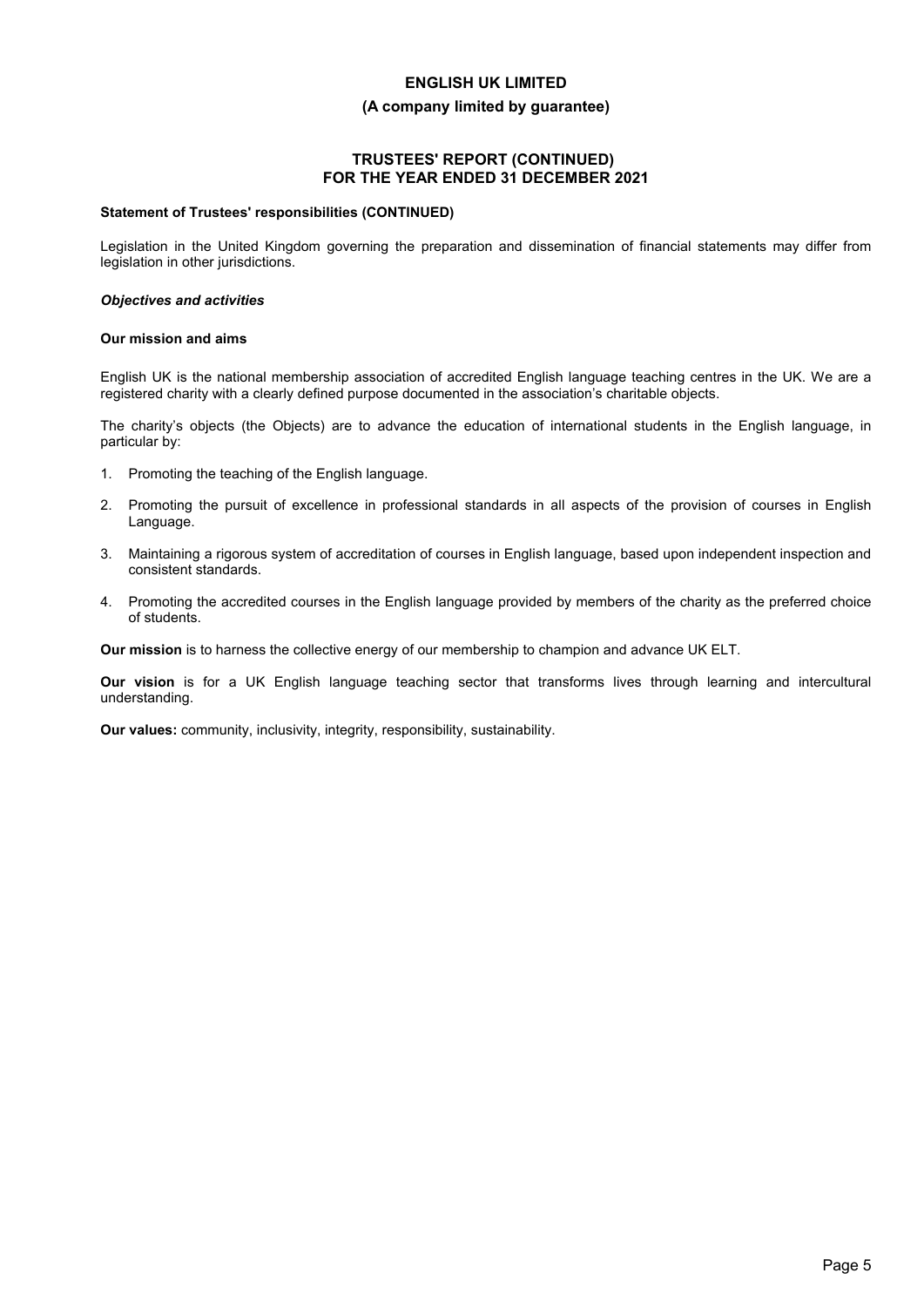#### **(A company limited by guarantee)**

## **TRUSTEES' REPORT (CONTINUED) FOR THE YEAR ENDED 31 DECEMBER 2021**

#### *Achievements and performance*

#### **Main achievements of the Charity**

From early 2020, the impact of Covid-19 on English UK and UK ELT was unexpected and unprecedented. Our impact report, published in March 2021, found an estimated £590m overall loss in gross revenue in 2020 for the English UK membership with 91% of UK ELT jobs affected.

Our most recent Student Statistics report, published in May 2021, covers the first year of the pandemic and found an 83.6% drop in student numbers and a 71.1% drop in student weeks. Our latest data indicates that student numbers and student weeks in 2021 were equally if not further reduced.

English UK's fate as a charity and association is inextricably linked to that of our members and UK ELT. English UK is an association of members, run by its members and for its members.

We pivoted English UK's focus and adapted the association's strategy in response to the impact of the pandemic. Our aim was and continues to be to support English UK members through the crisis and to maximise the recovery of the UK ELT sector.

Our Covid-19 response and recovery strategy has been guided by six principles:

- 1. Agility: listen, understand and respond to the sectors' needs
- 2. Knowledge: provide expert advice and information sharing
- 3. Representation: lobby for fiscal and regulatory support from the UK Government in response to the crisis and through recovery
- 4. Community of peers: facilitate peer-to-peer networking and support
- 5. Global engagement: support the international market to maximise recovery
- 6. Balance: manage financial risk for the association while continuing to offer a critical service to members.

We have applied these principles across our five pillars of activity – quality, membership, intelligence, promotion and public affairs.

#### **Quality**

#### **To support, develop and promote the quality of UK ELT to maximise the student experience and sustain our reputation**.

- We will ensure the accreditation of UK ELT is fit for purpose in the Covid-19 context.
- We will support the industry with expert guidance and consultancy.
- We will support members through the development and sharing of guidance on how to operate safely in the context of Covid-19.
- We will provide Student Emergency Support in the event of the permanent closure of a British Council accredited ELT centre.
- We will operate the student complaints procedure, presided over by an independent Ombudsman, upholding the highest possible ethical and legal standards.

In English UK's role as partner with the British Council in the Accreditation UK scheme, and through the governance mechanisms of the Accreditation UK Executive Board and Accreditation Scheme Advisory Committee, we continued to ensure that the scheme adapted in response to Covid-19. These responses included reducing annual fees, increasing flexibility within the scheme for centres with low student numbers, developing a voluntary Code of Practice for online teaching, progressing with remote inspections, developing the concept of provisional accreditation and reviewing the status of centres undergoing financial restructuring/liquidation.

We provided critical updates to members on Covid-19 via the Covid-19 hub on our website, email bulletins, social media posts and regular (bi-weekly) membership updates and Q&A webinars. In 2021, we circulated 23 Covid-19 e-bulletins and held 32 'Friday Q&As' attended by 1,400+ members.

The low number of students studying English in the UK in 2021 limited calls on the Student Emergency Support scheme to just eight students, with no significant financial impact on the fund.

The executive team handled 23 complaints through the English UK student complaints process, of which nine went to the Ombudsman for final judgement in 2021.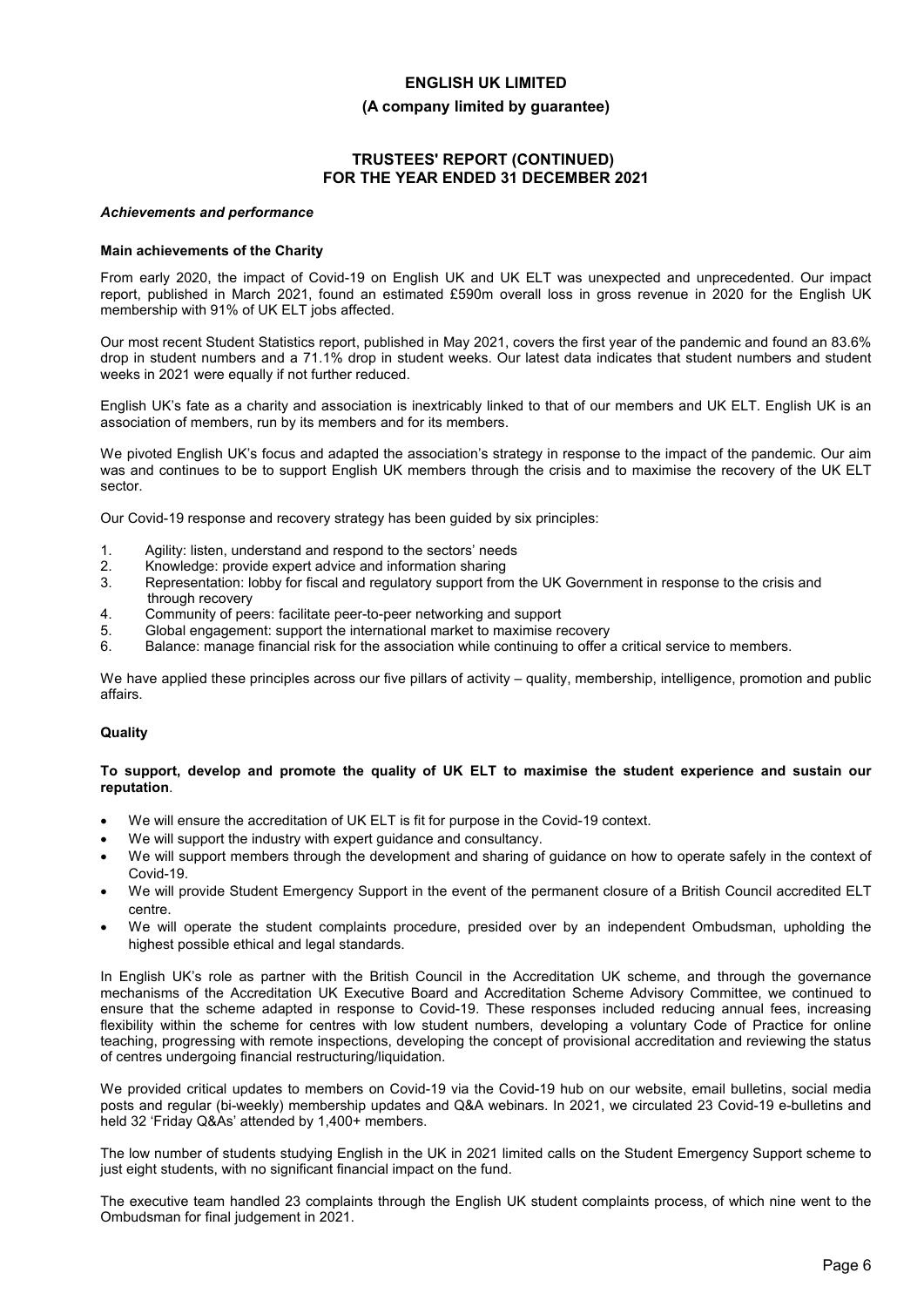#### **(A company limited by guarantee)**

## **TRUSTEES' REPORT (CONTINUED) FOR THE YEAR ENDED 31 DECEMBER 2021**

#### **Achievements and performance (continued)**

#### **Membership**

### **To serve all our members by building a proactive, responsive and sustainable membership association.**

- We will offer support and advice to members and listen to their needs through informal 1:1 consultations, townhall style Q&A webinars and advisory groups.
- We will reflect the financial hardship of members by offering the highest possible value membership fees and flexible payment plans wherever possible.
- We will maximise the association's role as a community of peers by facilitating networking and discussion between members through digital, hybrid and face-to-face channels when safe to do so.
- We will support and amplify the work of the English UK subgroups.

Despite losing 70-80% of their customers in 2020 and 2021, so far less than 15% of English UK member centres have closed their doors permanently due to the pandemic. While each of these closures is heart-breaking, the fact that this number is not higher is testament to the strength of the market before the pandemic – 2019 was a growth year for UK ELT and the dedication of all members to the future of their organisations and international education.

We ended 2021 with 345 member centres and 37 corporate members. These numbers include 10 new member centres and two new corporate members whom we welcomed to the association in 2021.

Considering the extraordinary pressure that the Covid-19 pandemic has placed on the UK ELT industry, the English UK Board of Trustees carefully reviewed membership fees for 2021, freezing basic subscriptions at 2019 levels, recognising that supplementary subscriptions (pegged to 2020 student volume) would be very much reduced. The English UK executive team continued to work with individual members, offering flexible payment plans over ten months or more wherever possible.

We continued to hold regular online membership updates and Q&As (weekly moving to bi-weekly later in the year) for members with English UK's executive team, attracting 50 – 100 participants each week. These included virtual, informal 'coffee mornings' immediately after the webinars, allowing members to share experiences with each other.

We posted 93 news stories on our website, sharing association updates with members. We engaged further with members and the wider sector via 733 posts to our 52,000 social media followers.

In May 2021, we were proud to hold our first hybrid Members' Conference and AGM, with 80% of our 223 delegates joining from their desks across the UK. For those in the venue, it was the first opportunity for members to meet face-to-face as an association since the start of the pandemic.

We are grateful to the 35+ members who volunteer their time to serve on our subsidiary boards and advisory panels that met regularly through 2021 to discuss critical issues, devise key strategies and advise the executive team: the Enterprises Board, Finance Panel, Professional Development Advisory Group, External Relations Advisory Group and Governance Task & Finish Group. We are also grateful to the many members who lead the vital network of our ten English UK subgroups: Young Learners, Scotland, Northern Ireland, Wales, Central, East, London, North, South and South West.

To ensure the strength and sustainability of our association and community for the future, we have embarked on several transformative projects in 2021: a root and branch governance review and our antiracism and environmental action plans.

We established a governance task & finish group in autumn 2021 to undertake a thorough review of the association's constitution and make recommendations to the board and wider membership ahead of the 2022 AGM. The association and membership have changed significantly since the establishment of English UK in 2004. The impact of Covid-19 has accelerated some existing trends and introduced new challenges. The scope of the review includes questions of where power, authority and responsibility sit in the relationship between the membership and the Board of Trustees.

English UK's antiracism plan 'Becoming antiracist: promoting a fairer, more inclusive and equitable UK ELT sector', published in July 2021, is part of our commitment to creating a fairer, safer and better industry for everyone. The plan outlines our antiracist commitment, approach, vision and strategic aims. Following the publication of this plan, our two initial actions included the setting up of an antiracism action group and English UK's first diversity and inclusion survey.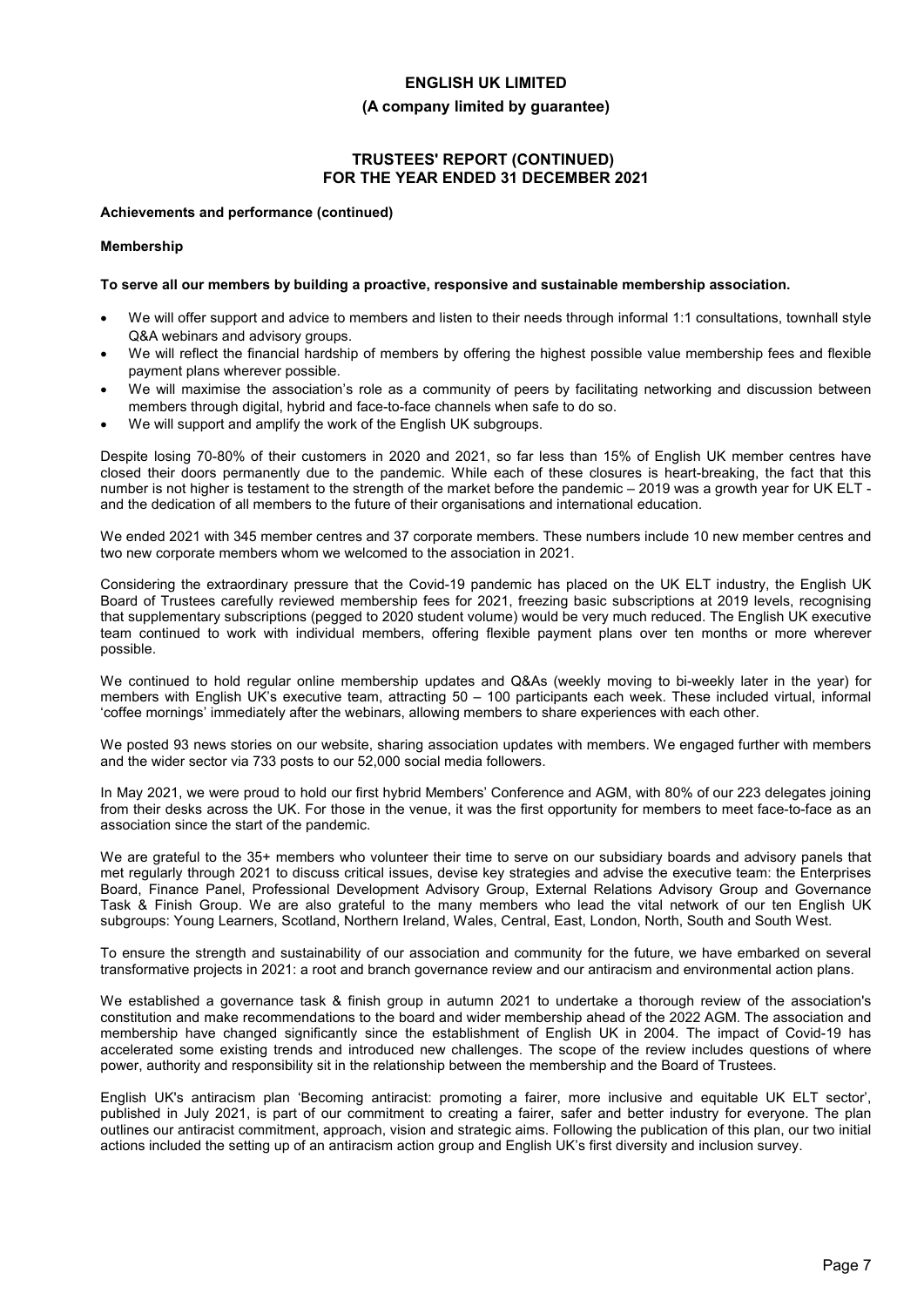#### **(A company limited by guarantee)**

## **TRUSTEES' REPORT (CONTINUED) FOR THE YEAR ENDED 31 DECEMBER 2021**

#### **Achievements and performance (continued)**

#### **Membership (continued)**

'Turning green: an environmental action plan for the UK ELT sector', published right on the cusp of 2022, is English UK's first environmental action plan. The plan acknowledges that English UK and the UK ELT sector can and must join the international movement for climate action and help protect our planet and our future.

The plan looks both at the direct action we can take, like reducing English UK's emissions, and how we can use our platform to encourage and support environmental action across the UK ELT sector.

#### **Intelligence**

#### **To build a comprehensive knowledge base which helps us and our members to make evidence-informed decisions backed by robust insight and data.**

- We will own the most authoritative data on the UK ELT industry, conducting snapshot and longitudinal studies of the impact of Covid-19 and post-pandemic recovery trends (including annual student statistics and QUIC).
- We will research specific markets to investigate business opportunities for members and how these have been impacted by Covid-19.
- We will provide expert advice, information sharing and training through digital, hybrid and face-to-face channels.
- We will innovate and reflect the financial hardship of members by offering high value training and conferences focussing on essential content for the Covid-19 operating environment and mandatory qualifications (i.e. safeguarding).
- We will leverage our position as a thought leader by commercialising our training for non-members (i.e. international DELTM).

Our Quarterly Intelligence Cohort (QUIC) provides in-depth analysis of the UK ELT industry's source markets on a quarterly basis. Due to the continued impact of Covid-19 on the sector, we ran a modified edition of the QUIC scheme for 2021 at a reduced subscription rate. QUIC participants declared their Q1, Q2 and Q3 2021 data in November and their Q4 data in January 2022. In addition to the datasets, participants received a tutorial on how to make effective use of the pivot tables and benefitted from new research exploring the extent to which standalone online products have developed.

To support our members with robust and sophisticated market intelligence, we produce an annual report looking at trends in UK ELT by student weeks, numbers and world source markets. All English UK members submit their data annually. We published the 2021 edition of this report in May 2021.

In June 2021, we published a market report on Europe: 'Europe Future Outlook - Europe as a source market for UK ELT in 2021 and beyond'. Europe Future Outlook was a joint research initiative, produced in collaboration with the British Council and published exclusively for British Council accredited ELT providers. The research was conducted by our insight partner BONARD.

BONARD was commissioned to assess the emerging needs of European students and study travel agents to outline a range of practical recommendations for increased engagement in the post-Brexit and post-pandemic world.

We ran a successful international DELTM course for 18 participants in China via online channels in 2021 and are about to kick off with another cohort in 2022.

Through online and face-to-face means, we held three successful conferences in 2021: the ELT Conference (online) attracting 500+ registrations; the Get Ready for Summer festival (online) for 205 delegates; the English UK Marketing Conference (face-to-face) for 140 delegates.

With the return of students to our classrooms, our vital safeguarding training recommenced for staff responsible for the welfare of young learners at English UK member centres. Now offered conveniently online, 24 sessions attracted 280 trainees in 2021.

Over the course of 2021, we continued our programme of free webinars and Q&As, offering 52 sessions to 2,300+ delegates.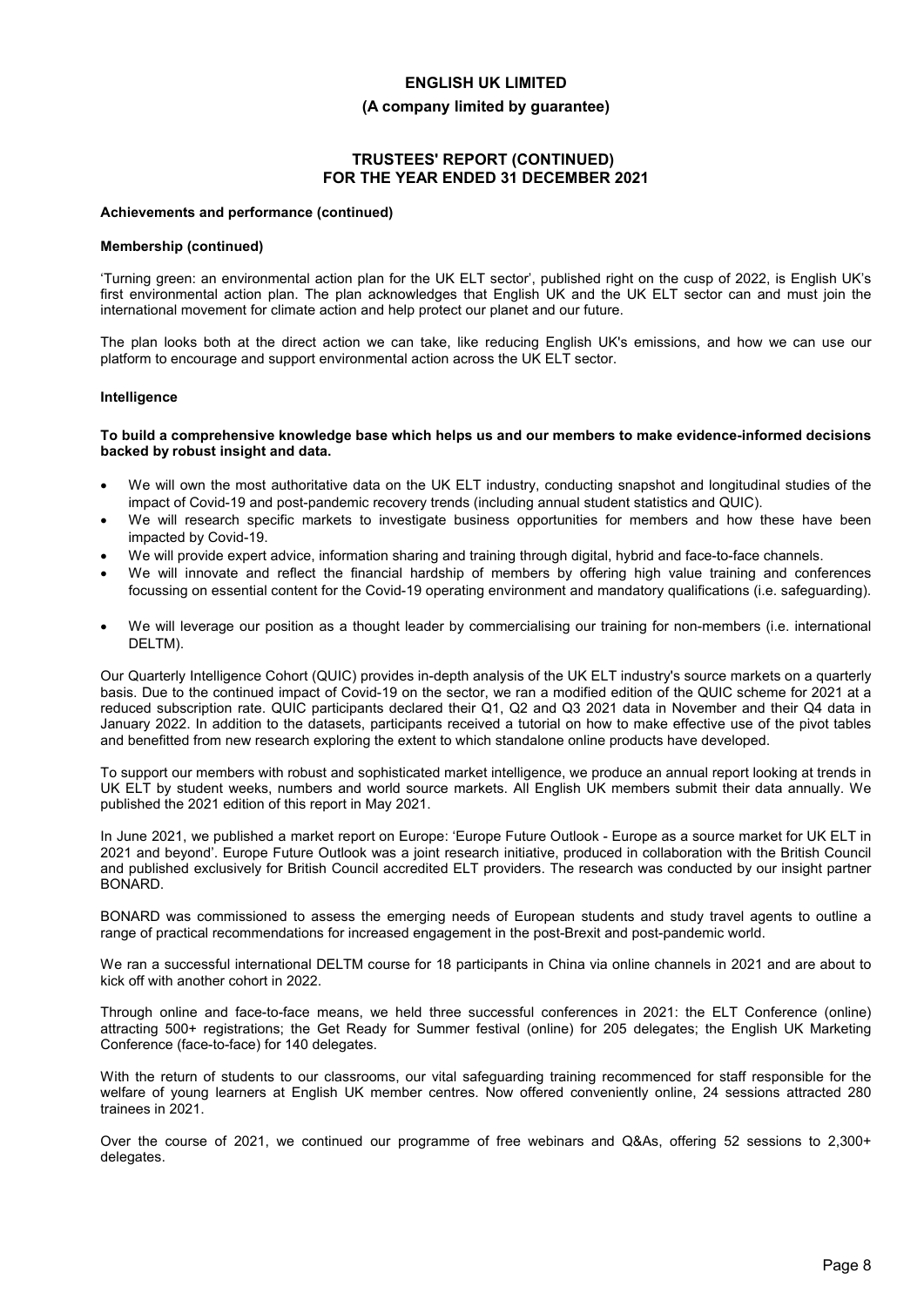#### **(A company limited by guarantee)**

## **TRUSTEES' REPORT (CONTINUED) FOR THE YEAR ENDED 31 DECEMBER 2021**

#### **Achievements and performance (continued)**

#### **Promotion**

To maximise business opportunities for our members and the wider UK ELT sector through targeted promotional activity, led by intelligence.

- We will adapt StudyWorld to an online event, hosting international agents and influencers from around the world and promoting positive messages about the UK student experience in the context of Covid-19.
- We will engage with international agents and buyers through digital channels, global networks, agent associations and the partner agency scheme.
- We will develop an innovative programme of high value, low risk/cost in-market activities when travel restrictions allow, prioritising those markets likely to return first.
- We will work with the Department for International Trade and the British Council to support the promotion of UK ELT.
- We will focus messaging on reassurance and re-building market confidence.

We held three successful online StudyWorld events in January, March and September 2021, priced to be accessible and affordable for as many member centres as possible. Across these three events, 285 education providers met with 570 international agencies and partners from 60+ countries in thousands of pre-scheduled appointments. Each event included a programme of information briefings and insightful webinars. The average net promoter score for our online StudyWorld events in 2021 was a very positive 77.

In summer 2021, we launched the English with Confidence campaign, an international-facing campaign to support market recovery for the UK's English language teaching sector.

English UK is working together with the British Council and the Department for International Trade to run a responsive and coordinated campaign under the globally-recognised GREAT Britain brand. The campaign informs and reassures our international partners and stakeholders, giving them the information they need to support the return of international students.

The new English with Confidence website (study.englishuk.com) provides a single reference point for all partners working with accredited ELT centres in the UK. Messages promote the UK as a safe and supportive environment for English language students, highlighting high standards in course quality and safeguarding, and simplifying information about Covid-19 travel and visa requirements.

Other campaign tactics deployed in 2021 include: a dedicated agent email campaign; posts to social media channels; a promotional toolkit and social media assets shared with campaign partners and stakeholders; revised ELT content on the Study UK and British Council websites; use of the hashtag #EnglishwithConfidence; a briefing for the DIT Europe team; webinars for study abroad agents in Europe, Turkey, the Gulf, Brazil, Thailand and Vietnam; pre-recorded briefings for agents attending ICEF Latin America, ICEF China and ICEF Berlin.

From the launch of the campaign in July to December 2021, the study.englishuk.com website received 6.1K users, of whom one third returned with Saudi Arabia, China, Italy and Mexico being among the top source countries. The agent webinars reached 402 agents and partners. The hashtag #EnglishWithConfidence has been used in 348 social media posts and six emails have been sent as part of the agent email campaign, reaching 4.8K contacts per send with an average unique open rate of 24.5%.

We're proud to have worked in partnership with the British Council and IATEFL to run PRELIM I and launch PRELIM II in 2021. The Partnered Remote Language Improvement project (PRELIM) supports the development of thousands of English language teachers across the world.

Funded by the British Council and run jointly by the British Council, IATEFL and English UK, with NILE as managing consultants, the project funds the delivery of tailor-made online courses which seek to raise English teachers' language confidence in countries from Guinea-Bissau to Palestine, from India to Nicaragua.

All projects are delivered by an English UK member or accredited centre who works with IATEFL-associated English Teaching Associations (ETA) in each participating nation.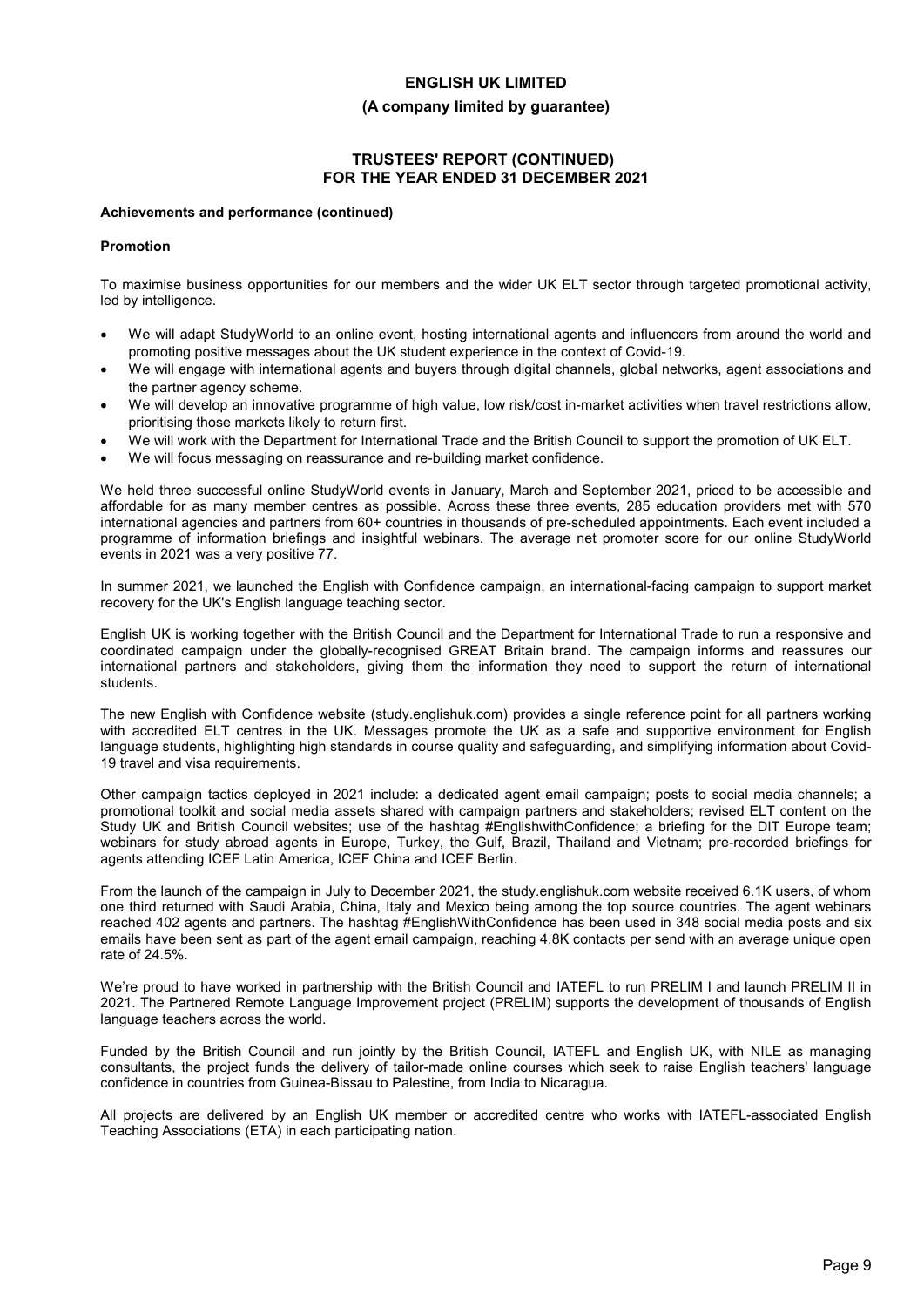#### **(A company limited by guarantee)**

## **TRUSTEES' REPORT (CONTINUED) FOR THE YEAR ENDED 31 DECEMBER 2021**

#### **Achievements and performance (continued)**

#### **Promotion (continued)**

PRELIM I, delivered in February and March 2021, saw 17 English UK member centres including universities and small family-run institutions, deliver 20 bespoke, innovative online courses to different teaching associations around the world. The project: reached around 3,000 overseas teachers; increased teachers language proficiency and professional confidence; created and supported partnerships between teachers, ETAs and English UK members; created the opportunity for increased global contextual awareness and teacher training capacity of English UK members; and built a sustainable community of practice.

After the success of PRELIM I, the British Council secured a further £500,000 of funding for PRELIM II, launched in the winter 2021, enabling twice as many countries and accredited centres to take part.

#### **Public Affairs**

#### **To optimise the operating environment for UK ELT by further influencing policymakers, raising the industry's profile and developing relationships.**

We are looking to access further government support to counter the devastation wrought by the pandemic while securing an operating environment to maximise recovery.

- Influence: influence government policies to create opportunities
- Promote: raise ELT'S profile and promote the English UK brand
- Collaborate: extend our network and nuture existing relationships

In 2021, our public affairs activities successfully influenced government policies to achieve: students being able to extend the validity period of their original course under the 11-month visa; progress towards the recognition of the Accreditation UK scheme as an educational oversight body; enhanced partnership with the Department for International Trade and the British Council through PRELIM and support for English with Confidence; CARF (Covid Additional Relief Fund) likely being available for those yet to receive business rates relief (2021/22); and language schools being explicitly referenced in the Additional Restrictions Grant (ARG) guidance.

We raised the profile of UK ELT and promoted the English UK brand through the enhanced involvement of our External Relations Advisory Group and the wider membership in campaigning and lobbying activities. We achieved enhanced contact with MPs, Lords and ministers via parliamentary questions, an adjournment debates, countless MP letters, a letter to Boris Johnson signed by 36 Conservative MPs, an MP roundtable and several helpful interventions by parliamentarians in the Rating Bill amendment and debate.

We achieved national media coverage on several occasions with articles by the Financial Times, Guardian, Telegraph and the BBC.

We extended our network and nurtured our existing relationships through regular formal and informal meetings with UK Visas and Immigration and Home Office officials and representation via the All-Party Parliamentary Group for International Students, Education Sector Advisory Group, London First and the Tourism Alliance.

### **Public benefit**

The trustees are mindful that they need to consider and explain how the charity fulfils its charitable objects and confers an appreciable public benefit. They have given careful consideration to the Charity Commission's general guidance on public benefit and consider that effectively all the operations of the charity tend towards that end, for example:

The partnership with the British Council in the Accreditation UK scheme gives international students a guarantee of quality which they have no other practicable way of obtaining, since by its nature international education is an 'experience good', meaning that one has no way of judging its quality and appropriateness before actually going on a course, so some surrogate indicator such as accreditation is an important safeguard for students.

The information, marketing and promotional work undertaken ensures that international students and their counsellors are aware of the range of accredited centres and courses and have all the data they require to help them make an informed decision in easily accessible and searchable formats.

StudyWorld and other overseas fairs for agents are low-cost ways of familiarising agents with what is on offer and so helping them to counsel students fairly and accurately, leading again to better choices by international students.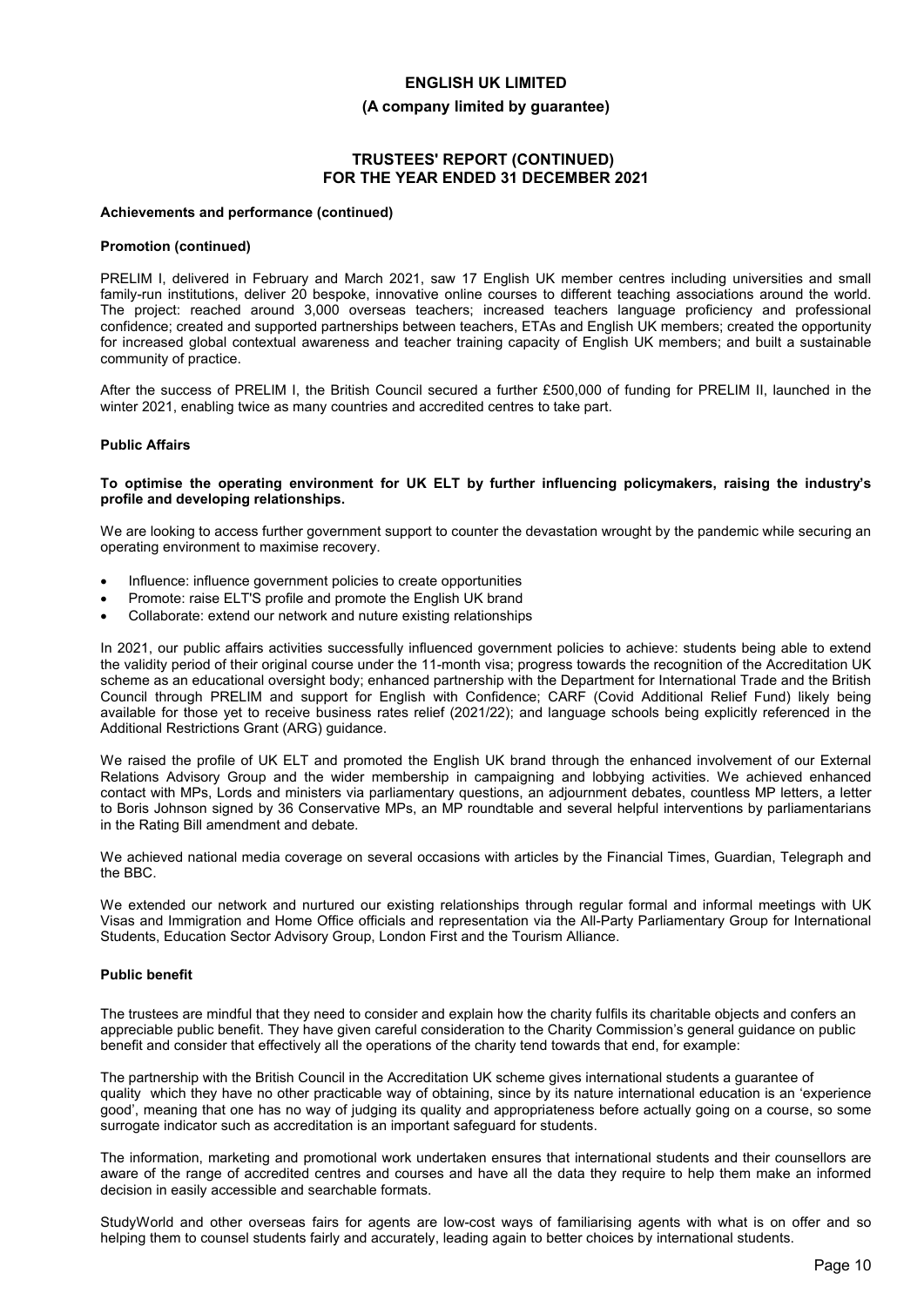#### **(A company limited by guarantee)**

## **TRUSTEES' REPORT (CONTINUED) FOR THE YEAR ENDED 31 DECEMBER 2021**

#### **Achievements and performance (continued)**

#### **Public benefit (continued)**

The professional development and training events run for the staff of member centres enable them to give an enhanced experience to international students, both in terms of the quality of education and in terms of other customer services.

The Student Emergency Support scheme allows the charity to offer to international students an assurance that if a centre closes, they will be able to complete their course.

The complaints process, including an independent Ombudsman, offers international students a free, speedy and impartial process for resolving disputes with member centres.

The public affairs and government relations work in the UK and in student source countries which the charity's senior staff carry out is directed to the objective of increasing international student mobility, without which the charity could not deliver its object since students would not be able to travel to the UK.

Overall the Trustees are of the opinion that English UK's key operations, both on its own account and with partner organisations, are planned and directed to fulfil its key charitable objective of the advancement of the education of international students in the English language.

### *Financial review*

#### **Results for the year**

A summary of the year's results can be found on page 19 of the financial statements. Total income for the group for the year ended 31 December 2021 amounted to £936,234 (2020 - £1,104,115). The income is principally derived from the subscriptions payable by member centres and the revenues earned from the events and fairs hosted by the group.

The group's expenditure for the year ended 31 December 2021 totalled £1,009,183 (2020 - £1,166,767). As shown in the financial statements, the great majority of expenditure was directed towards the main objective of English UK Limited of advancing the education of international students in the English language.

The net expenditure for the year was therefore £72,949 (2020 – net expenditure of £62,652).

#### **Financial position**

A summary of the charity's financial position as at the year-end can be found on page 20 of the financial statements. At 31 December 2021, the group held net assets totalling £1,802,512 (2020 - £1,875,461).

Of the total funds of £1,802,512 (2020 - £1,875,461) of the group at 31 December 2021, £106,688 (2020 - £85,779) is attributable to the assets of the Student Emergency Support Fund, a designated fund which steps in if a centre closes to allow the students to complete their course (at other member centres) and to return home (see note 20). The fund was originally established in 1992 and has been built up by contributions through an additional subscription and transfers from the general fund. It gives international students at English UK member centres a degree of assurance and therefore contributes to the overall charitable objective. During the year, £499 was utilised from the fund and an additional £21,408 was designated in the year. This fund will continue to be utilised as and when required.

A further £15,212 (2020 - £11,291) of the total fund balances at 31 December 2021 is in relation to the Eddie Byers Scholarship fund. This is an unrestricted designated fund which will be used to provide financial support to aspiring students seeking to study English in the UK (see note 20).

Following the sale of the St John Street property and purchase of the new property in Bermondsey in 2018, management considered it appropriate to designate the fixed assets of the group as they are expected to be used in the long term to assist in meeting the Group's charitable objects and are not considered to be liquid free reserves. The balance on this fund amounted to £1,452,542 (2020 - £1,507,585) at 31 December 2021.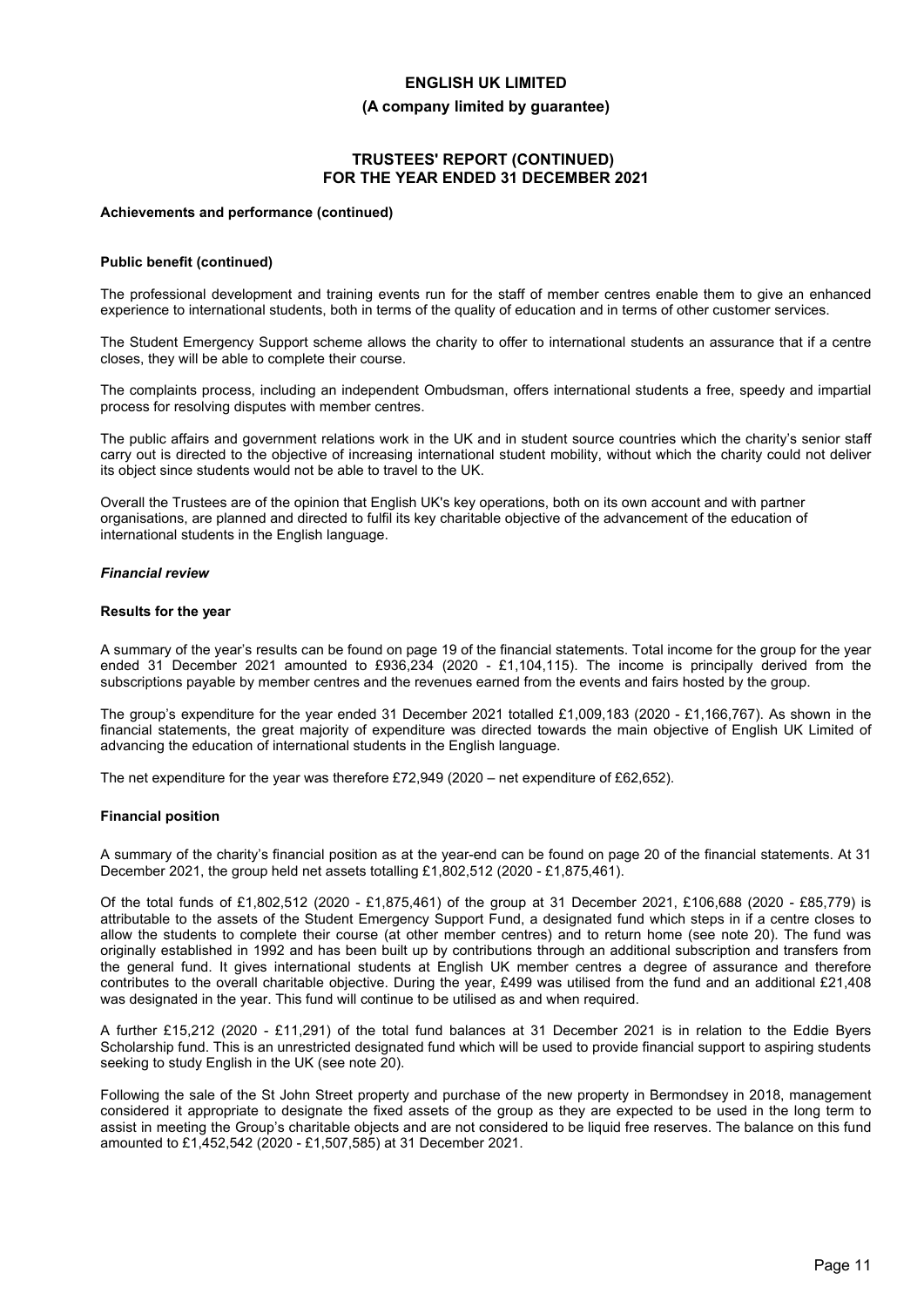### **(A company limited by guarantee)**

## **TRUSTEES' REPORT (CONTINUED) FOR THE YEAR ENDED 31 DECEMBER 2021**

#### **Reserves policy**

The Trustees believe the free reserves should cover 3 months of the operational costs of association rather than half of the total of expenditure of group (target level should be around £200,000). One of the reason of holding a higher level of free reserves in the past was to cope with StudyWorld timing seasonal cash flow but due to Covid-19, StudyWorld liabilities have significantly reduced due to its temporary new format, as an online event rather than a face-to-face event. The running costs of the event have decreased and so has the need to have such a large amount of free reserves to cope with any StudyWorld seasonal cashflow. It is also expected that the association will maintain a low level of expenditure at least for the next couple of years, while the sector is recovering from the Covid-19 impact.

The free reserves of the group at 31 December 2021, which the charity defines as net current assets held within the general fund (see note 20), were £228,070 (2020 - £270,604).

The reserves currently held are in line with the policy and are deemed by the Trustees as sufficient.

#### **Impact of COVID-19 and going concern**

From early 2020, the coronavirus (Covid-19) outbreak had spread worldwide and caused extensive disruptions to businesses as well as economic activities globally including the UK. Whilst in 2021 restrictions in the UK and the rest of the world have begun to ease, there are still circumstances such as travel restrictions, local lockdowns and access to vaccinations which may impact the charity's operations into the future.

We have considered the effects of the Covid-19 pandemic on the charity's operations and have concluded that the impact is significant, but manageable. Following the advice issued by the UK Government regarding employees working from home and other social distancing measures, we enacted procedures to facilitate this and have a detailed plan that enabled effective operation to continue whilst employees are not physically present in the charity's offices. As restrictions have eased our employees have adopted a hybrid working policy.

Trustees acknowledge and recognise the potential impact of the Covid-19 pandemic on the future operations of the charity, its beneficiaries, partners and stakeholders and on wider society. As well as the personal risk to the health of its staff, the charity will lose planned income as the result of the cancellation of events, loss of member centres and/or the absence of key personnel although there will be some expenditure savings also. It is not anticipated at the current time that the financial solvency of the charity will be threatened.

#### **Principal risks and uncertainties**

The Trustees have assessed the major risks to which the charity and the group are exposed, in particular those relating to the specific operational areas of the charity and the group and its finances.

The principal risks which the charity is exposed to are:

- Loss of membership subscription income through members withdrawing from or losing their accreditation and/or permanent closure.
- Loss of revenue from other activities, including training, conferences and events.
- Members permanently closing their centres and needing to activate the Student Emergency Support scheme.
- Loss of staff resulting in a shortage of resources.

The Trustees believe that by monitoring reserves levels, ensuring controls exist over key financial systems and examining the operational and business risks faced by the charity and the group, they have established effective systems to mitigate those risks. A summary of the major risks is formally considered and updated by the Board each year.

#### **Future plans**

English UK is the national membership association of accredited English language teaching centres in the UK. We lead, represent and support our membership community to achieve its full potential.

With Covid-19 travel restrictions having eased, we are anticipating a nascent recovery for the UK ELT sector in 2022. However, while student numbers and forward bookings are moving in a positive direction for some parts of our industry, other markets are less hopeful for any significant recovery until 2023 at the earliest.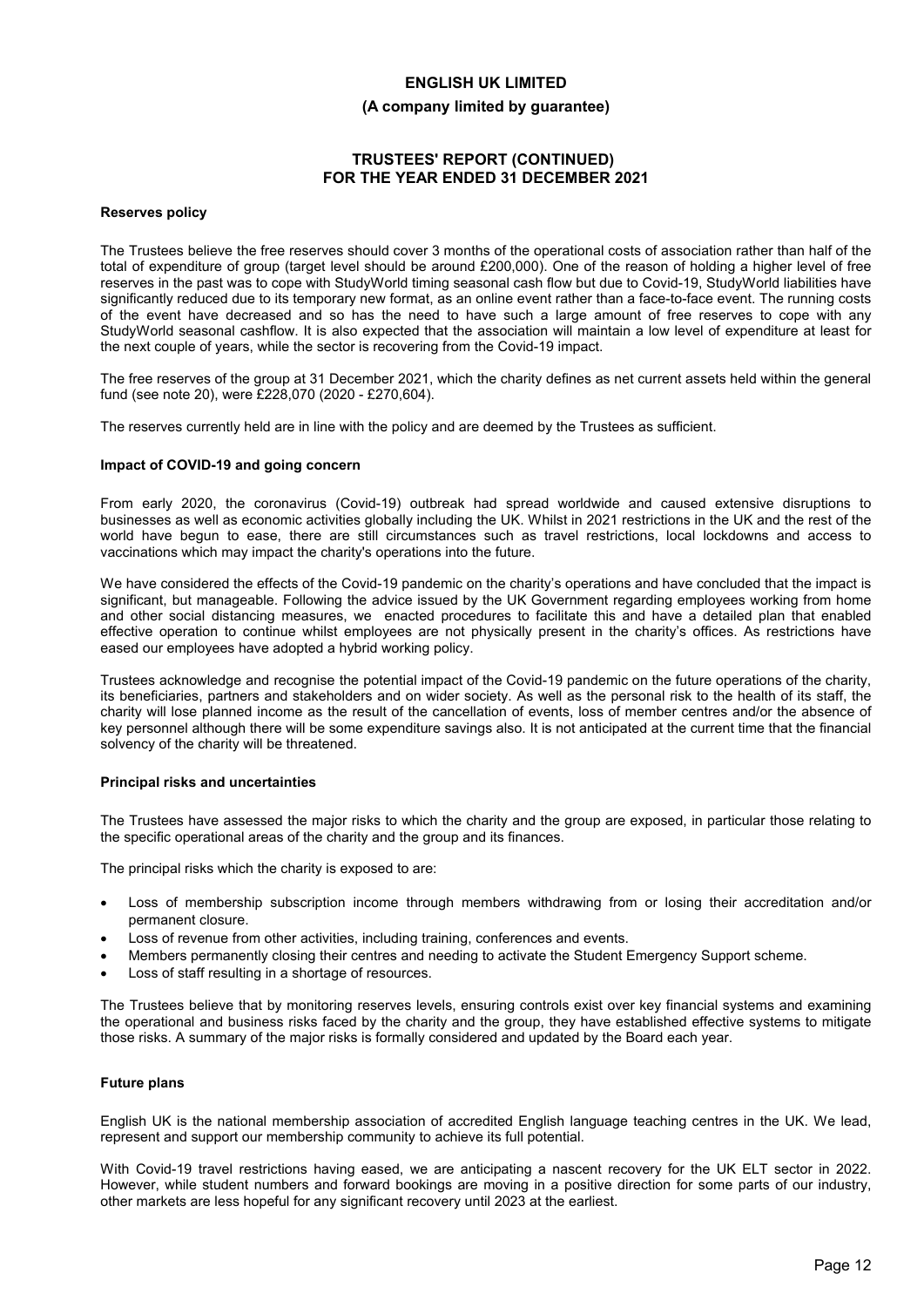#### **(A company limited by guarantee)**

## **TRUSTEES' REPORT (CONTINUED) FOR THE YEAR ENDED 31 DECEMBER 2021**

#### **Future plans (continued)**

We are yet to fully understand the negative impact of the end of Freedom of Movement at the beginning of 2021 on student behaviour and market trends. We are concerned about the sector's capacity to sustain market recovery and growth given both the impact of the pandemic and Brexit on the supply of staff and accommodation.

To ensure that we continue to best support English UK members through this crisis and maximise the recovery of UK ELT, the board of trustees and executive are undertaking a review to prioritise ambitions and identify key strategies and measures of success.

As part of this review, we have published our new mission statement for 2022 and beyond.

**Our mission** is to harness the collective energy of our membership to champion and advance UK ELT.

**Our vision** is for a UK English language teaching sector that transforms lives through learning and intercultural understanding.

#### **Our values:**

*Community*

We can do more together than we can alone. We celebrate and support each other.

*Inclusivity*

Everybody belongs in UK ELT. We embrace diversity and value everyone's perspectives and contributions to our community.

*Integrity*

We are accountable for our actions and inactions. We treat everyone with respect, honesty, professionalism and understanding.

*Responsibility*

We prioritise the safety and wellbeing of our students, staff, colleagues, partners, peers and communities.

*Sustainability*

We believe in turning UK ELT green to help protect our planet, build hope and secure our future.

#### **Fundraising activities**

English UK does not activitely solicit donations directly from the public and does not use third parties for fundraising. Therefore it is not registered with the Fundraising Regulator and does not subscribe to any fundraising codes of practice. Were donations from individuals or trusts and foundations to be received, English UK would ensure personal data is appropriately protected. English UK received no complaints within the year regarding fundraising.

#### **Disclosure of information to auditor**

Each of the persons who are Trustees at the time when this Trustees' report is approved has confirmed that:

- so far as that Trustee is aware, there is no relevant audit information of which the charitable group's auditor is unaware, and
- that Trustee has taken all the steps that ought to have been taken as a Trustee in order to be aware of any relevant audit information and to establish that the charitable group's auditor is aware of that information.

This confirmation is given and should be interpreted in accordance with the provisions of s418 of the Companies Act 2006.

Approved by order of the Trustees and signed on their behalf by: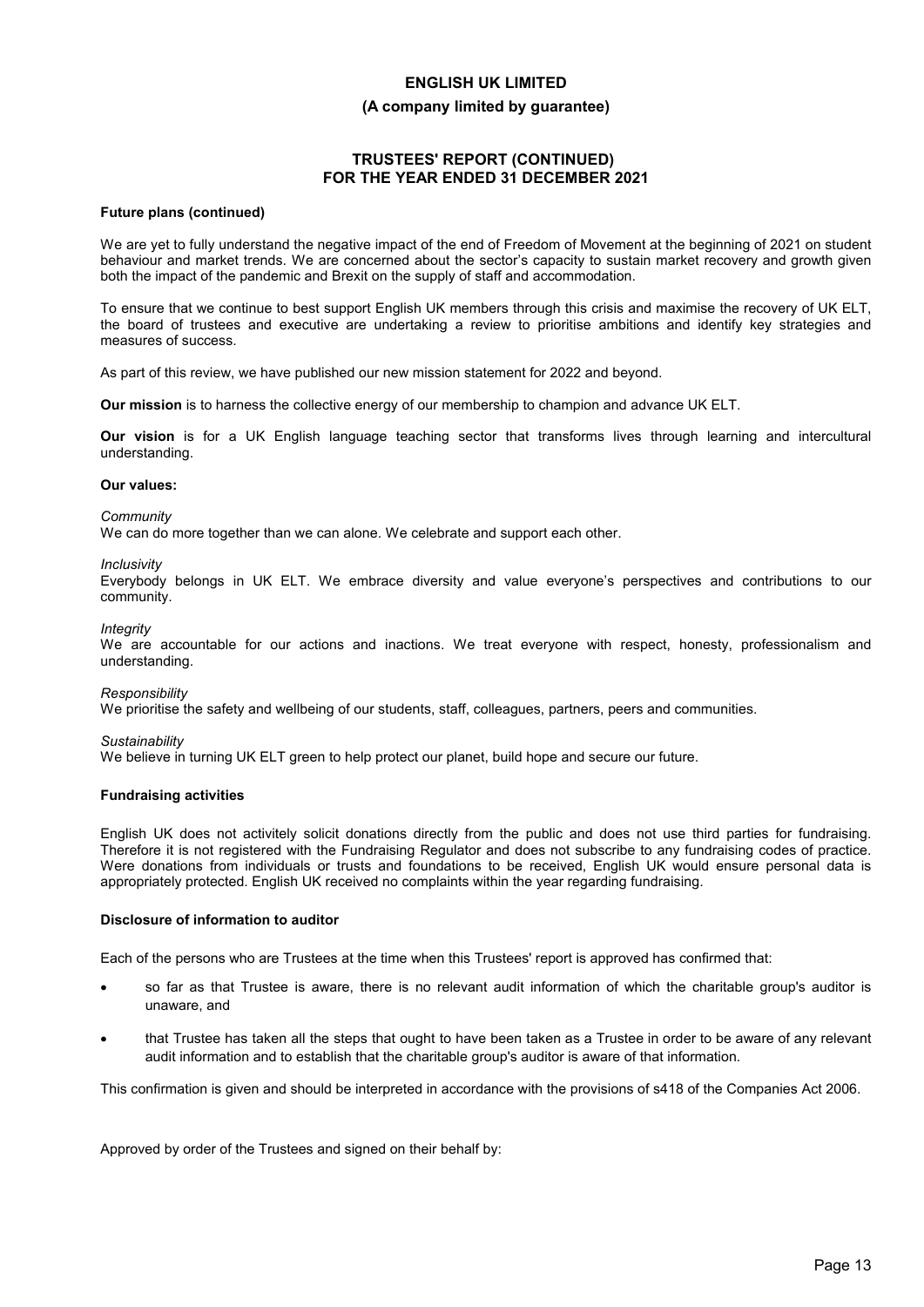## **(A company limited by guarantee)**

## **TRUSTEES' REPORT (CONTINUED) FOR THE YEAR ENDED 31 DECEMBER 2021**

**M Rendell** (Chair of Trustees) **S Doherty** (Trustee)

Date: 27 April 2022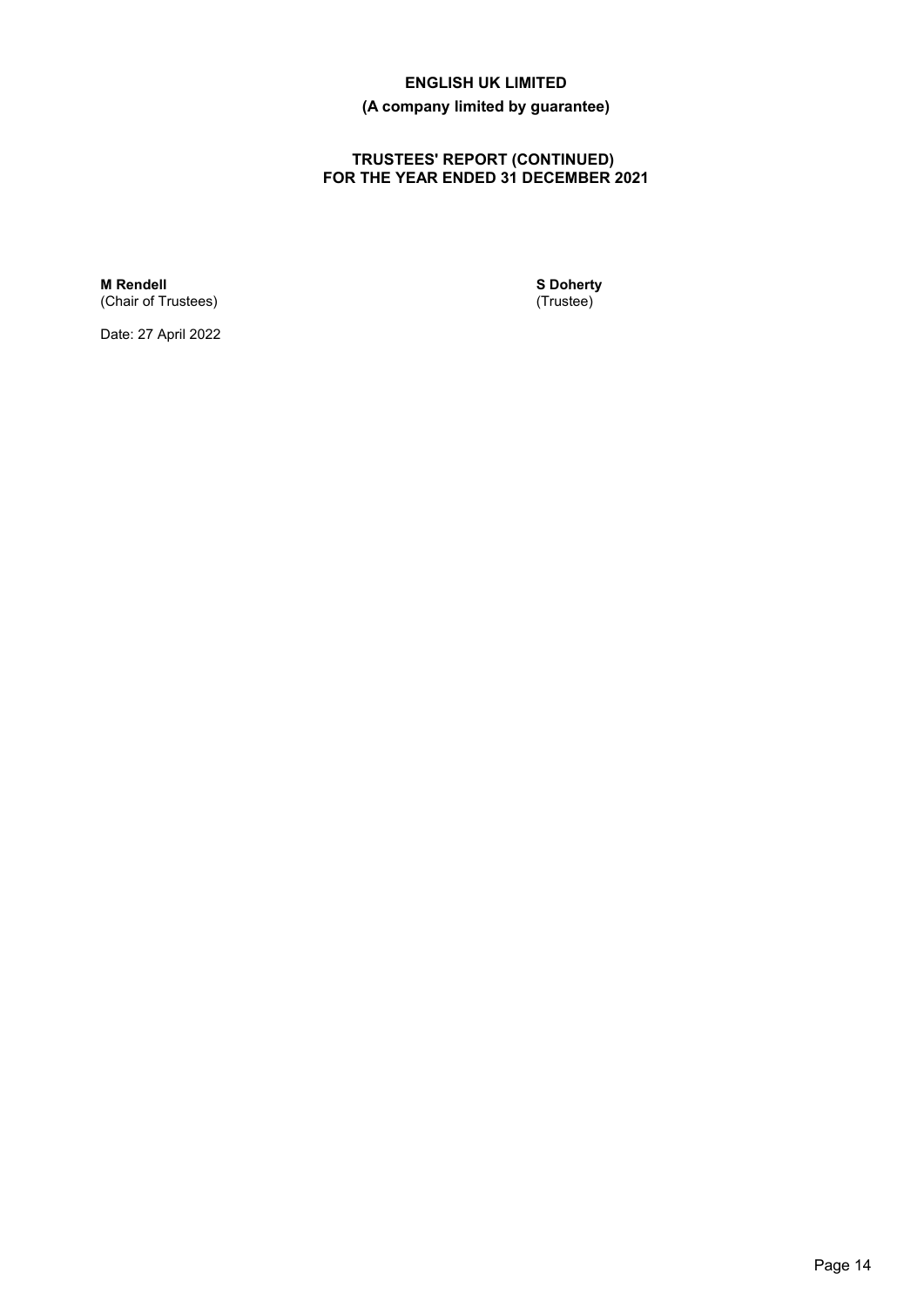## **INDEPENDENT AUDITOR'S REPORT TO THE MEMBERS OF ENGLISH UK LIMITED**

### **Opinion**

We have audited the financial statements of English UK Limited (the 'parent charitable company') and its subsidiaries (the 'group') for the year ended 31 December 2021 which comprise the consolidated statement of financial activities, the consolidated balance sheet, the charity balance sheet, the consolidated statement of cash flows and the related notes, including a summary of significant accounting policies. The financial reporting framework that has been applied in their preparation is applicable law and United Kingdom Accounting Standards, including Financial Reporting Standard 102 'The Financial Reporting Standard applicable in the UK and Republic of Ireland' (United Kingdom Generally Accepted Accounting Practice).

In our opinion the financial statements:

- give a true and fair view of the state of the Group's and of the parent charitable company's affairs as at 31 December 2021 and of the Group's income and expenditure for the year then ended;
- have been properly prepared in accordance with United Kingdom Generally Accepted Accounting Practice; and
- have been prepared in accordance with the requirements of the Companies Act 2006 and the Charities Act 2011.

#### **Basis for opinion**

We conducted our audit in accordance with International Standards on Auditing (UK) (ISAs (UK)) and applicable law. Our responsibilities under those standards are further described in the Auditor's responsibilities for the audit of the financial statements section of our report. We are independent of the Group in accordance with the ethical requirements that are relevant to our audit of the financial statements in the United Kingdom, including the Financial Reporting Council's Ethical Standard, and we have fulfilled our other ethical responsibilities in accordance with these requirements. We believe that the audit evidence we have obtained is sufficient and appropriate to provide a basis for our opinion.

#### **Conclusions relating to going concern**

In auditing the financial statements, we have concluded that the Trustees' use of the going concern basis of accounting in the preparation of the financial statements is appropriate.

Based on the work we have performed, we have not identified any material uncertainties relating to events or conditions that, individually or collectively, may cast significant doubt on the group and charitable parent company's ability to continue as a going concern for a period of at least twelve months from when the financial statements are authorised for issue.

Our responsibilities and the responsibilities of the Trustees with respect to going concern are described in the relevant sections of this report.

#### **Other information**

The Trustees are responsible for the other information. The other information comprises the information included in the Annual report, other than the financial statements and our Auditor's report thereon. Our opinion on the financial statements does not cover the other information and, except to the extent otherwise explicitly stated in our report, we do not express any form of assurance conclusion thereon.

In connection with our audit of the financial statements, our responsibility is to read the other information and, in doing so, consider whether the other information is materially inconsistent with the financial statements or our knowledge obtained in the audit or otherwise appears to be materially misstated. If we identify such material inconsistencies or apparent material misstatements, we are required to determine whether there is a material misstatement in the financial statements or a material misstatement of the other information. If, based on the work we have performed, we conclude that there is a material misstatement of this other information, we are required to report that fact.

We have nothing to report in this regard.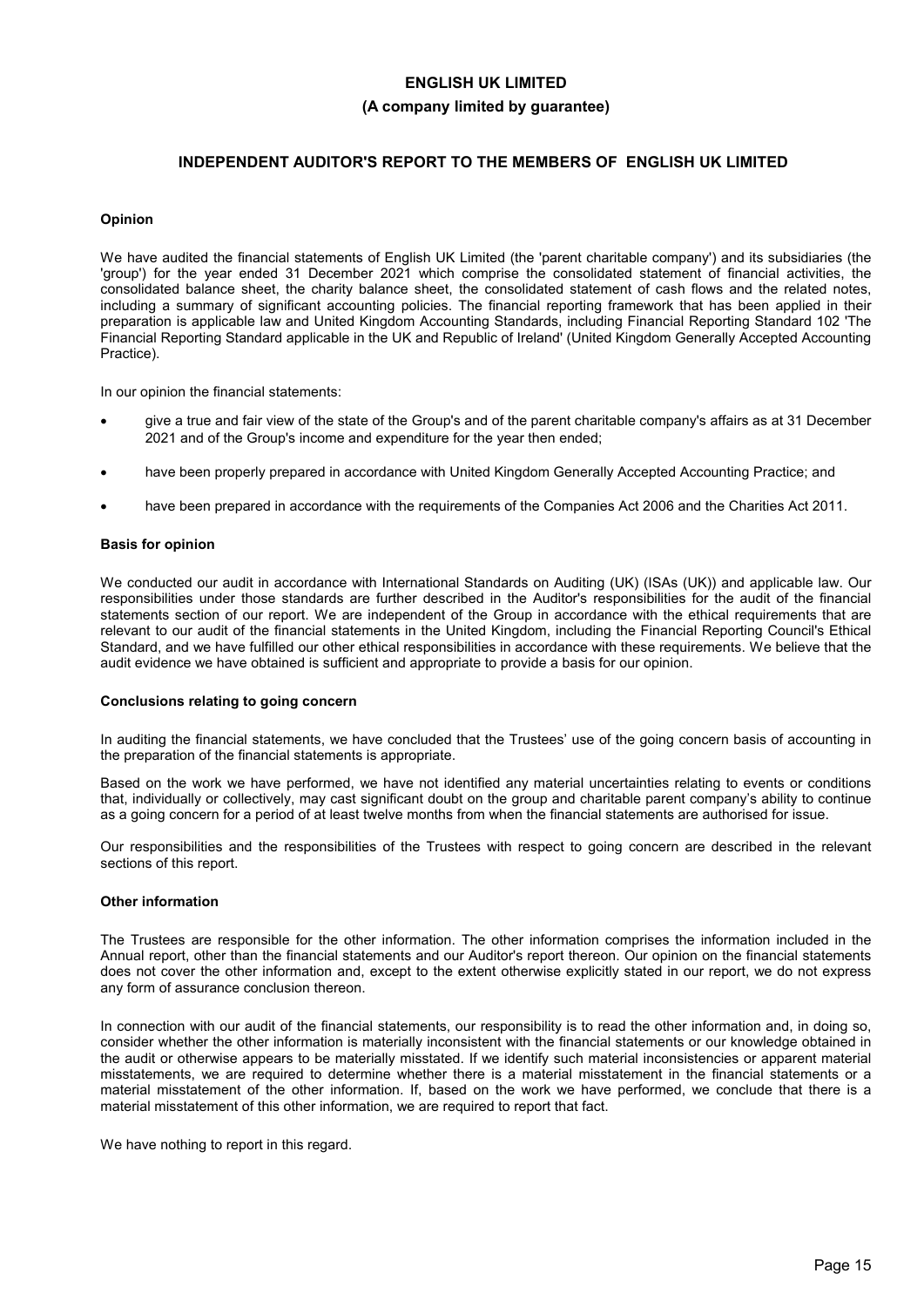## **INDEPENDENT AUDITOR'S REPORT TO THE MEMBERS OF ENGLISH UK LIMITED (CONTINUED)**

### **Opinion on other matters prescribed by the Companies Act 2006**

In our opinion, based on the work undertaken in the course of the audit:

- the information given in the Trustees' report, which is also the directors' report for the purposes of company law, for the financial year for which the financial statements are prepared is consistent with the financial statements.
- the Trustees' report, which is also the directors' report for the purposes of company law, has been prepared in accordance with applicable legal requirements.

#### **Matters on which we are required to report by exception**

In the light of our knowledge and understanding of the charitable company and its environment obtained in the course of the audit, we have not identified material misstatements in the Trustees' report.

We have nothing to report in respect of the following matters in relation to which Companies Act 2006 requires us to report to you if, in our opinion:

- the parent charitable company has not kept adequate and sufficient accounting records, or returns adequate for our audit have not been received from branches not visited by us; or
- the parent charitable company financial statements are not in agreement with the accounting records and returns; or
- certain disclosures of Trustees' remuneration specified by law are not made; or
- we have not received all the information and explanations we require for our audit; or
- the Trustees were not entitled to prepare the financial statements in accordance with the small companies regime and take advantage of the small companies' exemptions in preparing the Trustees' report and from the requirement to prepare a Strategic report.

### **Responsibilities of Trustees**

As explained more fully in the Trustees' responsibilities statement, the Trustees (who are also the directors of the charitable company for the purposes of company law) are responsible for the preparation of the financial statements and for being satisfied that they give a true and fair view, and for such internal control as the Trustees determine is necessary to enable the preparation of financial statements that are free from material misstatement, whether due to fraud or error.

In preparing the financial statements, the Trustees are responsible for assessing the Group's and the parent charitable company's ability to continue as a going concern, disclosing, as applicable, matters related to going concern and using the going concern basis of accounting unless the Trustees either intend to liquidate the Group or the parent charitable company or to cease operations, or have no realistic alternative but to do so.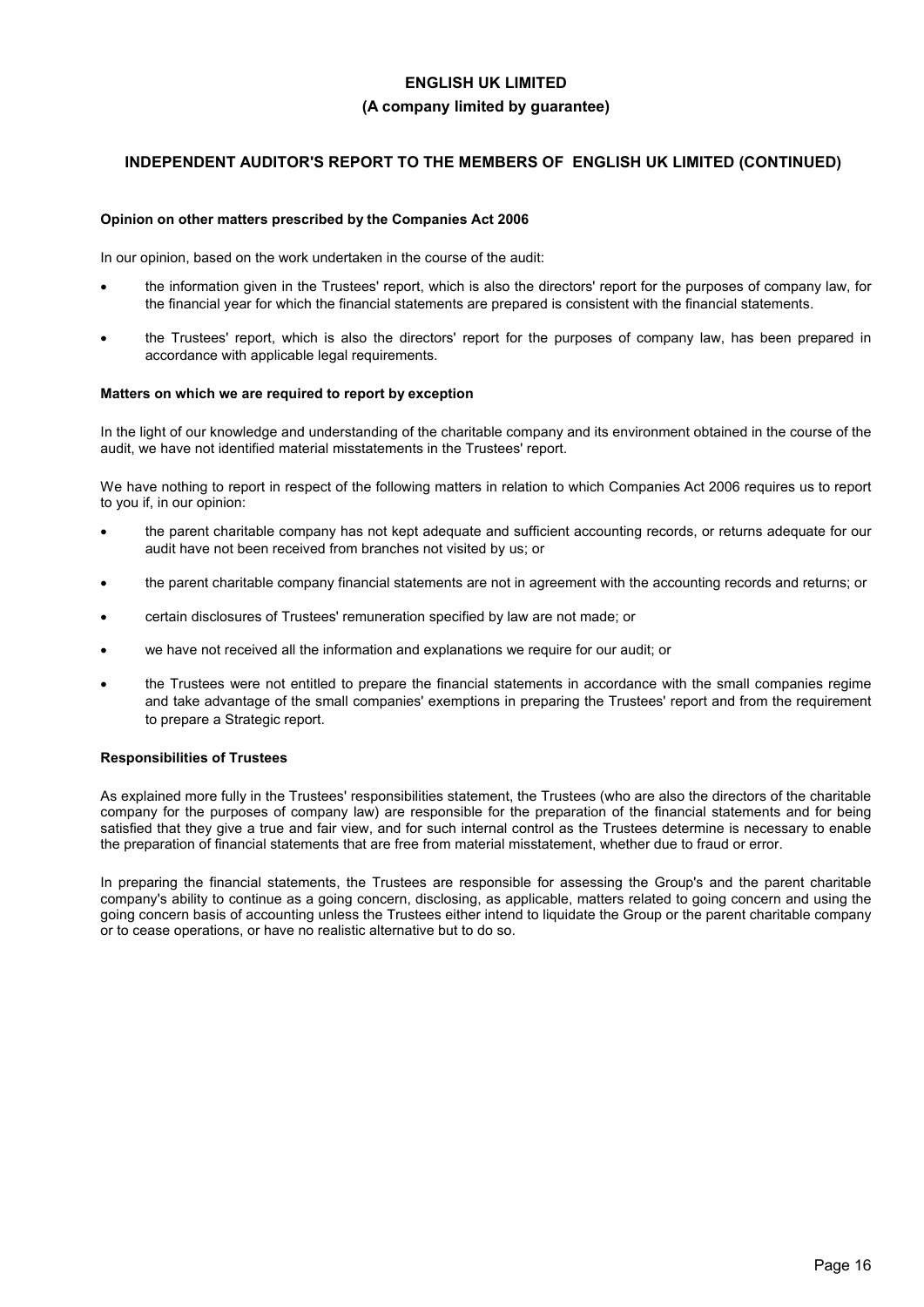## **INDEPENDENT AUDITOR'S REPORT TO THE MEMBERS OF ENGLISH UK LIMITED (CONTINUED)**

#### **Auditor's responsibilities for the audit of the financial statements**

Our objectives are to obtain reasonable assurance about whether the financial statements as a whole are free from material misstatement, whether due to fraud or error, and to issue an Auditor's report that includes our opinion. Reasonable assurance is a high level of assurance, but is not a guarantee that an audit conducted in accordance with ISAs (UK) will always detect a material misstatement when it exists. Misstatements can arise from fraud or error and are considered material if, individually or in the aggregate, they could reasonably be expected to influence the economic decisions of users taken on the basis of these financial statements.

Irregularities, including fraud, are instances of non-compliance with laws and regulations. We design procedures in line with our responsibilities, outlined above, to detect material misstatements in respect of irregularities, including fraud. The extent to which our procedures are capable of detecting irregularities, including fraud is detailed below:

- We obtained an understanding of the legal and regulatory frameworks applicable to the charitable company and the sector in which it operates. We determined that the following laws and regulations were most significant: Accounting and Reporting by Charities: Statement of Recommended Practice applicable to charities preparing their accounts in accordance with the Financial Reporting Standard applicable in the UK and Republic of Ireland (FRS 102), the Companies Act 2006, and the Charities Act 2011.
- We understood how the charitable company is complying with those legal and regulatory frameworks by making enquiries of management and those responsible for legal and compliance procedures. We corroborated our enquiries through our review of Board minutes and papers provided to the Audit Committee.
- We assessed the susceptibility of the charitable company's financial statements to material misstatement, including how fraud might occur. Audit procedures performed by the engagement team included:
	- Identifying and assessing the design effectiveness of controls in place to prevent and detect fraud;
	- Understanding how those charged with governance considered and addressed the potential for override of controls or other inappropriate influence over the financial reporting process such as authorisation of expenditure;
	- Challenging assumptions and judgements made by management in its significant accounting estimates;
	- <sup>o</sup> Identifying and testing journal entries, in particular any journal entries posted with unusual account combinations; and
	- Assessing the extent of compliance with the relevant laws and regulations as part of our procedures on the relevant financial statement item to which they relate.

We did not identify any irregularities, including fraud.

There are inherent limitations in our audit procedures described above. The more removed that laws and regulations are from financial transactions, the less likely it is that we would become aware of non-compliance. Auditing standards also limit the audit procedures required to identify non-compliance with laws and regulations to enquiry of the trustees and other management and the inspection of regulatory and legal correspondence, if any.

Material misstatements that arise due to fraud can be harder to detect than those that arise from error as they may involve deliberate concealment or collusion.

A further description of our responsibilities for the audit of the financial statements is located on the Financial Reporting Council's website at: www.frc.org.uk/auditorsresponsibilities. This description forms part of our Auditor's report.

#### **Use of our report**

This report is made solely to the Charity's trustees, as a body, in accordance with Chapter 3 of Part 16 of the Companies Act 2006. Our audit work has been undertaken so that we might state to the Charity's trustees those matters we are required to state to them in an Auditor's report and for no other purpose. To the fullest extent permitted by law, we do not accept or assume responsibility to anyone other than the Charity and its members, as a body, for our audit work, for this report, or for the opinions we have formed.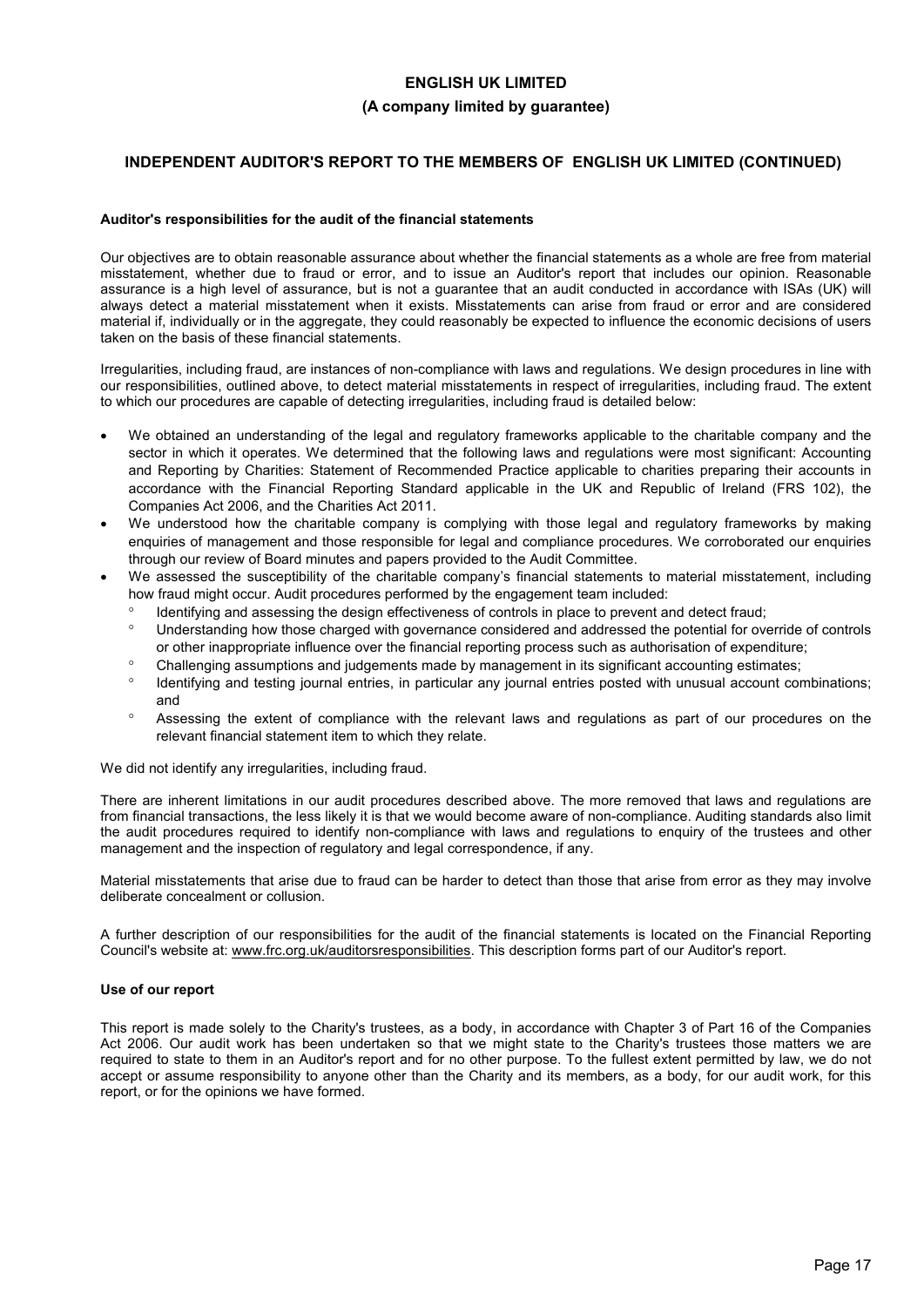# **INDEPENDENT AUDITOR'S REPORT TO THE MEMBERS OF ENGLISH UK LIMITED (CONTINUED)**

**Katharine Patel (Senior Statutory Auditor)** for and on behalf of **Buzzacott LLP** Statutory Auditor 130 Wood Street London EC2V 6DL

29 April 2022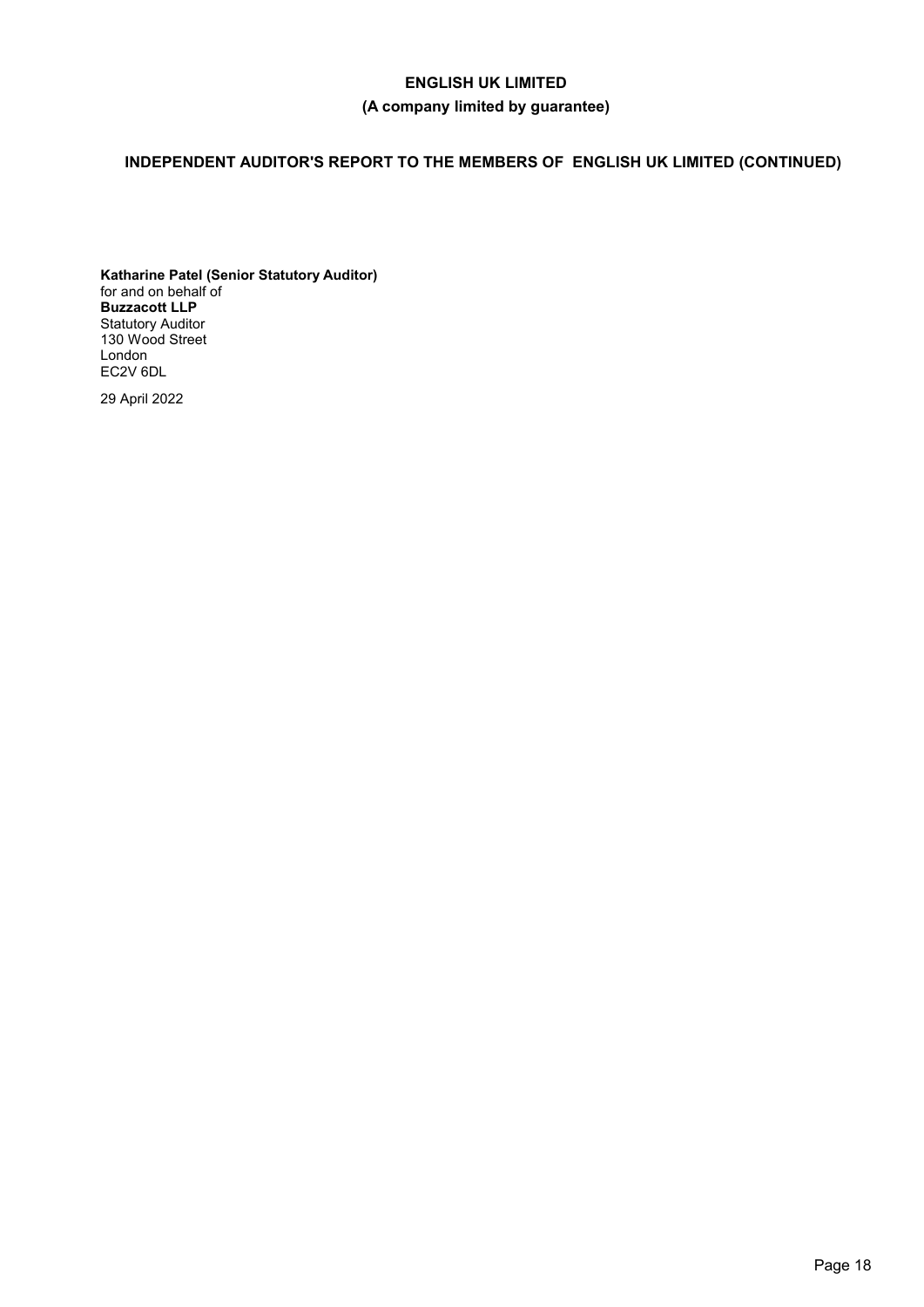## **(A company limited by guarantee)**

## **CONSOLIDATED STATEMENT OF FINANCIAL ACTIVITIES (INCORPORATING INCOME AND EXPENDITURE ACCOUNT) FOR THE YEAR ENDED 31 DECEMBER 2021**

|                                    |                | <b>Unrestricted</b><br>funds<br>2021 | <b>Total</b><br>funds<br>2021 | Total<br>funds<br>2020 |
|------------------------------------|----------------|--------------------------------------|-------------------------------|------------------------|
|                                    | <b>Note</b>    | £                                    | £                             | £                      |
| Income from:                       |                |                                      |                               |                        |
| Donations                          | $\overline{2}$ | 74,091                               | 74,091                        | 128,174                |
| Charitable activities              | 3              | 588,287                              | 588,287                       | 731,269                |
| Other trading activities           | 4              | 244,384                              | 244,384                       | 230,136                |
| Investments                        | 5              | 59                                   | 59                            | 449                    |
| Other income                       | 6              | 29,413                               | 29,413                        | 14,087                 |
| <b>Total income</b>                |                | 936,234                              | 936,234                       | 1,104,115              |
| <b>Expenditure on:</b>             |                |                                      |                               |                        |
| Raising funds                      |                | 92,102                               | 92,102                        | 87,245                 |
| Charitable activities              | 8              | 917,081                              | 917,081                       | 1,079,522              |
| <b>Total expenditure</b>           |                | 1,009,183                            | 1,009,183                     | 1,166,767              |
| Net movement in funds              |                | (72, 949)                            | (72, 949)                     | (62, 652)              |
| <b>Reconciliation of funds:</b>    |                |                                      |                               |                        |
| Total funds brought forward        |                | 1,875,461                            | 1,875,461                     | 1,938,113              |
| Net movement in funds              |                | (72, 949)                            | (72, 949)                     | (62, 652)              |
| <b>Total funds carried forward</b> |                | 1,802,512                            | 1,802,512                     | 1,875,461              |

The consolidated statement of financial activities includes all gains and losses recognised in the year.

The notes on pages 23 to 47 form part of these financial statements.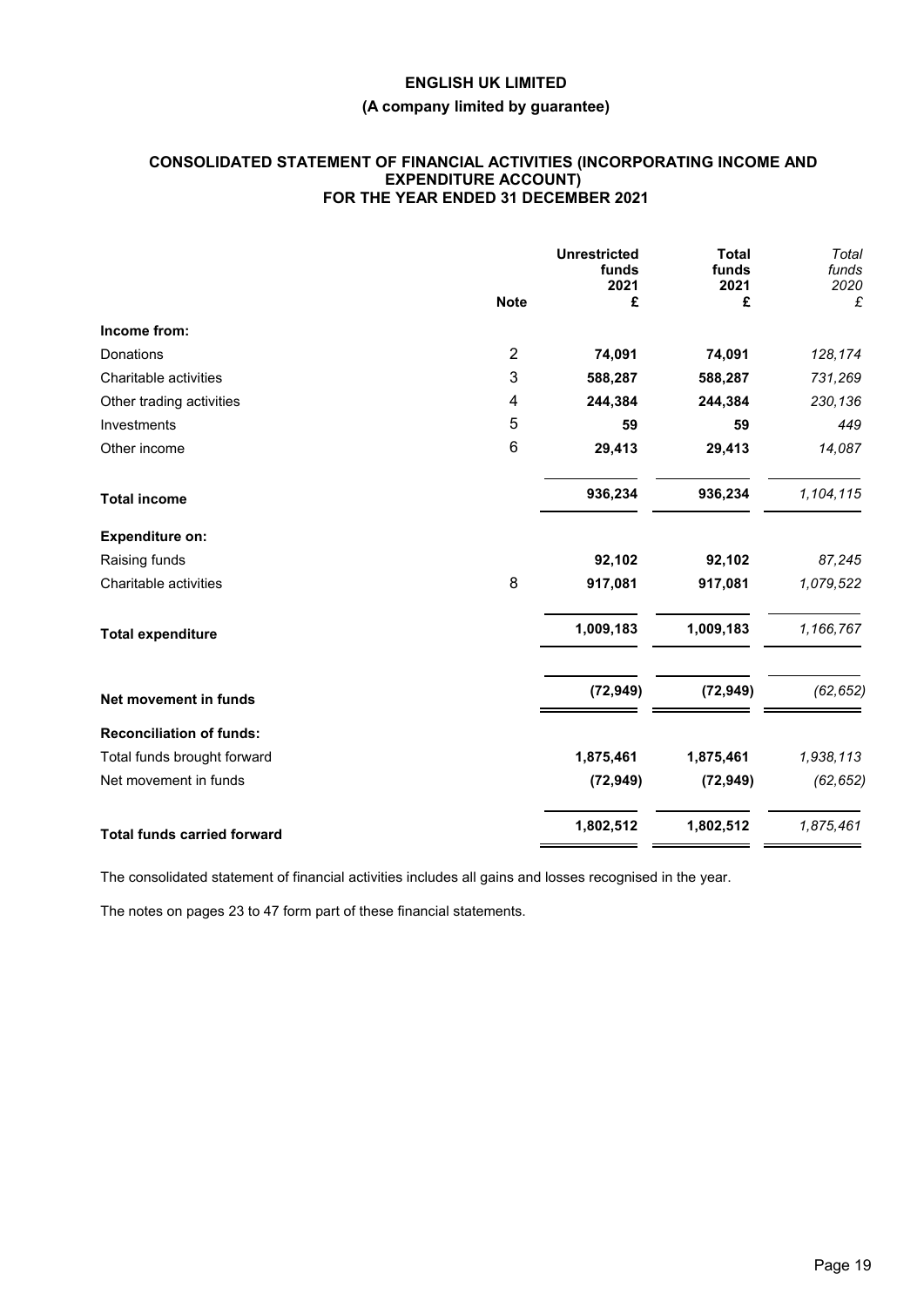### **(A company limited by guarantee) REGISTERED NUMBER: 05120951**

## **CONSOLIDATED BALANCE SHEET AS AT 31 DECEMBER 2021**

|                                                            | <b>Note</b> |            | 2021<br>£ |            | 2020<br>£ |
|------------------------------------------------------------|-------------|------------|-----------|------------|-----------|
| <b>Fixed assets</b>                                        |             |            |           |            |           |
|                                                            |             |            |           |            |           |
| Intangible assets                                          | 14          |            | 17,475    |            | 19,758    |
| Tangible assets                                            | 15          |            | 1,435,067 |            | 1,488,029 |
|                                                            |             |            | 1,452,542 |            | 1,507,787 |
| <b>Current assets</b>                                      |             |            |           |            |           |
| Debtors                                                    | 17          | 112,062    |           | 191,596    |           |
| Cash at bank and in hand                                   |             | 679,418    |           | 631,929    |           |
|                                                            |             | 791,480    |           | 823,525    |           |
| Creditors: amounts falling due within one year             | 18          | (301, 510) |           | (455, 851) |           |
| <b>Net current assets</b>                                  |             |            | 489,970   |            | 367,674   |
| Creditors: amounts falling due after more than<br>one year | 19          |            | (140,000) |            |           |
| <b>Total net assets</b>                                    |             |            | 1,802,512 |            | 1,875,461 |
| <b>Group funds</b>                                         |             |            |           |            |           |
| <b>Restricted funds</b>                                    | 20          |            |           |            |           |
| Unrestricted funds                                         |             |            |           |            |           |
| . Designated funds                                         | 20          |            | 1,574,442 |            | 1,604,857 |
| . General funds                                            | 20          |            | 228,070   |            | 270,604   |
| <b>Total funds</b>                                         |             |            | 1,802,512 |            | 1,875,461 |

The Trustees acknowledge their responsibilities for complying with the requirements of the Act with respect to accounting records and preparation of financial statements.

The financial statements have been prepared in accordance with the provisions applicable to entities subject to the small companies regime.

The financial statements were approved and authorised for issue by the Trustees and signed on their behalf by:

**M Rendell** (Chair of Trustees) **S Doherty** (Trustee)

Date: 27 April 2022

The notes on pages 23 to 47 form part of these financial statements.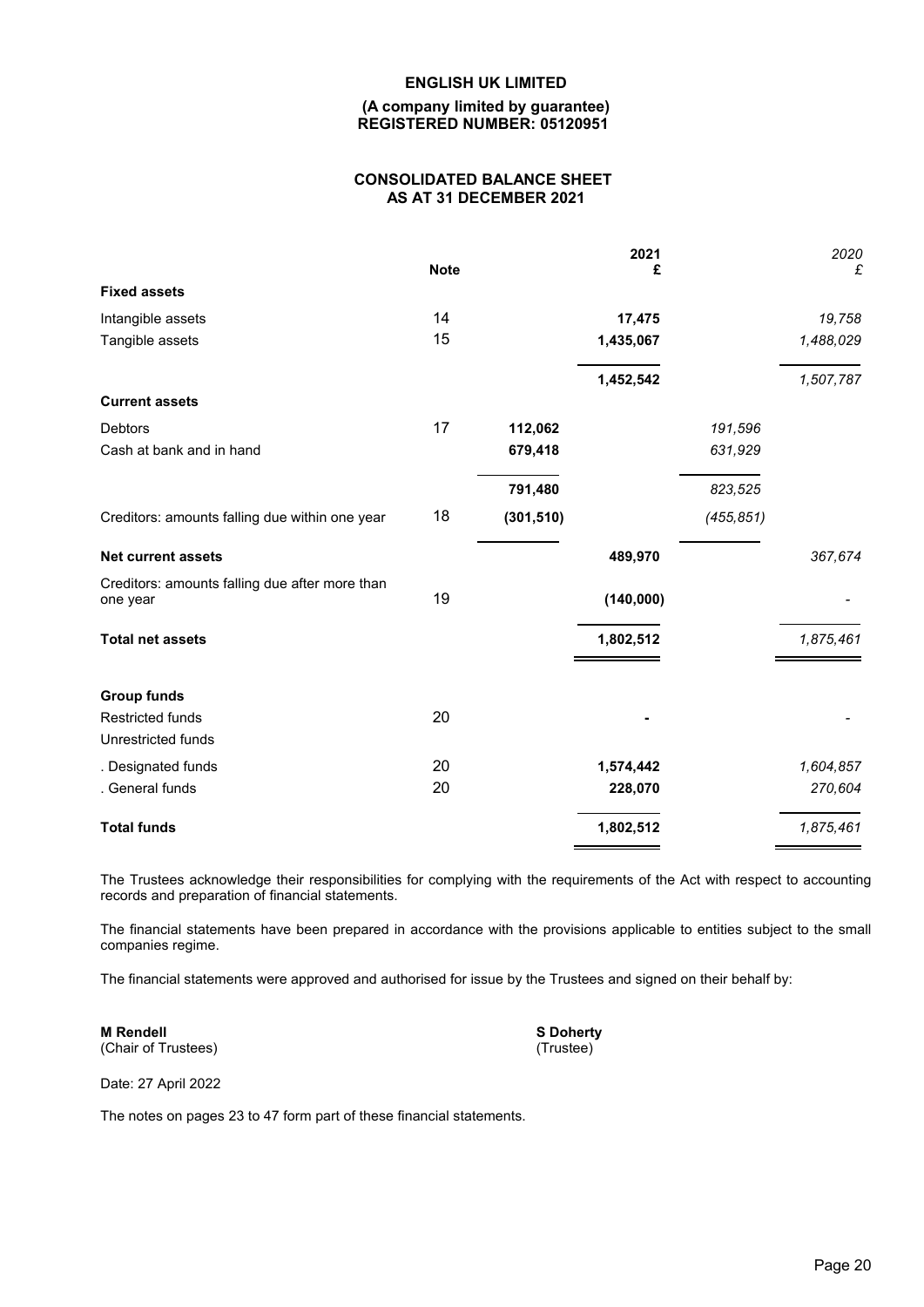### **(A company limited by guarantee) REGISTERED NUMBER: 05120951**

## **CHARITY BALANCE SHEET AS AT 31 DECEMBER 2021**

|                                                            | <b>Note</b> |            | 2021<br>£ |            | 2020<br>£ |
|------------------------------------------------------------|-------------|------------|-----------|------------|-----------|
| <b>Fixed assets</b>                                        |             |            |           |            |           |
| Intangible assets                                          | 14          |            | 17,475    |            | 19,758    |
| Tangible assets                                            | 15          |            | 1,435,067 |            | 1,488,029 |
| Investments                                                | 16          |            | 1         |            | 1         |
|                                                            |             |            | 1,452,543 |            | 1,507,788 |
| <b>Current assets</b>                                      |             |            |           |            |           |
| <b>Debtors</b>                                             | 17          | 124,324    |           | 177,122    |           |
| Cash at bank and in hand                                   |             | 608,093    |           | 587,891    |           |
|                                                            |             | 732,417    |           | 765,013    |           |
| Creditors: amounts falling due within one year             | 18          | (260, 917) |           | (415, 809) |           |
| <b>Net current assets</b>                                  |             |            | 471,500   |            | 349,204   |
| Creditors: amounts falling due after more than<br>one year | 19          |            | (140,000) |            |           |
| <b>Total net assets</b>                                    |             |            | 1,784,043 |            | 1,856,992 |
| <b>Charity funds</b>                                       |             |            |           |            |           |
| <b>Restricted funds</b>                                    | 20          |            |           |            |           |
| Unrestricted funds                                         |             |            |           |            |           |
| . Designated funds                                         | 20          |            | 1,574,442 |            | 1,604,857 |
| . General funds                                            | 20          |            | 209,601   |            | 252,135   |
| <b>Total funds</b>                                         |             |            | 1,784,043 |            | 1,856,992 |
|                                                            |             |            |           |            |           |

The Trustees acknowledge their responsibilities for complying with the requirements of the Act with respect to accounting records and preparation of financial statements.

The financial statements have been prepared in accordance with the provisions applicable to entities subject to the small companies regime.

The financial statements were approved and authorised for issue by the Trustees and signed on their behalf by:

**M Rendell** (Chair of Trustees) **S Doherty** (Trustee)

Date: 27 April 2022

The notes on pages 23 to 47 form part of these financial statements.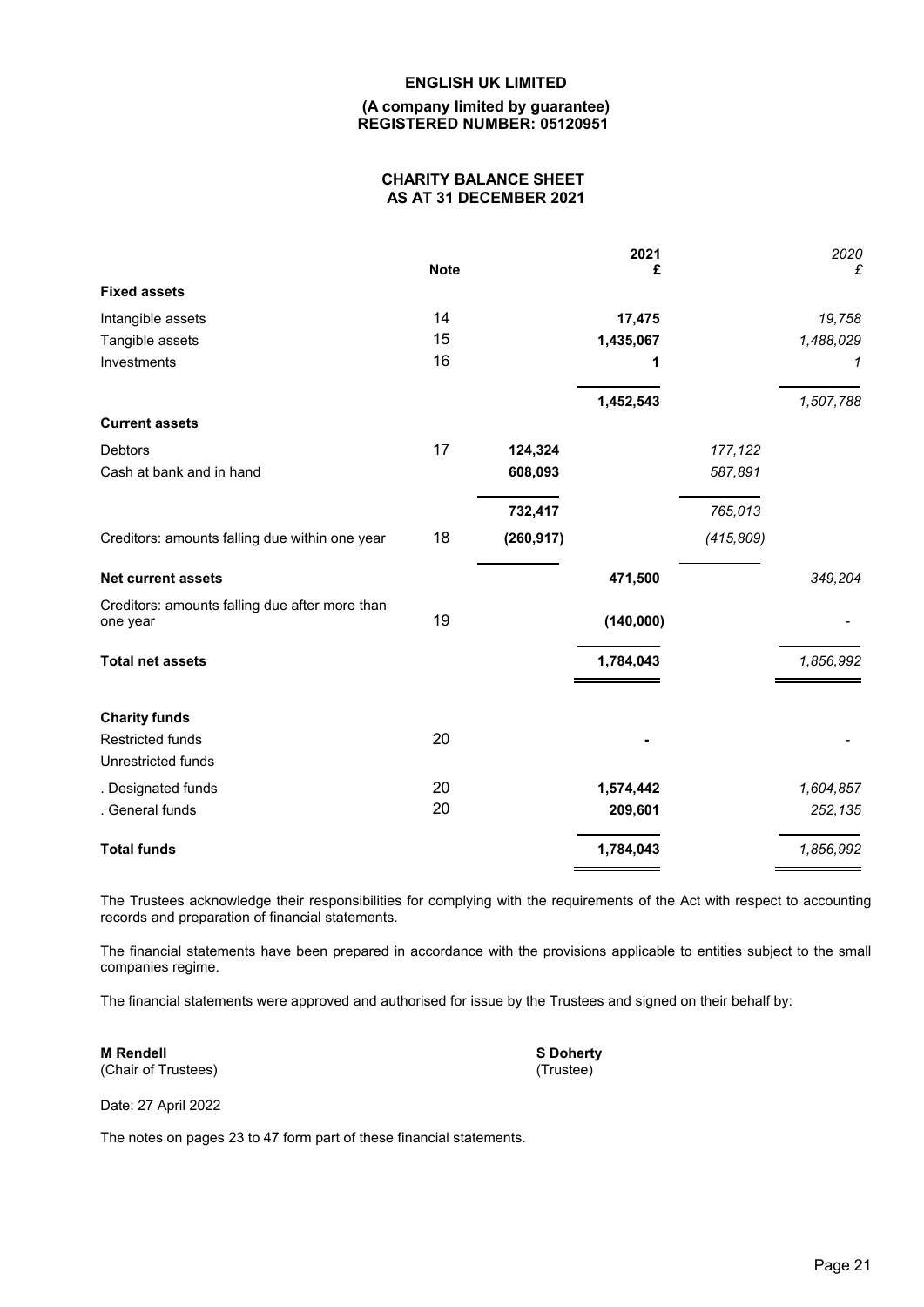## **(A company limited by guarantee)**

## **CONSOLIDATED STATEMENT OF CASH FLOWS FOR THE YEAR ENDED 31 DECEMBER 2021**

| 2021<br>£                                                                  | 2020<br>£  |
|----------------------------------------------------------------------------|------------|
| Cash flows from operating activities                                       |            |
| (77, 570)<br>Net cash provided/(used in) by operating activities (note 23) | (251, 062) |
| Cash flows from investing activities                                       |            |
| Purchase of tangible fixed assets                                          | (4, 418)   |
| Interest received<br>59                                                    | 449        |
| 59<br>Net cash provided by/(used in) investing activities                  | (3, 969)   |
| Cash flows from financing activities                                       |            |
| 175,000<br>Cash inflows from new borrowing                                 | 50,000     |
| Repayments of borrowing<br>(50,000)                                        |            |
| 125,000<br>Net cash provided by financing activities                       | 50,000     |
| 47,489<br>Change in cash and cash equivalents in the year                  | (205, 031) |
| 631,929<br>Cash and cash equivalents at 1 January 2021                     | 836,960    |
| 679,418<br>Cash and cash equivalents at 31 December 2021                   | 631,929    |

The notes on pages 23 to 47 form part of these financial statements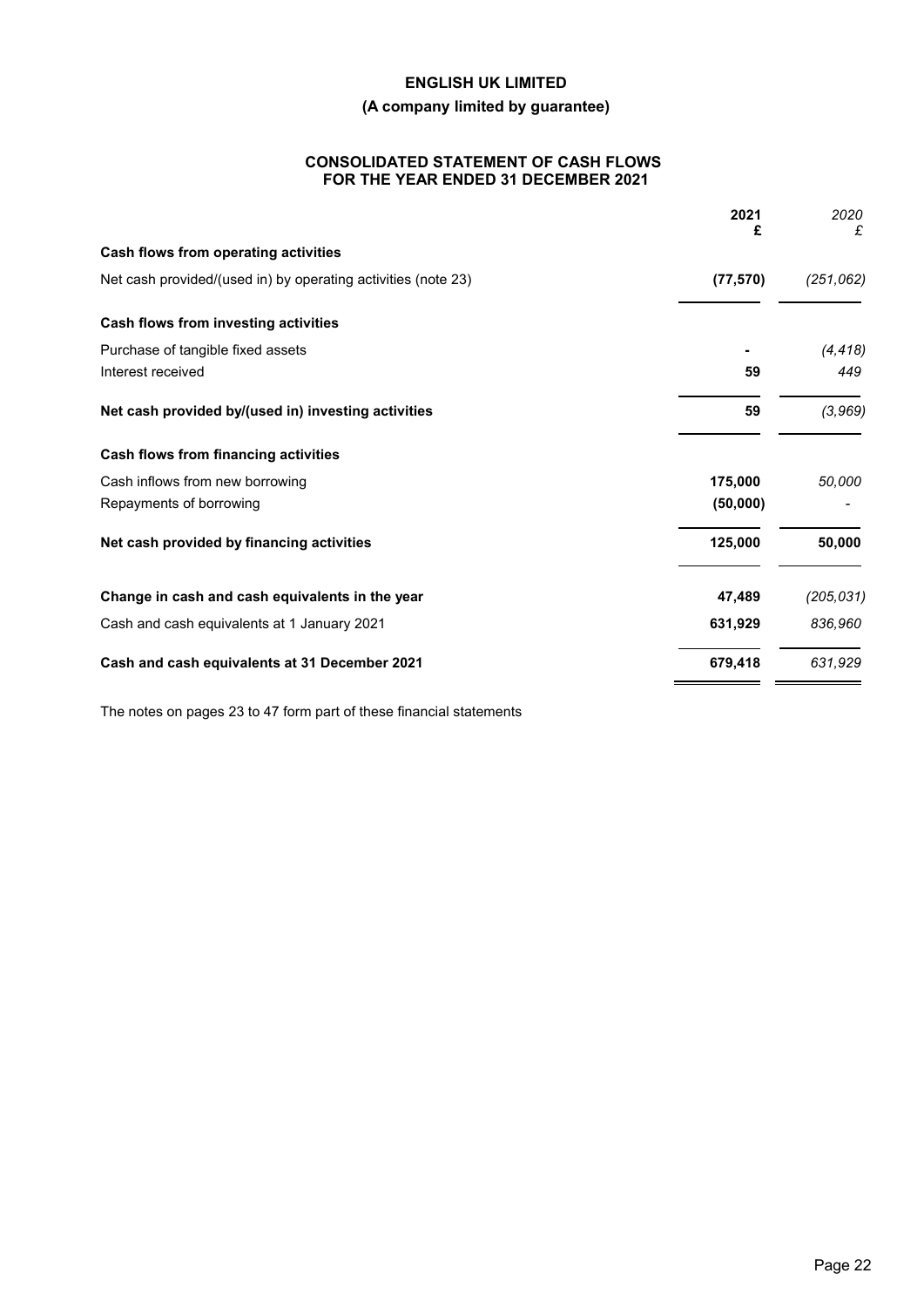#### **(A company limited by guarantee)**

### **NOTES TO THE FINANCIAL STATEMENTS FOR THE YEAR ENDED 31 DECEMBER 2021**

#### **1. Accounting policies**

#### *1.1 Basis of preparation of financial statements*

The financial statements have been prepared in accordance with the Charities SORP (FRS 102) - Accounting and Reporting by Charities: Statement of Recommended Practice applicable to charities preparing their accounts in accordance with the Financial Reporting Standard applicable in the UK and Republic of Ireland (FRS 102) (effective 1 January 2019), the Financial Reporting Standard applicable in the UK and Republic of Ireland (FRS 102) and the Companies Act 2006.

English UK Limited meets the definition of a public benefit entity under FRS 102. Assets and liabilities are initially recognised at historical cost or transaction value unless otherwise stated in the relevant accounting policy.

The Consolidated statement of financial activities (SOFA) and Consolidated balance sheet consolidate the financial statements of the Charity and its subsidiary undertaking. The results of the subsidiary are consolidated on a line by line basis.

The Charity has taken advantage of the exemption allowed under section 408 of the Companies Act 2006 and has not presented its own Statement of financial activities in these financial statements.

The financial statements are presented in sterling and are rounded to the nearest pound.

#### *1.2 Income*

Income is recognised in the period in which the charity and group have entitlement to the income, the amount of income can be measured reliably and it is probable that the income will be received. Income comprises revenues from the charity's trading activities, subscriptions fees from members, investment income and sundry income including any surplus on the disposal of tangible fixed assets. The income excludes VAT wherever charged.

#### *1.3 Expenditure*

Liabilities are recognised as expenditure as soon as there is a legal or constructive obligation committing the charity to make a payment to a third party, it is probable that a transfer of economic benefits will be required in settlement and the amount of the obligation can be measured reliably.

All expenditure is stated inclusive of irrecoverable VAT.

All expenditure is accounted for on an accruals basis. Expenditure comprises direct costs and support costs. All expenses, including support and governance costs, are allocated or apportioned to the applicable expenditure headings. The classification between activities is as follows:

- Expenditure on raising funds includes all expenditure associated with the charity's trading activities, principally the direct costs of hosting fairs and exhibitions, the costs of its missions and an allocation of support and governance costs.
- Expenditure on charitable activities includes the costs associated with servicing the members of English UK and includes premises and administrative costs, and an allocation of support and governance costs.

#### Allocation of support and governance costs

The majority of costs are directly attributable to the above headings. Governance costs (which comprise the costs associated with the public accountability of the charity (including audit costs and costs in respect to its compliance with regulation and good practice) are split across the above expenditure headings. The major part of the support costs are attributed to the cost of charitable activities as this is the principal reason for the charity's existence. Certain specific costs have been attributed to the cost of raising funds.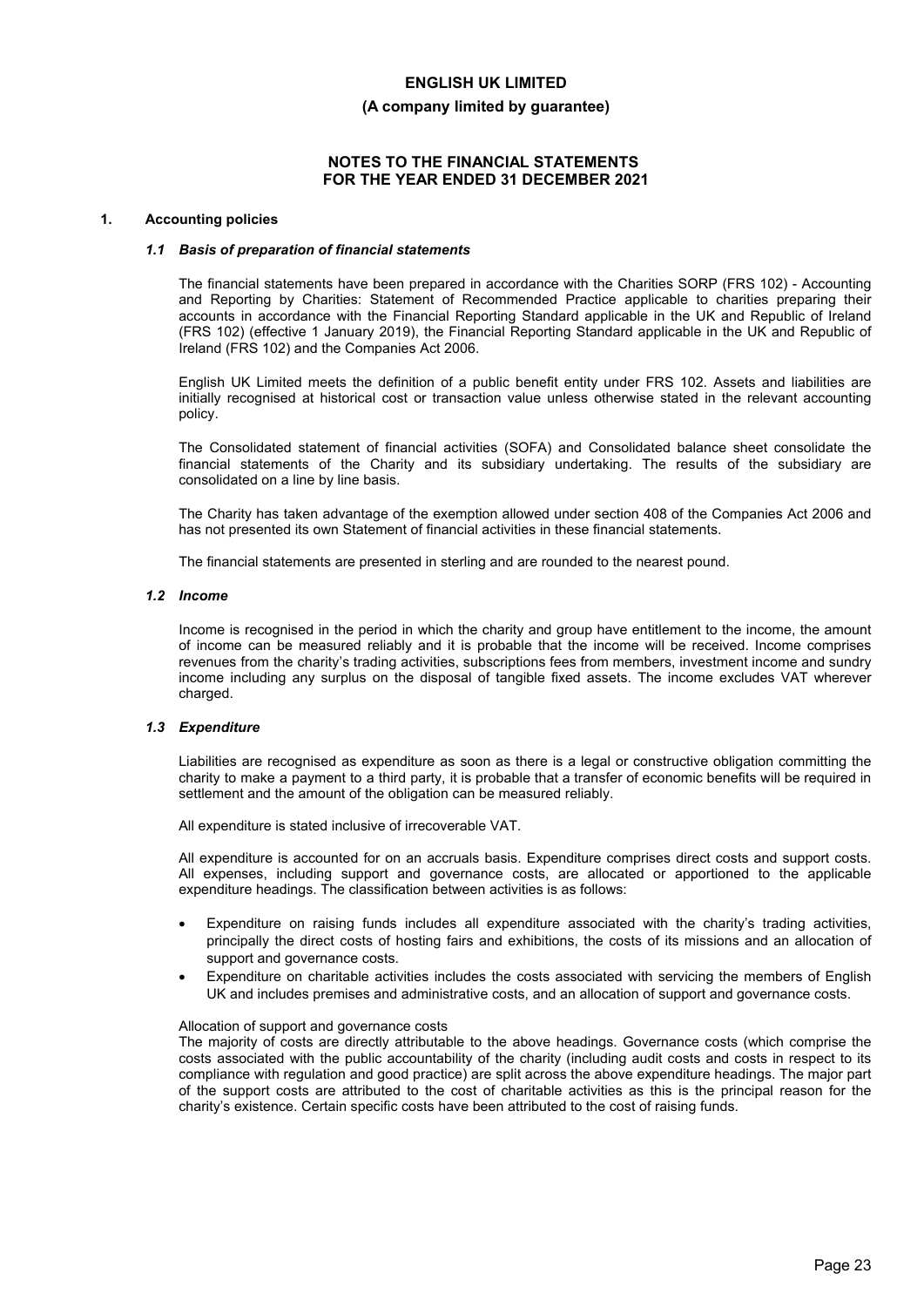**(A company limited by guarantee)**

## **NOTES TO THE FINANCIAL STATEMENTS FOR THE YEAR ENDED 31 DECEMBER 2021**

#### **1. Accounting policies (continued)**

#### *1.4 Foreign currencies*

Monetary assets and liabilities denominated in foreign currencies are translated into sterling at rates of exchange ruling at the reporting date.

Transactions in foreign currencies are translated into sterling at the rate ruling on the date of the transaction.

Exchange gains and losses are recognised in the Consolidated statement of financial activities.

#### *1.5 Intangible assets and amortisation*

Intangible assets are initially recognised at cost. After recognition, under the cost model, intangible assets are measured at cost less any accumulated amortisation and any accumulated impairment losses.

The estimated useful lives range as follows:

Amortisation is provided on the following basis:

| Computer software |  |  |  |  | - 10 - 20 % reducing balance |
|-------------------|--|--|--|--|------------------------------|
|-------------------|--|--|--|--|------------------------------|

#### *1.6 Tangible fixed assets and depreciation*

Tangible fixed assets costing £2,000 or more are capitalised and recognised when future economic benefits are probable and the cost or value of the asset can be measured reliably.

Tangible fixed assets are initially recognised at cost. After recognition, under the cost model, tangible fixed assets are measured at cost less accumulated depreciation and any accumulated impairment losses. All costs incurred to bring a tangible fixed asset into its intended working condition should be included in the measurement of cost.

Depreciation is charged so as to allocate the cost of tangible fixed assets less their residual value over their estimated useful lives.

The estimated useful lives range as follows:

| <b>Buildings</b>      |  | 2 % straight line          |
|-----------------------|--|----------------------------|
| Building improvements |  | 10 % straight line         |
| Fixtures and fittings |  | 25 % reducing balance      |
| Computer equipment    |  | 10 - 33 % reducing balance |

#### *1.7 Investments*

Investments in the subsidiary company is valued at cost.

#### *1.8 Debtors*

Debtors are recognised at the settlement amount, less any provision for non-recoverability. Prepayments are valued at the amount prepaid. They have been discounted to the present value of the future cash receipt where such discounting is material.

#### *1.9 Cash at bank and in hand*

Cash at bank and in hand represents such accounts and instruments that are available on demand or have a maturity of less than three months from the date of acquisition.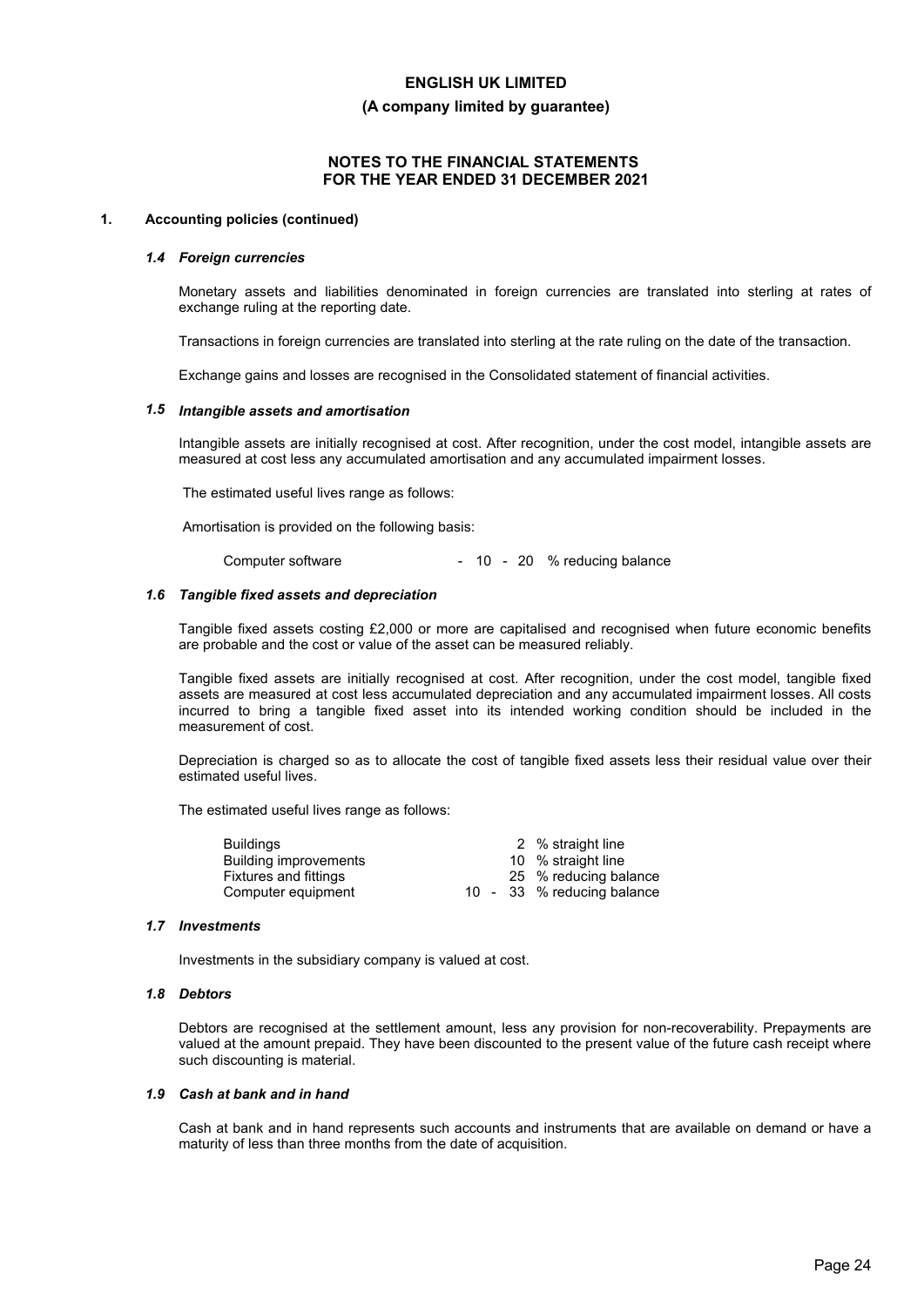#### **(A company limited by guarantee)**

### **NOTES TO THE FINANCIAL STATEMENTS FOR THE YEAR ENDED 31 DECEMBER 2021**

#### **1. Accounting policies (continued)**

#### *1.10 Liabilities and provisions*

Creditors and provisions are recognised when there is an obligation at the balance sheet date as a result of a past event, it is probable that a transfer of economic benefit will be required in settlement, and the amount of the settlement can be estimated reliably. Creditors and provisions are recognised at the amount the charity anticipates it will pay to settle the debt. They have been discounted to the present value of the future cash payment where such discounting is material.

#### *1.11 Financial instruments*

The Group only has financial assets and financial liabilities of a kind that qualify as basic financial instruments. Basic financial instruments are initially recognised at transaction value and subsequently measured at their settlement value with the exception of bank loans which are subsequently measured at amortised cost using the effective interest method.

#### *1.12 Operating leases*

Rentals paid under operating leases are charged to the Consolidated statement of financial activities on a straight line basis over the lease term.

### *1.13 Pensions*

Contributions in respect of employees' personal pension plans are charged to the statement of financial activities in the year in which they fall due.

### *1.14 Fund accounting*

General funds are unrestricted funds which are available for use at the discretion of the Trustees in furtherance of the general objectives of the Group and which have not been designated for other purposes.

Designated funds comprise unrestricted funds that have been set aside by the Trustees for particular purposes. The aim and use of each designated fund is set out in the notes to the financial statements.

Restricted funds are funds which are to be used in accordance with specific restrictions imposed by donors or which have been raised by the Group for particular purposes. The costs of raising and administering such funds are charged against the specific fund. The aim and use of each restricted fund is set out in the notes to the financial statements.

#### *1.15 Critical accounting estimates and areas of judgement*

Preparation of the financial statements requires the trustees to make significant judgements and estimates. The items in the financial statements where these judgements and estimates have been made include:

- the useful economic life attributed to the various components of tangible and intangible fixed assets;
- the provision made in respect of bad and doubtful debts; and
- the basis for determining the management charge payable by English UK Enterprises Limited to the charity.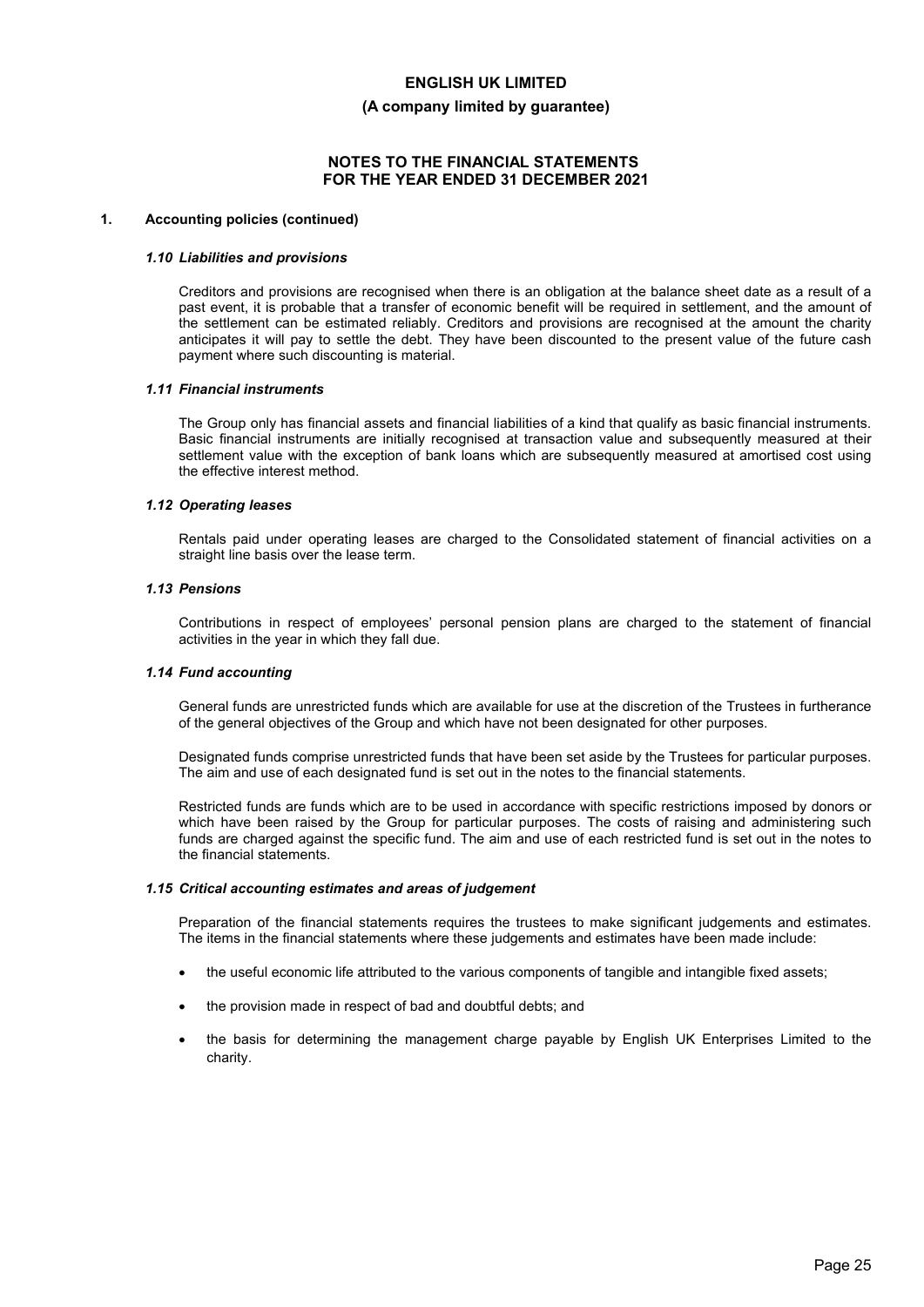#### **(A company limited by guarantee)**

### **NOTES TO THE FINANCIAL STATEMENTS FOR THE YEAR ENDED 31 DECEMBER 2021**

#### **1. Accounting policies (continued)**

#### *1.16 Assessment of going concern*

The Trustees have assessed whether the use of the going concern assumption is appropriate in preparing these financial statements. The Trustees have made this assessment in respect to a period of one year from the date of approval of these financial statements.

In a typical year, 40% of English UK's turnover is derived from membership subscriptions and 60% from other revenue-generating activities including events and training (professional development and market development) and corporate partnerships.

Due to ongoing Covid-19 restrictions, our revenue-generating activities have been curtailed in 2021, and we anticipate this to continue into 2022, albeit to a lesser extent. Revenue from membership subscriptions is significantly reduced due to the inevitable insolvency of several member centres and unprecedently low student volume in 2020 (70% reduction of student weeks in 2020 compared to 2019).

We have pivoted English UK's focus and adapted the association's strategy in response. Our aim is to support English UK members through the crisis and to maximise the recovery of the UK ELT sector.

- Agility: listen, understand and respond to the sectors' needs
- Knowledge: provide expert advice and information sharing
- Representation: lobby for fiscal and regulatory support from the UK Government in response to the crisis and through recovery
- Community of peers: facilitate peer-to-peer networking and support
- Global engagement: support the international market to maximise recovery
- Balance: manage financial risk for the association while continuing to offer a critical service to members

The engagement of members in our activities has been higher than ever before during this period. It is our expectation that the sector will see a 40-60% recovery in 2022 and 80% by 2023. This will lead to subscriptions being collected at close to pre-Covid-19 levels from 2024. We have also developed plans to adapt our face-toface events to profitable hybrid and online activities.

The staff restructure completed in 2021 has reduced salary costs and made the organisation more flexible, agile and responsive.

Recognising that English UK's continued ability to deliver its programme of activities will depend on continued forward secured funding from membership subscriptions, the Trustees have considered several factors in concluding that the adoption of the going concern basis in the preparation of these financial statements is appropriate. These have included:

- Payment of membership subscriptions to date throughout 2021, despite the impact of Covid-19.
- The forward pipeline of funding from prospective membership subscriptions for a period of at least two years from the date of approval of these accounts.
- The rigour of pipeline monitoring and cost controls that are in place to ensure cash balances stay positive while still maintaining delivery of English UK's activities.
- Cash management and working capital controls in place to manage the potential risks of late payments and higher than expected rates of member insolvencies and ensure restricted and unrestricted assets and reserves are appropriately managed.

After making this assessment, the Trustees are confident the organisation has adequate resources to operate for the foreseeable future and can adopt the going concern basis in preparing its financial statements.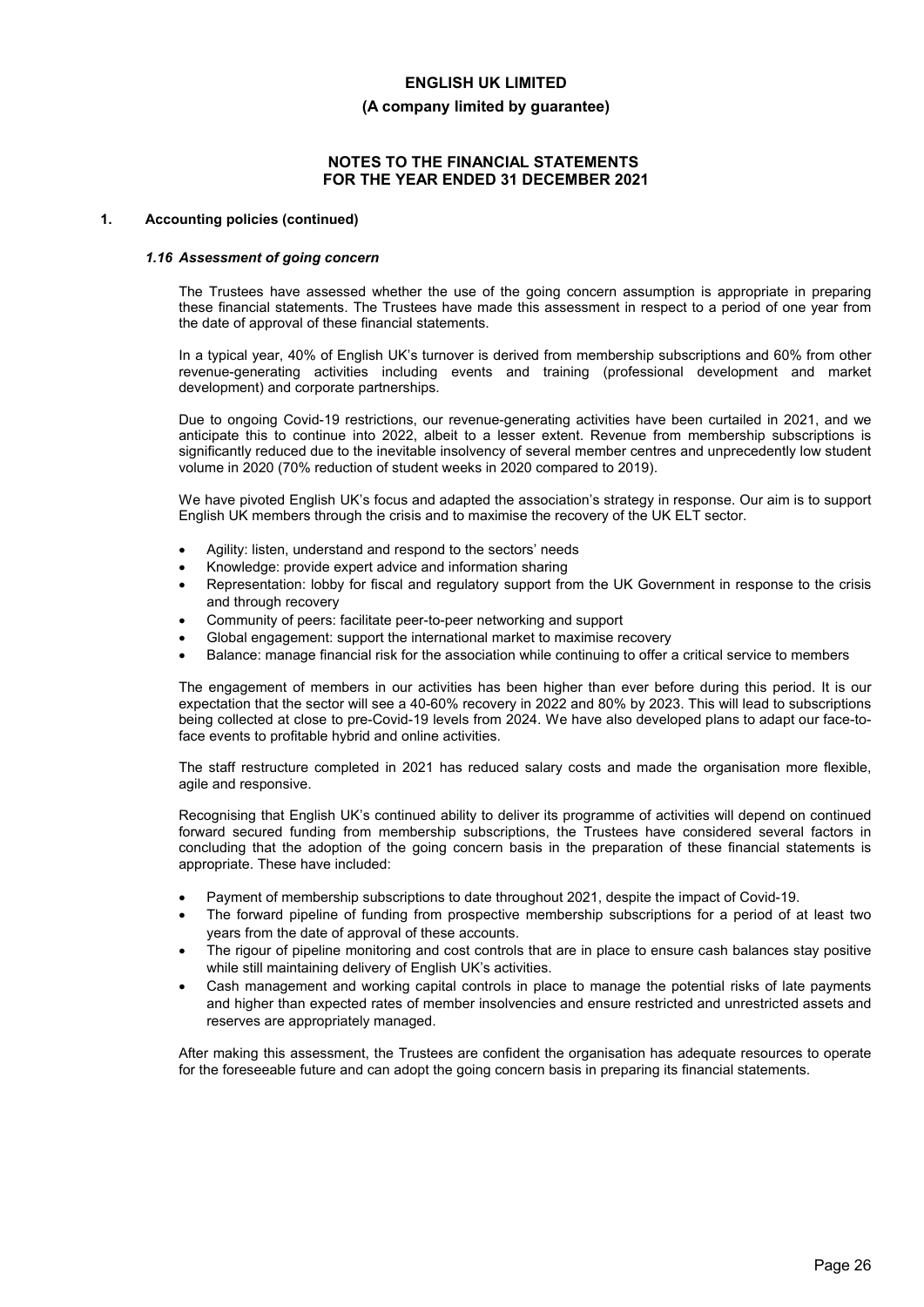## **(A company limited by guarantee)**

## **NOTES TO THE FINANCIAL STATEMENTS FOR THE YEAR ENDED 31 DECEMBER 2021**

## **2. Income from donations and legacies**

|                                         | <b>Unrestricted</b><br>funds<br>2021<br>£ | Total<br>funds<br>2021<br>£ |
|-----------------------------------------|-------------------------------------------|-----------------------------|
| <b>Donations</b>                        | 4,041                                     | 4,041                       |
| Local authority discretionary grant     | 10,357                                    | 10,357                      |
| Coronavirus Job Retention Scheme income | 59,693                                    | 59,693                      |
|                                         | 74,091                                    | 74,091                      |
|                                         | Unrestricted<br>funds<br>2020<br>£        | Total<br>funds<br>2020<br>£ |
| <b>Donations</b>                        | 2,111                                     | 2,111                       |
| Local authority discretionary grant     | 25,000                                    | 25,000                      |
| Coronavirus Job Retention Scheme income | 101,063                                   | 101,063                     |
|                                         | 128,174                                   | 128,174                     |

## **3. Income from charitable activities**

|                                       | <b>Unrestricted</b><br>funds<br>2021<br>£ | <b>Total</b><br>funds<br>2021<br>£ |
|---------------------------------------|-------------------------------------------|------------------------------------|
| Member subscriptions - Basic          | 448.662                                   | 448,662                            |
| Member subscriptions - Supplementary  | 72.095                                    | 72,095                             |
| Member subscriptions - Corporate      | 36,837                                    | 36,837                             |
| Annual conference and AGM             | 9,285                                     | 9,285                              |
| <b>Student Emergency Support Fund</b> | 21,408                                    | 21,408                             |
|                                       | 588,287                                   | 588,287                            |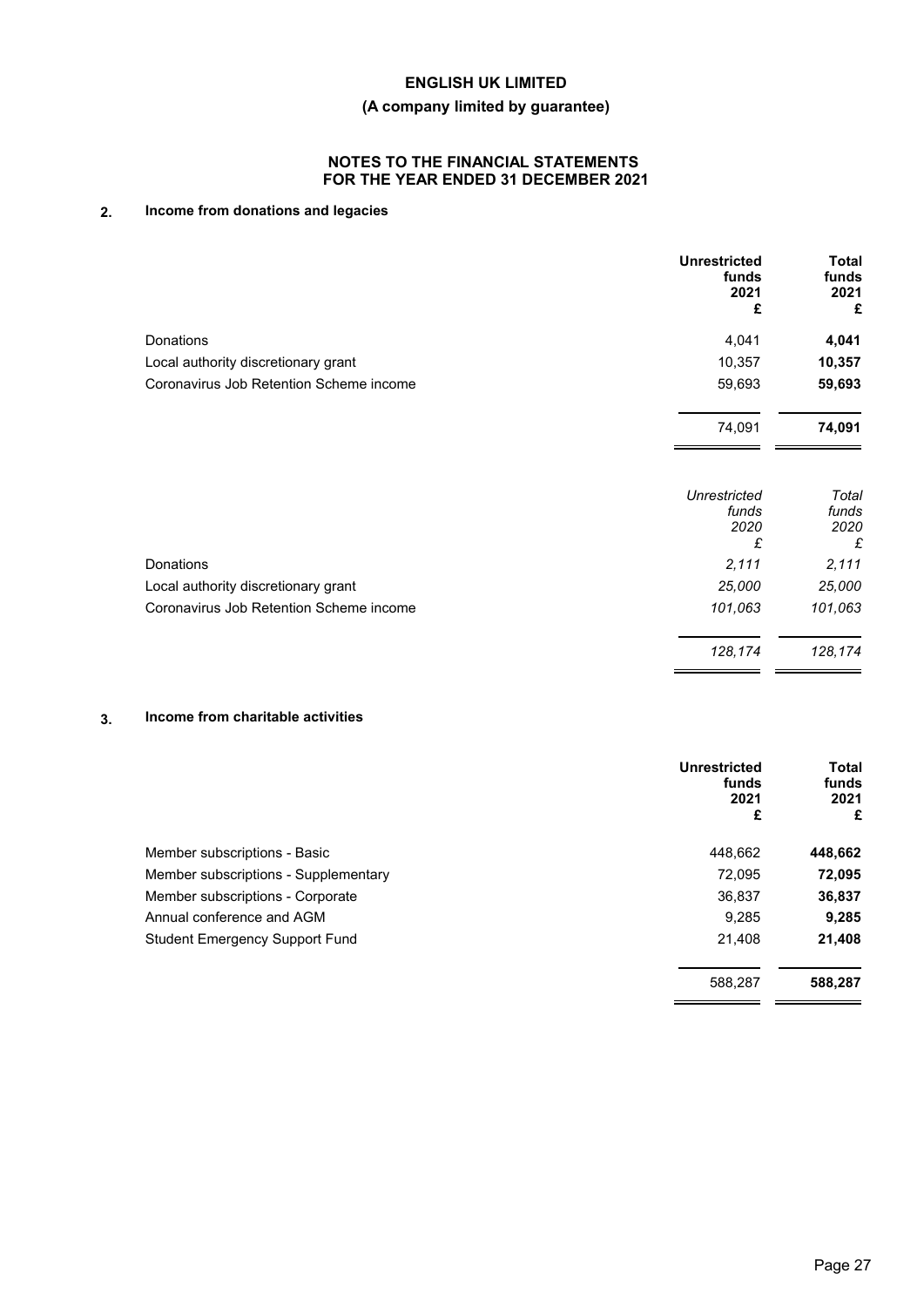## **(A company limited by guarantee)**

## **NOTES TO THE FINANCIAL STATEMENTS FOR THE YEAR ENDED 31 DECEMBER 2021**

## **3. Income from charitable activities (continued)**

|                                       | Unrestricted<br>funds<br>2020<br>£ | Total<br>funds<br>2020<br>£ |
|---------------------------------------|------------------------------------|-----------------------------|
| Member subscriptions - Basic          | 538,644                            | 538,644                     |
| Member subscriptions - Supplementary  | 144,596                            | 144,596                     |
| Member subscriptions - Corporate      | 40,487                             | 40,487                      |
| <b>Student Emergency Support Fund</b> | 7,542                              | 7,542                       |
|                                       | 731,269                            | 731,269                     |

## **4. Income from other trading activities**

## **Income from non charitable trading activities**

|                                          | <b>Unrestricted</b><br>funds<br>2021<br>£ | <b>Total</b><br>funds<br>2021<br>£ |
|------------------------------------------|-------------------------------------------|------------------------------------|
| StudyWorld London                        | 146,121                                   | 146,121                            |
| Professional training and qualifications | 82,448                                    | 82,448                             |
| Intelligence                             | 8,315                                     | 8,315                              |
| Promotions                               | 7,500                                     | 7,500                              |
|                                          | 244,384                                   | 244,384                            |
|                                          | <b>Unrestricted</b><br>funds<br>2020<br>£ | Total<br>funds<br>2020<br>£        |
| Professional training and qualifications | 201,336                                   | 201,336                            |
| Promotions                               | 28,800                                    | 28,800                             |

### **5. Investment income**

|                   | <b>Unrestricted</b> | <b>Total</b>       |
|-------------------|---------------------|--------------------|
|                   | funds<br>2021<br>£  | funds<br>2021<br>£ |
| Interest received | 59                  | 59                 |

*230,136 230,136*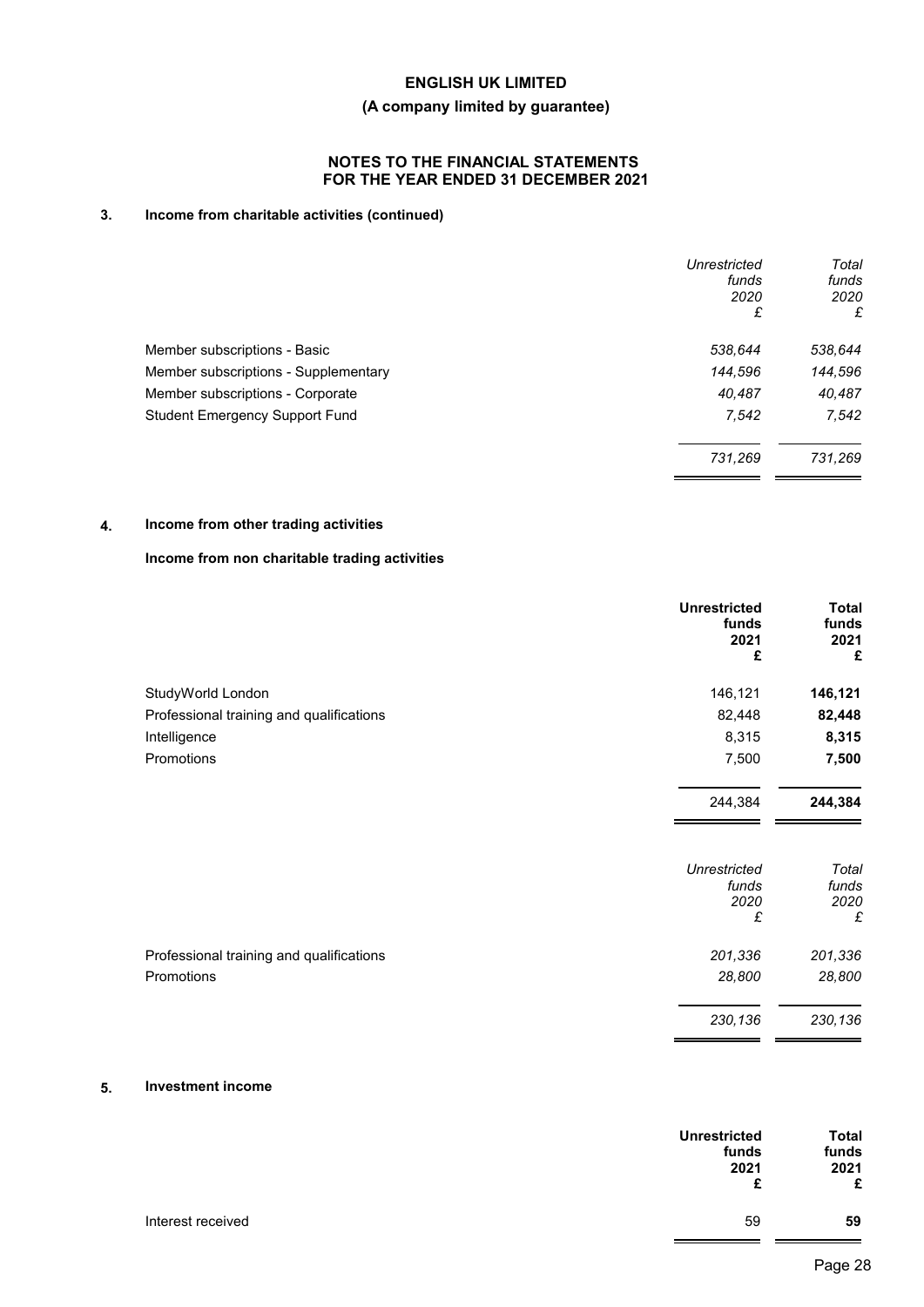## **(A company limited by guarantee)**

## **NOTES TO THE FINANCIAL STATEMENTS FOR THE YEAR ENDED 31 DECEMBER 2021**

## **5. Investment income (continued)**

| Unrestricted             | Total |
|--------------------------|-------|
| funds                    | funds |
| 2020                     | 2020  |
| £                        | £     |
| Interest received<br>449 | 449   |

## **6. Other income**

|                      | <b>Unrestricted</b><br>funds<br>2021<br>£ | <b>Total</b><br>funds<br>2021<br>£ |
|----------------------|-------------------------------------------|------------------------------------|
| VAT reclaim          | 27,671                                    | 27,671                             |
| Insurance commission | 1,742                                     | 1,742                              |
|                      | 29,413                                    | 29,413                             |
|                      | <b>Unrestricted</b><br>funds<br>2020<br>£ | Total<br>funds<br>2020<br>£        |
| VAT reclaim          | 5,238                                     | 5,238                              |
| Insurance commission | 8,849                                     | 8,849                              |
|                      | 14,087                                    | 14,087                             |

 $=$   $=$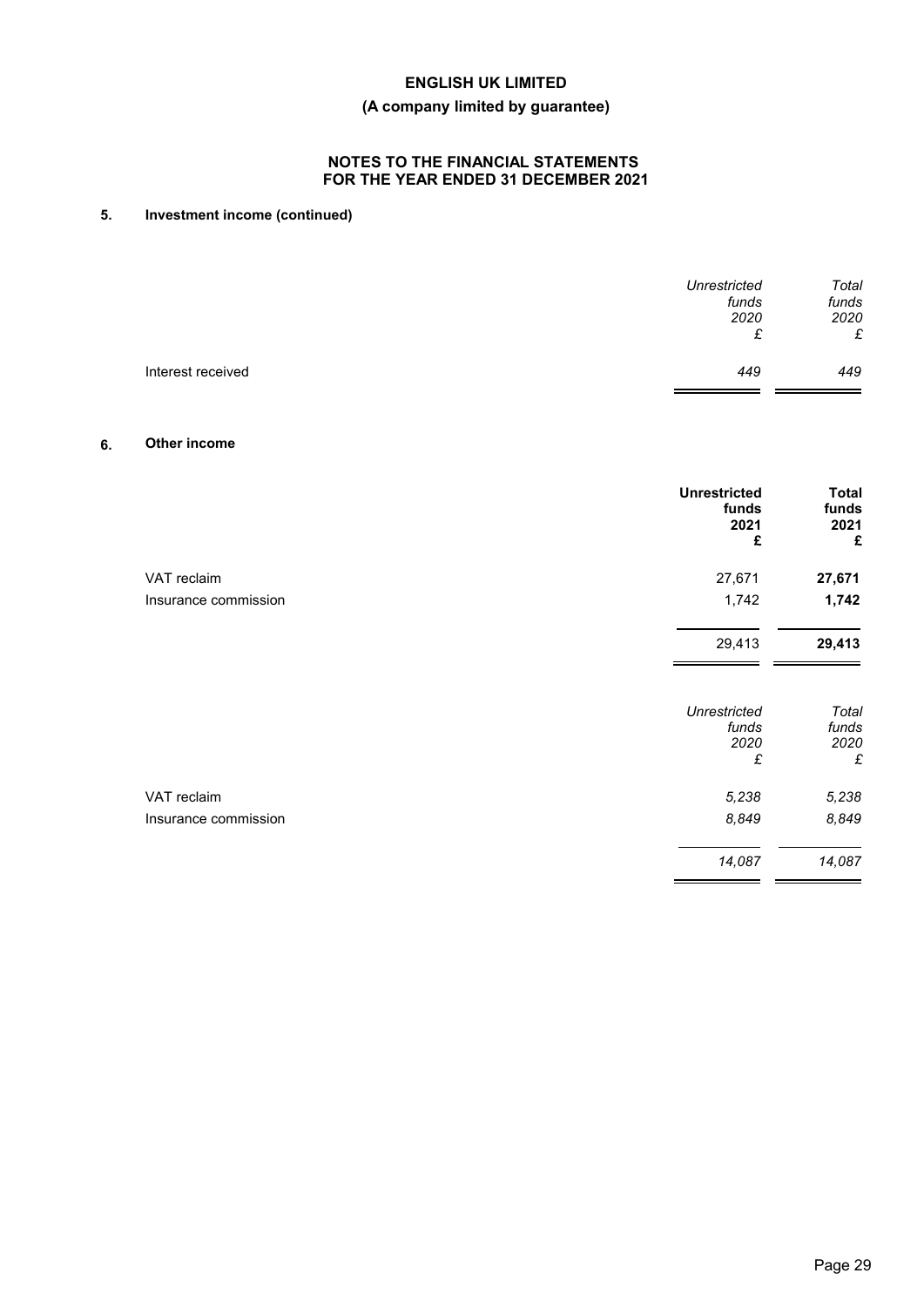## **(A company limited by guarantee)**

## **NOTES TO THE FINANCIAL STATEMENTS FOR THE YEAR ENDED 31 DECEMBER 2021**

## **7. Expenditure on raising funds**

|                                 | <b>Unrestricted</b><br>funds<br>2021<br>£ | <b>Total</b><br>funds<br>2021<br>£ |
|---------------------------------|-------------------------------------------|------------------------------------|
| StudyWorld London               | 61,074                                    | 61,074                             |
| Intelligence                    | 11.610                                    | 11,610                             |
| Administration costs            | 16,469                                    | 16,469                             |
| Support and governance (note 9) | 1,474                                     | 1,474                              |

|                                 | Unrestricted | Total  |
|---------------------------------|--------------|--------|
|                                 | funds        | funds  |
|                                 | 2020         | 2020   |
|                                 | £            | £      |
| StudyWorld London               | 33,605       | 33,605 |
| Overseas fairs                  | 3,453        | 3,453  |
| Intelligence                    | 7,908        | 7,908  |
| Promotions                      | 17,996       | 17,996 |
| Administration costs            | 23,256       | 23,256 |
| Support and governance (note 9) | 1,027        | 1,027  |
|                                 | 87,245       | 87,245 |

90,627 **90,627**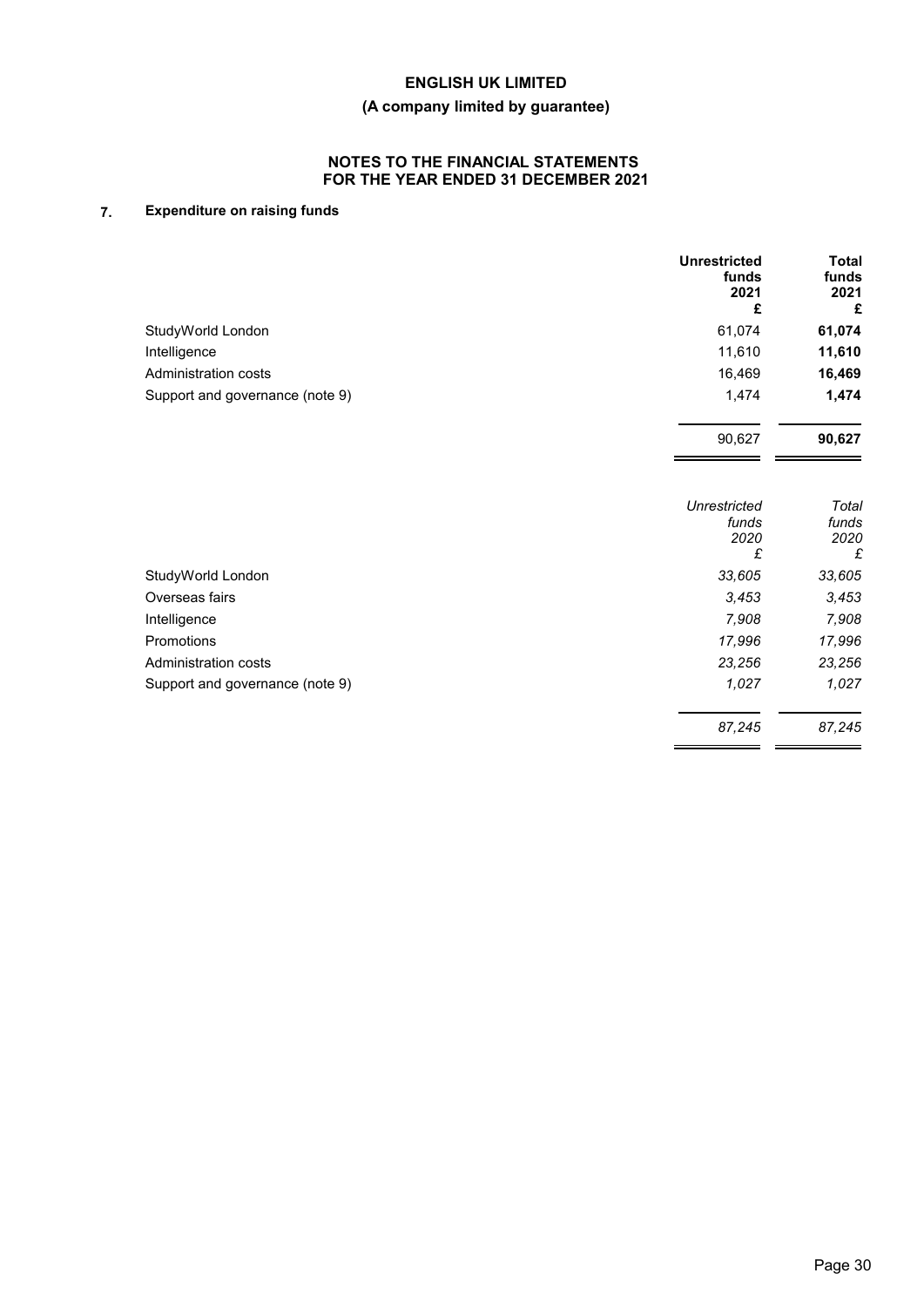## **(A company limited by guarantee)**

## **NOTES TO THE FINANCIAL STATEMENTS FOR THE YEAR ENDED 31 DECEMBER 2021**

## **8. Expenditure on charitable activities**

|                                       | <b>Unrestricted</b><br>funds<br>2021<br>£ | <b>Total</b><br>funds<br>2021<br>£ |
|---------------------------------------|-------------------------------------------|------------------------------------|
| <b>Servicing members</b>              |                                           |                                    |
| Staff costs and recruitment           | 592,650                                   | 592,650                            |
| General promotion and intelligence    | 39,945                                    | 39,945                             |
| Premises                              | 27,457                                    | 27,457                             |
| <b>Public affairs</b>                 | 54,464                                    | 54,464                             |
| Administration                        | 74,312                                    | 74,312                             |
| Depreciation and amortisation         | 55,245                                    | 55,245                             |
| Annual conference and AGM             | 11,218                                    | 11,218                             |
| Training and qualifications           | 38,085                                    | 38,085                             |
| Student emergency support fund costs  | 499                                       | 499                                |
| Eddie Byers Scholarship               | 120                                       | 120                                |
| Support and governance costs (note 9) | 23,086                                    | 23,086                             |
|                                       | 917,081                                   | 917,081                            |

| <b>Servicing members</b>              | Unrestricted<br>funds<br>2020<br>£ | Restricted<br>funds<br>2020<br>£ | Total<br>funds<br>2020<br>£ |
|---------------------------------------|------------------------------------|----------------------------------|-----------------------------|
| Staff costs and recruitment           | 693,328                            |                                  | 693,328                     |
| General promotion and intelligence    | 21,743                             |                                  | 21,743                      |
| <b>Premises</b>                       | 26,507                             |                                  | 26,507                      |
| <b>Public affairs</b>                 | 38,327                             | 4,908                            | 43,235                      |
| Administration                        | 77,373                             |                                  | 77,373                      |
| Depreciation and amortisation         | 58,084                             |                                  | 58,084                      |
| Annual conference and AGM             | 958                                |                                  | 958                         |
| Training and qualifications           | 138,171                            |                                  | 138,171                     |
| Student emergency support fund costs  | 2,344                              |                                  | 2,344                       |
| Eddie Byers Scholarship               | 1,686                              |                                  | 1,686                       |
| Support and governance costs (note 9) | 16,093                             |                                  | 16,093                      |
|                                       | 1.074.614                          | 4,908                            | 1,079,522                   |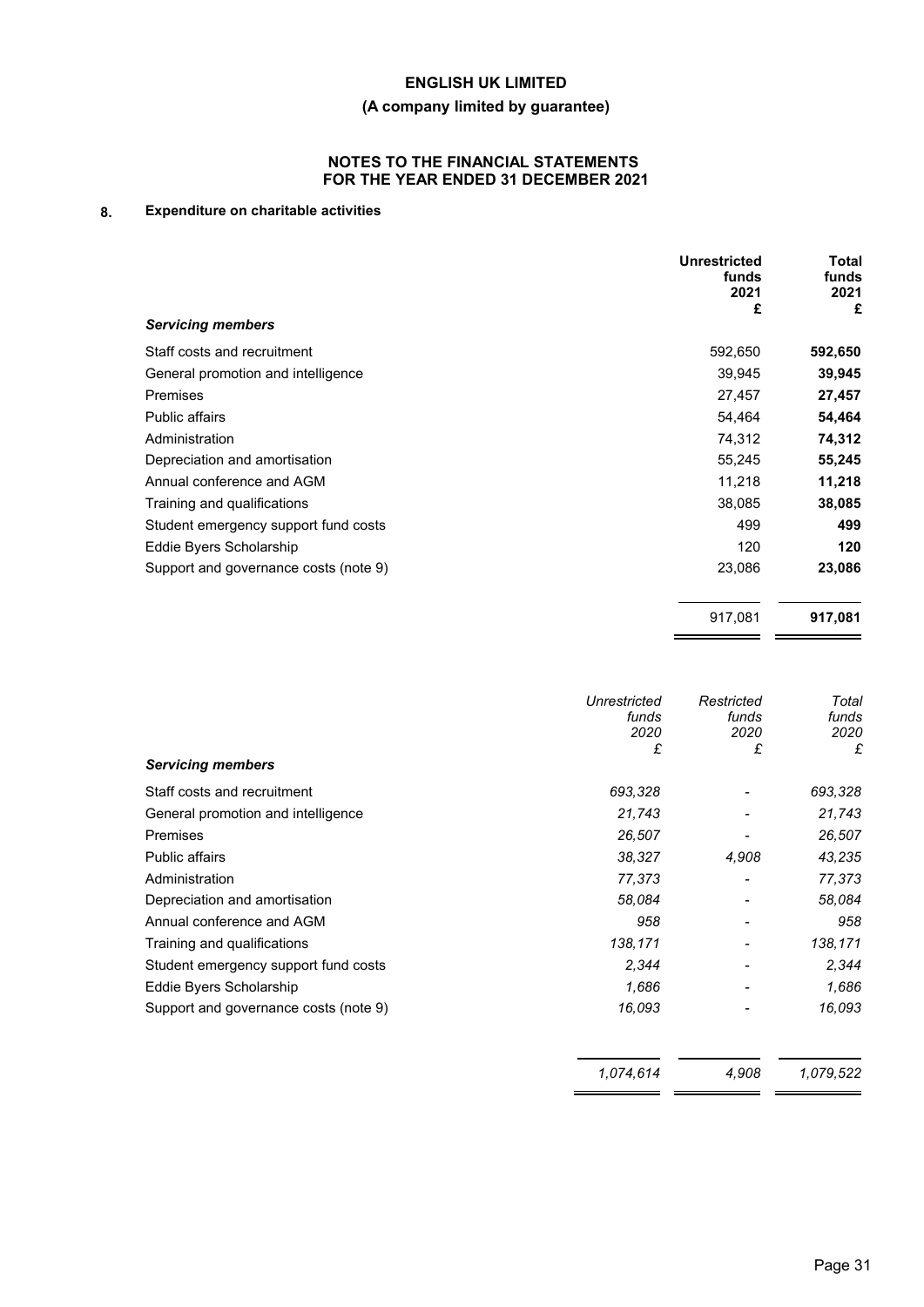# **(A company limited by guarantee)**

## **NOTES TO THE FINANCIAL STATEMENTS FOR THE YEAR ENDED 31 DECEMBER 2021**

## **9. Support and governance costs**

|                                      | <b>Unrestricted</b><br>funds | <b>Total funds</b> |
|--------------------------------------|------------------------------|--------------------|
|                                      | 2021                         | 2021               |
|                                      | £                            | £                  |
| Auditor's remuneration               |                              |                    |
| - Statutory audit services           | 10,200                       | 10,200             |
| - Other services                     | 6,216                        | 6,216              |
| Professional fees                    | 33                           | 33                 |
| Board and sub-committee expenses     | 8,111                        | 8,111              |
|                                      | 24,560                       | 24,560             |
| Attributed to:                       |                              |                    |
| Expenditure on raising funds         | 1,474                        | 1,474              |
| Expenditure on charitable activities | 23,086                       | 23,086             |
|                                      | 24,560                       | 24,560             |
|                                      |                              |                    |

|                                      | Unrestricted<br>funds | Total funds |
|--------------------------------------|-----------------------|-------------|
|                                      | 2020                  | 2020        |
|                                      | £                     | £           |
| Auditor's remuneration               |                       |             |
| - Statutory audit services           | 9,600                 | 9,600       |
| - Other services                     | 5,268                 | 5,268       |
| Professional fees                    | 587                   | 587         |
| Board and sub-committee expenses     | 1,665                 | 1,665       |
|                                      | 17,120                | 17,120      |
| Attributed to:                       |                       |             |
| Expenditure on raising funds         | 1,027                 | 1,027       |
| Expenditure on charitable activities | 16,093                | 16,093      |
|                                      | 17,120                | 17,120      |
|                                      |                       |             |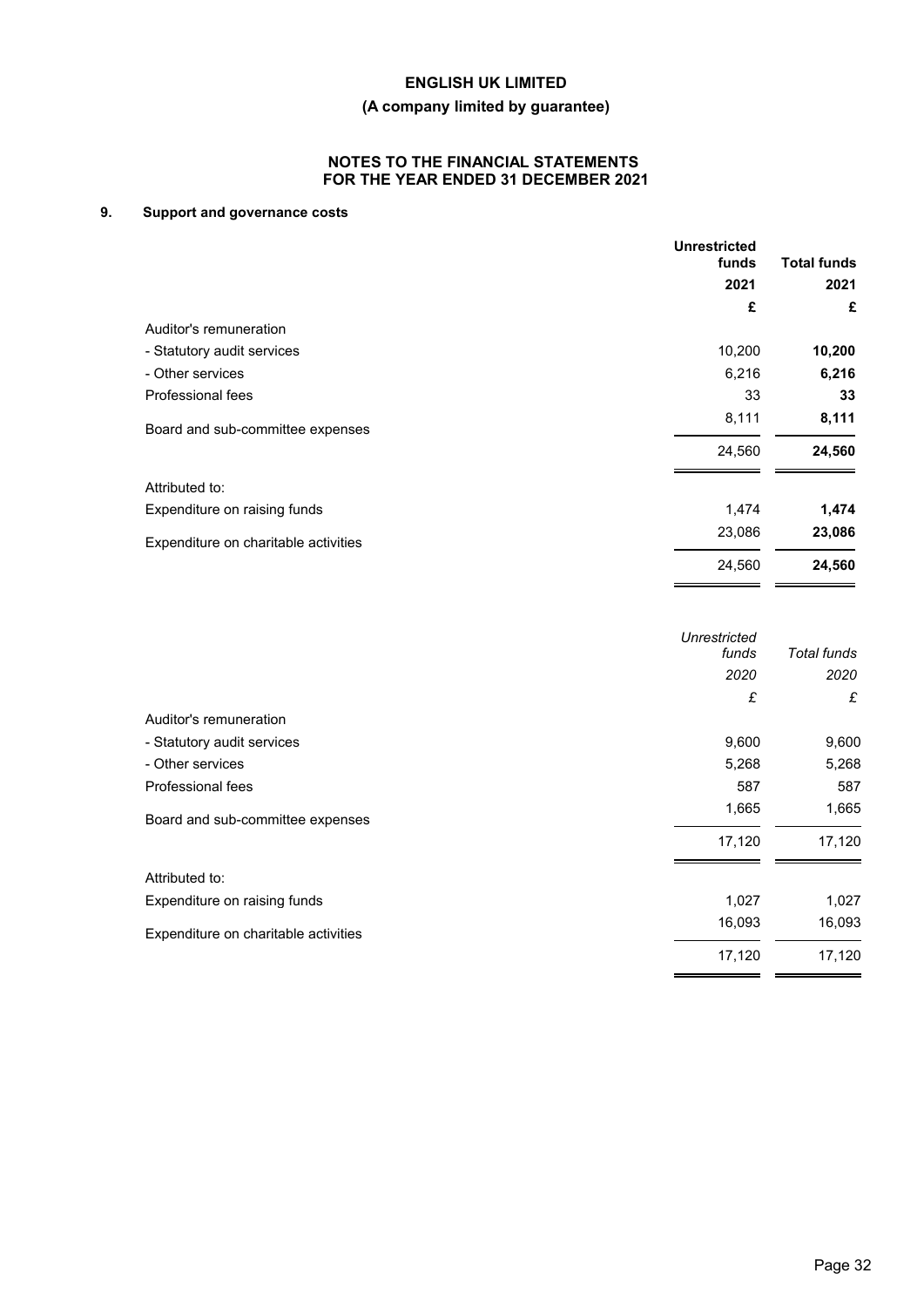#### **(A company limited by guarantee)**

## **NOTES TO THE FINANCIAL STATEMENTS FOR THE YEAR ENDED 31 DECEMBER 2021**

### **10. Staff costs**

|                                                         | Group<br>2021<br>£ | Group<br>2020<br>£ | Charity<br>2021<br>£ | Charity<br>2020<br>£ |
|---------------------------------------------------------|--------------------|--------------------|----------------------|----------------------|
| Wages and salaries                                      | 479,103            | 553,260            | 479,103              | 553,260              |
| Social security costs                                   | 43,668             | 55.254             | 43,668               | 55,254               |
| Contribution to defined contribution pension<br>schemes | 54,359             | 72,554             | 54,359               | 72,554               |
| Other employee benefits                                 | 15,520             | 12.260             | 15,520               | 12,260               |
|                                                         | 592,650            | 693,328            | 592,650              | 693,328              |

The average number of persons employed by the Charity during the year was as follows:

|           | Group | Group | Charity | Charity |
|-----------|-------|-------|---------|---------|
|           | 2021  | 2020  | 2021    | 2020    |
|           | No.   | No.   | No.     | No.     |
| Employees | 12    | 14    | 12      | 14      |

The average headcount expressed as full-time equivalents was:

|           | Group<br>2021 | Group<br>2020 | Charity<br>2021 | Charity<br>2020 |
|-----------|---------------|---------------|-----------------|-----------------|
|           | No.           | No.           | No.             | No.             |
| Employees | 9.2           | 12.4          | 9.2             | 12.4            |

The number of employees whose employee benefits (excluding employer pension costs) exceeded £60,000 was:

|                               | Group<br>2021<br>No. | Group<br>2020<br>No. |
|-------------------------------|----------------------|----------------------|
| In the band £60,001 - £70,000 |                      |                      |
|                               |                      |                      |

The key management personnel of the Charity in charge of directing and controlling, running and operating the charity on a day to day basis comprise the trustees and the members of the Executive Team (referred to at page 1). The total remuneration (including taxable benefits and employer's pension contributions) of the key management personnel for the year was £242,470 (2020 - £275,071).

#### **11. Trustees' remuneration and expenses**

During the year, no Trustees received any remuneration or other benefits (2020 - none).

During the year ended 31 December 2021, out of pocket travelling expenses totalling *£*612 were reimbursed or paid directly to 7 Trustees *(2020 - £1,266 to 7 Trustees)*.

Trustee indemnity insurance was purchased by the charity during the year to protect it from any loss arising from the neglect or defaults of its trustees, and to indemnify the trustees or other officers against the consequences of any neglect or default on their part. The total premium paid amounted to £1,866 (2020 - £1,393), providing cover up to a maximum of £1,000,000 (2020 - £1,000,000).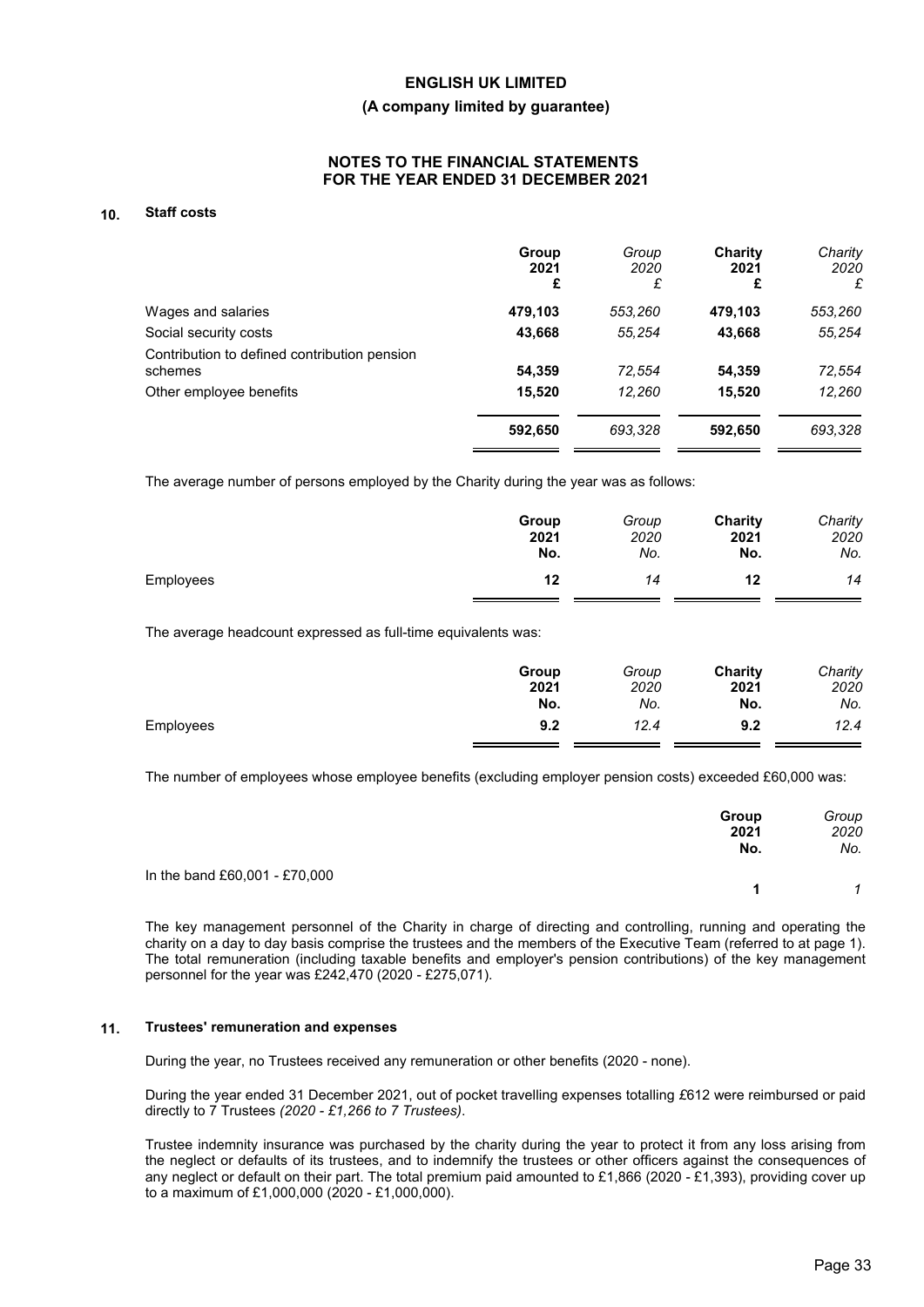## **(A company limited by guarantee)**

## **NOTES TO THE FINANCIAL STATEMENTS FOR THE YEAR ENDED 31 DECEMBER 2021**

### **12. Taxation**

English UK Limited is a registered charity and therefore is not liable to income tax or corporation tax on income derived from its charitable activities, as it falls within the various exemptions available to registered charities.

### **13. Net expenditure**

This is stated after charging:

|                                                         | 2021<br>£ | 2020<br>£ |
|---------------------------------------------------------|-----------|-----------|
| Staff costs                                             | 583,625   | 693,328   |
| Auditor's remuneration - English UK                     |           |           |
| - Statutory audit fees                                  | 10,200    | 9,600     |
| - Other services                                        | 6,216     | 5.268     |
| Auditor's remuneration - English UK Enterprises Limited |           |           |
| - Statutory audit fees                                  | 3,690     | 2,460     |
| - Other services                                        | 2,140     | 2,370     |
| Depreciation                                            | 52,962    | 55,462    |
| Amortisation                                            | 2,283     | 2,622     |
| Operating lease charges                                 | 2,385     | 1.821     |
|                                                         |           |           |

## **14. Intangible assets**

## **Group and Charity**

|                     | Computer<br>software<br>£ |
|---------------------|---------------------------|
| Cost                |                           |
| At 1 January 2021   | 34,877                    |
| At 31 December 2021 | 34,877                    |
| <b>Amortisation</b> |                           |
| At 1 January 2021   | 15,119                    |
| Charge for the year | 2,283                     |
| At 31 December 2021 | 17,402                    |
| Net book value      |                           |
| At 31 December 2021 | 17,475                    |
| At 31 December 2020 | 19,758                    |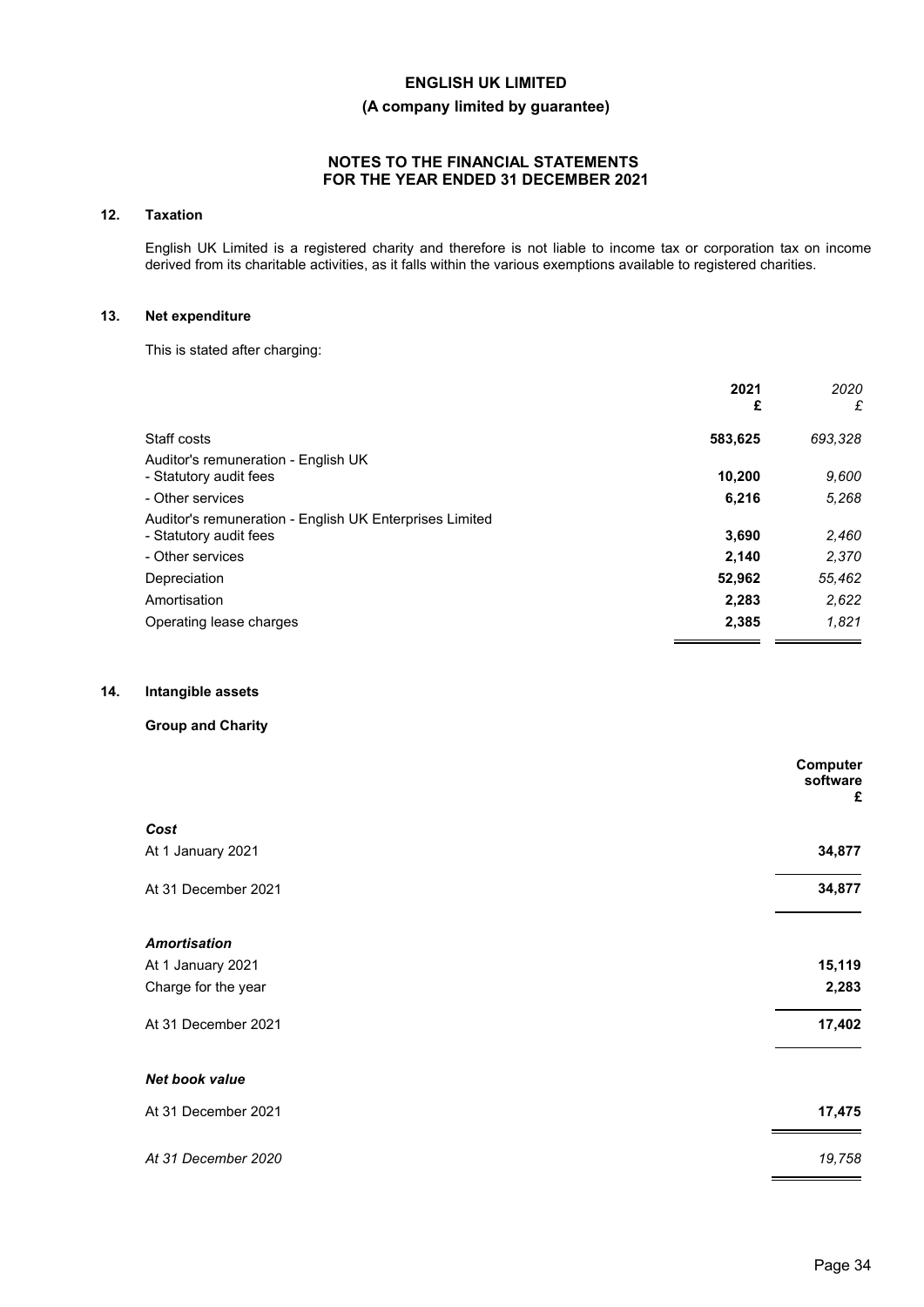## **(A company limited by guarantee)**

## **NOTES TO THE FINANCIAL STATEMENTS FOR THE YEAR ENDED 31 DECEMBER 2021**

## **15. Tangible fixed assets**

## **Group and Charity**

|                          | Long-term<br>leasehold<br>property<br>£ | <b>Building</b><br>ments<br>£ | improve- Fixtures and<br>fittings<br>£ | Computer<br>equipment<br>£ | <b>Total</b><br>£ |
|--------------------------|-----------------------------------------|-------------------------------|----------------------------------------|----------------------------|-------------------|
| <b>Cost or valuation</b> |                                         |                               |                                        |                            |                   |
| At 1 January 2021        | 1,373,762                               | 174,882                       | 28,580                                 | 36,312                     | 1,613,536         |
| Disposals                |                                         |                               |                                        | (7, 904)                   | (7, 904)          |
| At 31 December 2021      | 1,373,762                               | 174,882                       | 28,580                                 | 28,408                     | 1,605,632         |
| <b>Depreciation</b>      |                                         |                               |                                        |                            |                   |
| At 1 January 2021        | 61,820                                  | 36,154                        | 12,884                                 | 14,649                     | 125,507           |
| Charge for the year      | 27,475                                  | 17,488                        | 3,924                                  | 4,075                      | 52,962            |
| On disposals             |                                         |                               |                                        | (7, 904)                   | (7, 904)          |
| At 31 December 2021      | 89,295                                  | 53,642                        | 16,808                                 | 10,820                     | 170,565           |
| <b>Net book value</b>    |                                         |                               |                                        |                            |                   |
| At 31 December 2021      | 1,284,467                               | 121,240                       | 11,772                                 | 17,588                     | 1,435,067         |
| At 31 December 2020      | 1,311,942                               | 138,728                       | 15,696                                 | 21,663                     | 1,488,029         |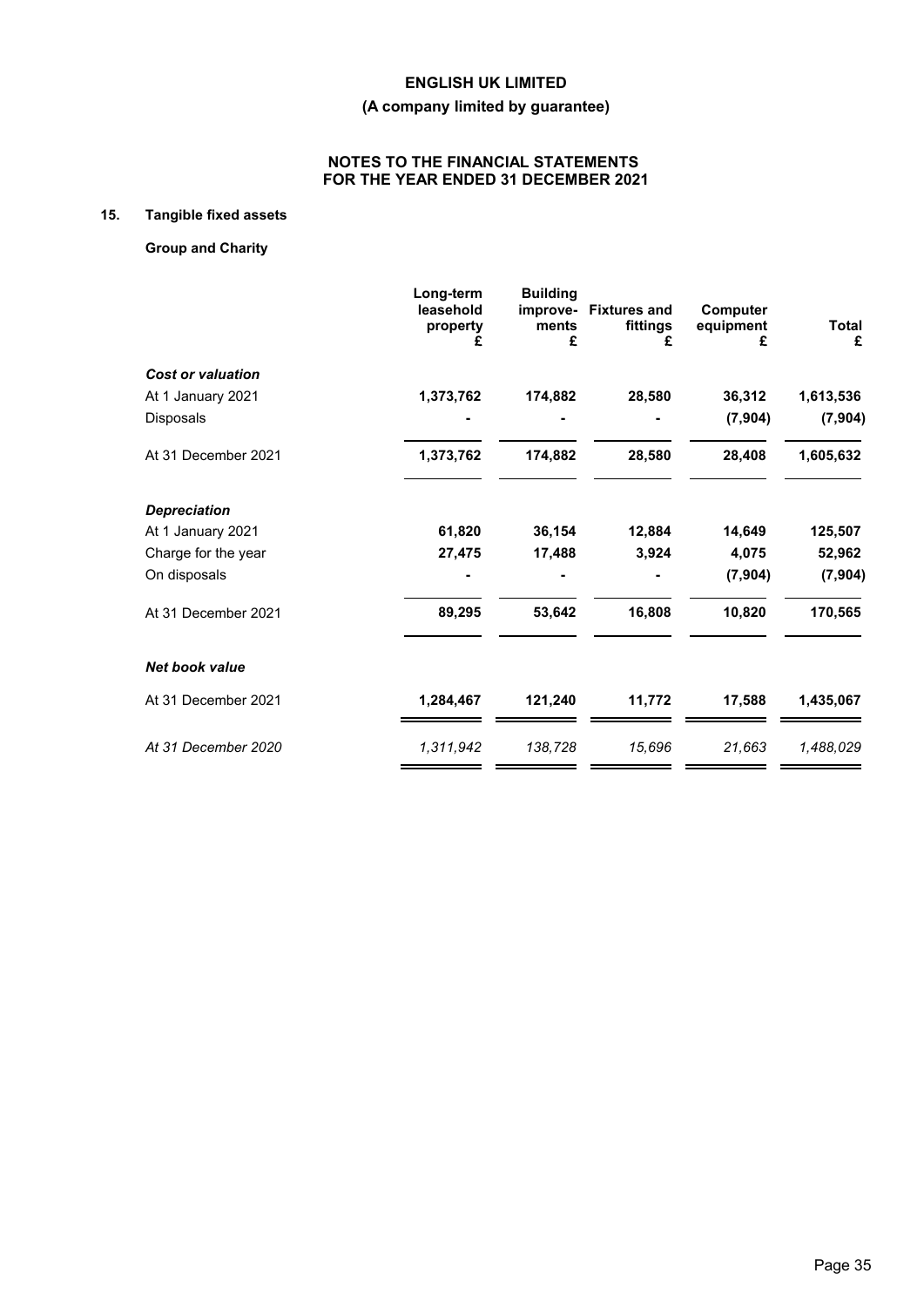## **(A company limited by guarantee)**

## **NOTES TO THE FINANCIAL STATEMENTS FOR THE YEAR ENDED 31 DECEMBER 2021**

## **16. Fixed asset investments**

| <b>Charity</b>      | Investment in<br>subsidiary<br>company<br>£ |
|---------------------|---------------------------------------------|
| Cost                |                                             |
| At 1 January 2021   | 1                                           |
| At 31 December 2021 |                                             |
|                     | 1                                           |

### **Principal subsidiaries**

**17. Debtors**

The following was a subsidiary undertaking of the Charity:

| <b>Name</b>                    | Company<br>number | Registered office or principal<br>place of business | <b>Class of</b><br>shares | <b>Holding</b> |
|--------------------------------|-------------------|-----------------------------------------------------|---------------------------|----------------|
| English UK Enterprises Limited | 05200973          | Flag House, 47 Brunswick Court,<br>London, SE1 3LH  | Ordinary                  | 100%           |

The financial results of the subsidiary for the year ended 31 December 2021 were:

|                    | <b>Income</b><br>£ | <b>Expenditure</b><br>£ | <b>Net assets</b><br>£                                      |
|--------------------|--------------------|-------------------------|-------------------------------------------------------------|
|                    | 146,129            | 146,129                 | 18,469                                                      |
|                    |                    |                         |                                                             |
| Group<br>2021<br>£ |                    | Charity<br>2021<br>£    | Charity<br>2020<br>£                                        |
|                    |                    |                         |                                                             |
| 40,570             |                    | 36,976                  | 120,505                                                     |
|                    | -                  | 20,681                  |                                                             |
| 9,000              |                    | 9,000                   | 9,000                                                       |
| 62,492             |                    | 57,667                  | 47,617                                                      |
| 112,062            |                    | 124,324                 | 177,122                                                     |
|                    |                    |                         | Group<br>2020<br>£<br>120,505<br>9.000<br>62,091<br>191,596 |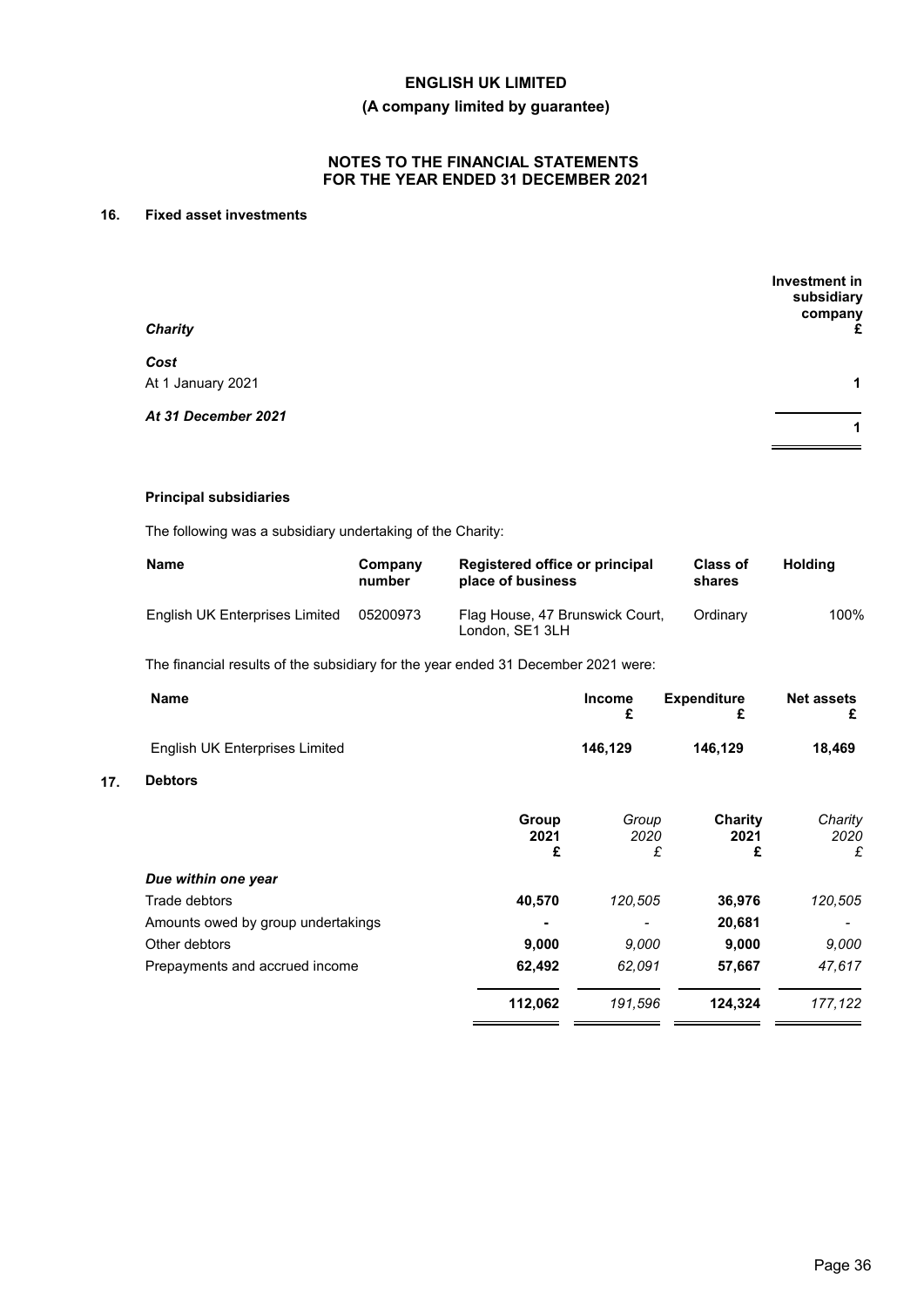#### **(A company limited by guarantee)**

### **NOTES TO THE FINANCIAL STATEMENTS FOR THE YEAR ENDED 31 DECEMBER 2021**

#### **18. Creditors: Amounts falling due within one year**

|                                    | Group<br>2021<br>£ | Group<br>2020<br>£ | Charity<br>2021<br>£ | Charity<br>2020<br>£ |
|------------------------------------|--------------------|--------------------|----------------------|----------------------|
| Bank loans                         | 35,000             | 50,000             | 35,000               | 50,000               |
| Trade creditors                    | 80,733             | 158,530            | 77,339               | 158,468              |
| Amounts owed to group undertakings |                    |                    | ٠                    | 16,947               |
| Other taxation and social security | 50,905             | 57,112             | 50,905               | 57,112               |
| Other creditors                    | 45,768             | 78,692             | 45,768               | 78.692               |
| Accruals and deferred income       | 89,104             | 111.517            | 51,905               | 54,590               |
|                                    | 301,510            | 455.851            | 260,917              | 415,809              |

A Bounce Back Loan of £50,000 was taken in July 2020 to use as a cash buffer to be able to cope with any unexpected reduction of income due to the impact of COVID-19.

The Bounce Back Loan Scheme (BBLS) is managed by the British Business Bank on behalf of, and with the financial backing of, the Secretary of State for Business, Energy and Industrial Strategy. The scheme is part of a wider package of Government support for UK business, due to the impact of COVID-19. The loan is guaranteed by the UK Government.

The interest rate agreed with the bank, Natwest plc, was 2.5% fixed rate. Under the BBLS, for the first 12 months of the loan period, interest is paid by the UK Government and there is a capital repayment holiday. This loan was fully repaid by 31 December 2021.

A Coronavirus Business Interruption Loan (CBIL) of £175,000 was taken out in May 2021 to use as a cash buffer to be able to cope with any unexpected reduction of income due to the impact of COVID-19.

The Coronavirus Business Interruption Loan Scheme (CBILS) is managed by the British Business Bank on behalf of, and with the financial backing of, the Secretary of State for Business, Energy and Industrial Strategy. The scheme is part of a wider package of Government support for UK business, due to the impact of COVID-19. The loan is guaranteed by the UK Government.

The interest rate agreed with the bank, Natwest plc, was 2.38% fixed rate.

Deferred income in the main includes income received in advance for the StudyWorld event and other fairs which will take place during 2022.

A reconciliation of the movement on the deferred income balance, included in creditors above, is as follows:

|                                        | Group<br>2021<br>£ | Group<br>2020 | Charity<br>2021 | Charity<br>2020<br>£ |
|----------------------------------------|--------------------|---------------|-----------------|----------------------|
| Deferred income at 1 January 2021      | 136,460            | 88.516        | 62.975          | 70,310               |
| Resources deferred during the year     | 48.563             | 136.460       | 17.865          | 62.975               |
| Amounts released from previous periods | (136, 460)         | (88.516)      | (62, 975)       | (70, 310)            |
| Deferred income at 31 December 2021    | 48.563             | 136.460       | 17.865          | 62.975               |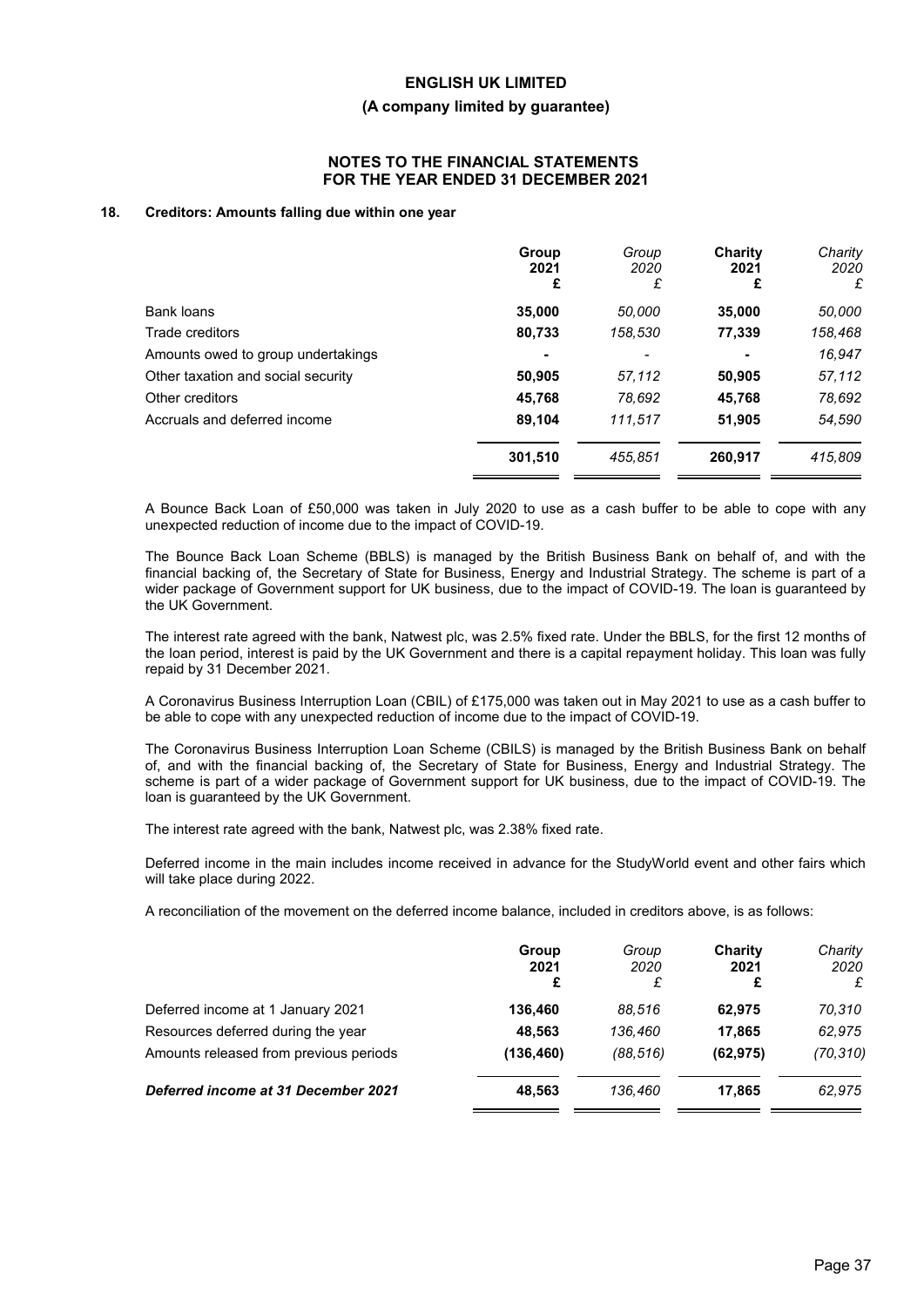### **(A company limited by guarantee)**

## **NOTES TO THE FINANCIAL STATEMENTS FOR THE YEAR ENDED 31 DECEMBER 2021**

### **19. Creditors: Amounts falling due after more than one year**

|            | Group<br>2021<br>£ | Group<br>2020<br>£ | <b>Charity</b><br>2021<br>£<br>⊷ | Charity<br>2020<br>£ |
|------------|--------------------|--------------------|----------------------------------|----------------------|
| Bank loans | 140,000            | ٠                  | 140,000                          | -                    |
|            | 140,000            | ۰                  | 140,000                          | -                    |

A Coronavirus Business Interruption Loan (CBIL) of £175,000 was taken in May 2021 to use as a cash buffer to be able to cope with any unexpected reduction of income due to the impact of COVID-19.

The Coronavirus Business Interruption Loan Scheme (CBILS) is managed by the British Business Bank on behalf of, and with the financial backing of, the Secretary of State for Business, Energy and Industrial Strategy. The scheme is part of a wider package of Government support for UK business, due to the impact of COVID-19. The loan is guaranteed by the UK Government.

The interest rate agreed with the bank, Natwest plc, was 2.38% fixed rate.

Included within the above are amounts falling due as follows:

|                                   | Group<br>2021<br>£ | Group<br>2020<br>£ | Charity<br>2021<br>£ | Charity<br>2020<br>£ |
|-----------------------------------|--------------------|--------------------|----------------------|----------------------|
| Between one and two years         |                    |                    |                      |                      |
| Bank loans                        | 35,000             | ۰                  | 35,000               |                      |
| <b>Between two and five years</b> |                    |                    |                      |                      |
| <b>Bank loans</b>                 | 105,000            | ٠                  | 105,000              |                      |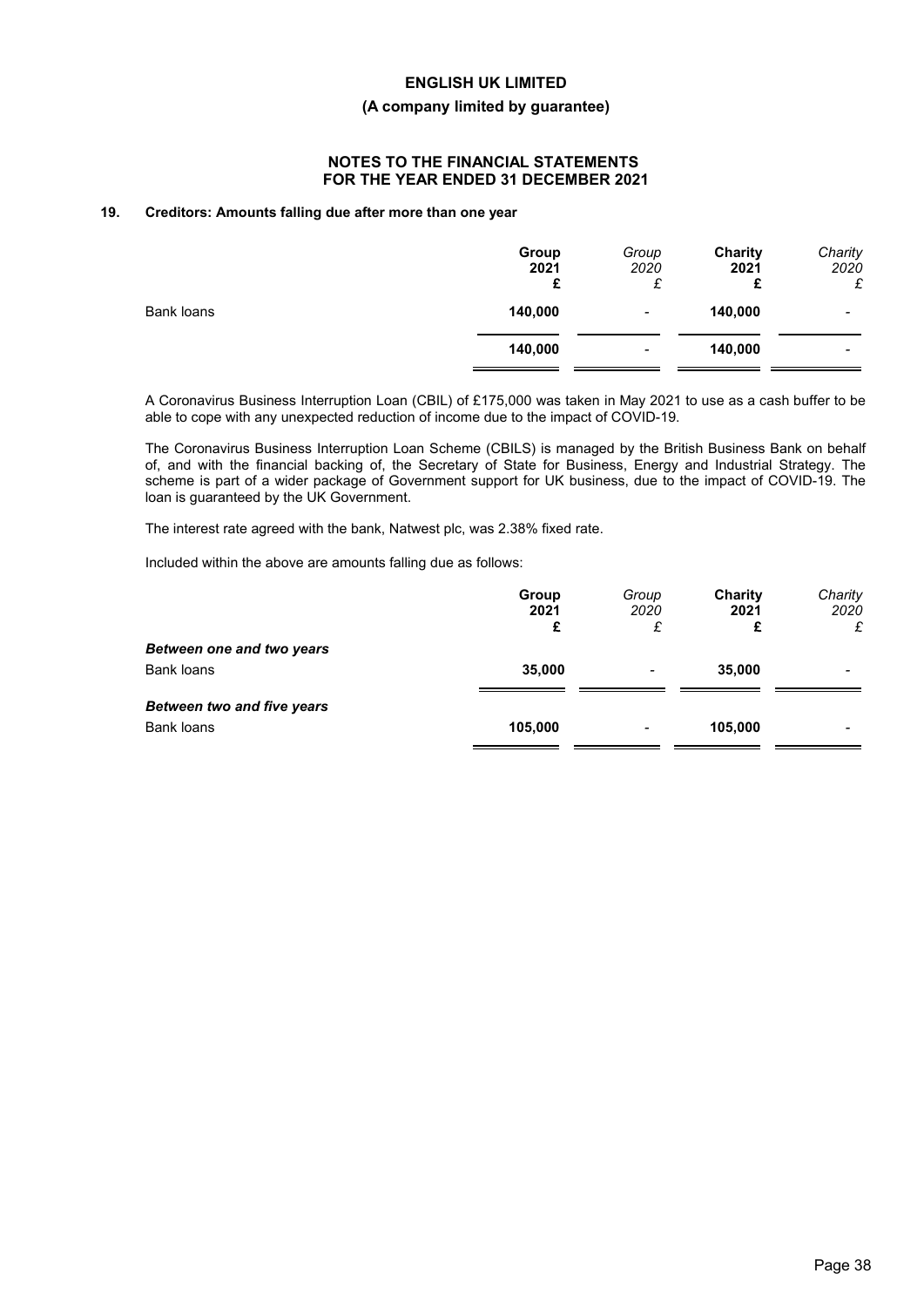## **(A company limited by guarantee)**

## **NOTES TO THE FINANCIAL STATEMENTS FOR THE YEAR ENDED 31 DECEMBER 2021**

## **20. Statement of funds**

## **Group statement of funds - 2021**

| <b>Balance at 1</b><br>January 2021<br>£ | <b>Income</b><br>£ | <b>Expenditure</b><br>£ | <b>Balance at 31</b><br><b>December</b><br>2021<br>£ |
|------------------------------------------|--------------------|-------------------------|------------------------------------------------------|
|                                          |                    |                         |                                                      |
|                                          |                    |                         |                                                      |
| 85,779                                   | 21,408             | (499)                   | 106,688                                              |
| 11,291                                   | 4,041              | (120)                   | 15,212                                               |
| 1,507,787                                | ٠                  | (55, 245)               | 1,452,542                                            |
| 1,604,857                                | 25,449             | (55, 864)               | 1,574,442                                            |
|                                          |                    |                         |                                                      |
| 270,604                                  | 910,785            | (953, 319)              | 228,070                                              |
| 1,875,461                                | 936,234            | (1,009,183)             | 1,802,512                                            |
|                                          |                    |                         |                                                      |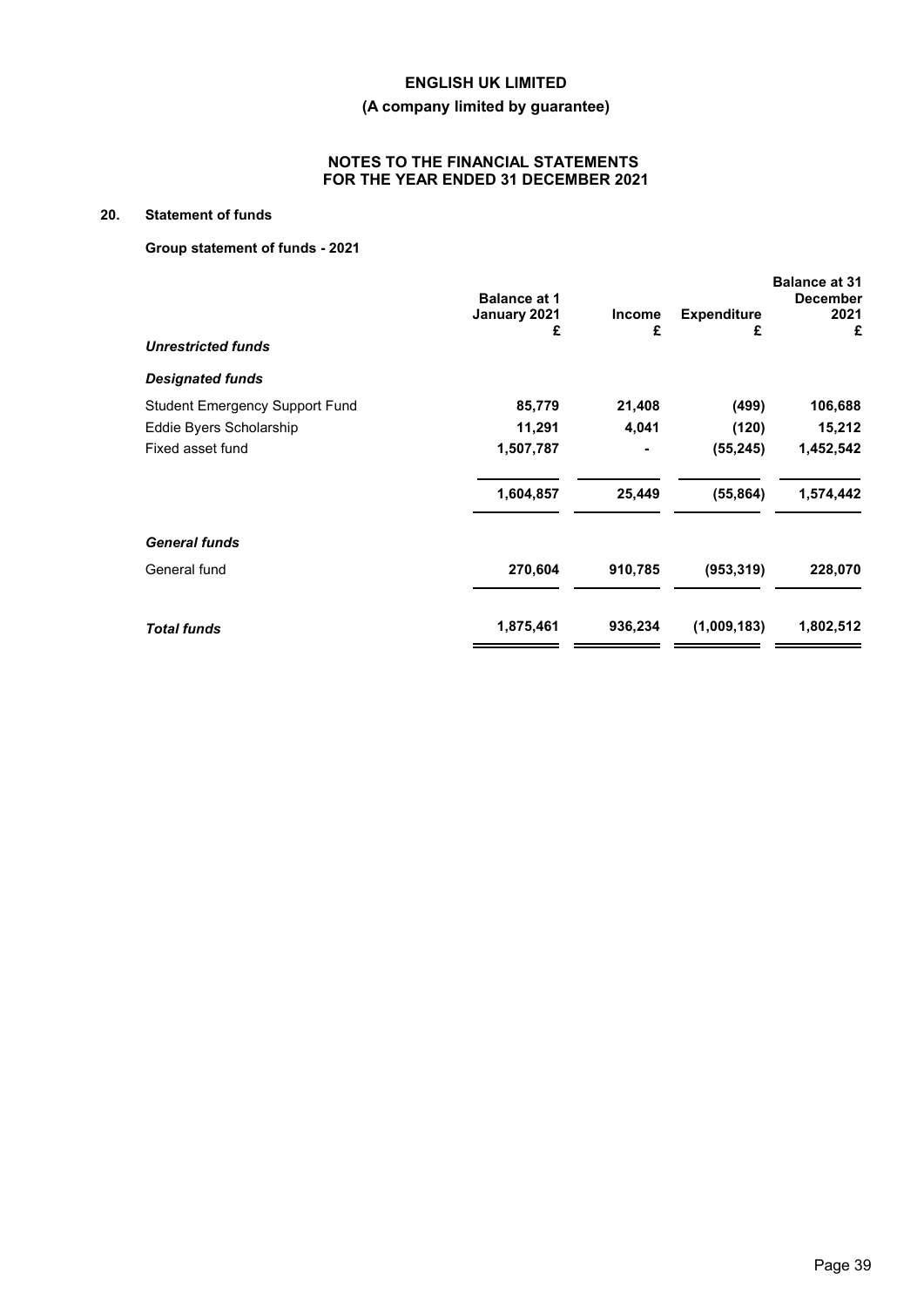## **(A company limited by guarantee)**

## **NOTES TO THE FINANCIAL STATEMENTS FOR THE YEAR ENDED 31 DECEMBER 2021**

## **20. Statement of funds (continued)**

## **Group statement of funds - 2020**

|                                       | <b>Balance</b> at<br>1 January<br>2020<br>£ | Income<br>£ | Expenditure<br>£ | <b>Transfers</b><br>in/out<br>£ | <b>Balance</b> at<br>31 December<br>2020<br>£ |
|---------------------------------------|---------------------------------------------|-------------|------------------|---------------------------------|-----------------------------------------------|
| <b>Unrestricted funds</b>             |                                             |             |                  |                                 |                                               |
| <b>Designated funds</b>               |                                             |             |                  |                                 |                                               |
| <b>Student Emergency Support Fund</b> | 80,581                                      | 7,542       | (2, 344)         |                                 | 85,779                                        |
| Eddie Byers Scholarship               | 10,866                                      | 2,111       | (1,686)          |                                 | 11,291                                        |
| Fixed asset fund                      | 1,561,451                                   |             | (58,084)         | 4,420                           | 1,507,787                                     |
|                                       | 1,652,898                                   | 9,653       | (62, 114)        | 4,420                           | 1,604,857                                     |
| <b>General funds</b>                  |                                             |             |                  |                                 |                                               |
| General fund                          | 280,307                                     | 1.094,462   | (1,099,745)      | (4, 420)                        | 270,604                                       |
| <b>Total Unrestricted funds</b>       | 1,933,205                                   | 1,104,115   | (1, 161, 859)    |                                 | 1,875,461                                     |
| <b>Restricted funds</b>               |                                             |             |                  |                                 |                                               |
| Visa review                           | 4,908                                       |             | (4,908)          |                                 |                                               |
|                                       |                                             |             |                  |                                 |                                               |
| <b>Total funds</b>                    | 1,938,113                                   | 1,104,115   | (1, 166, 767)    |                                 | 1,875,461                                     |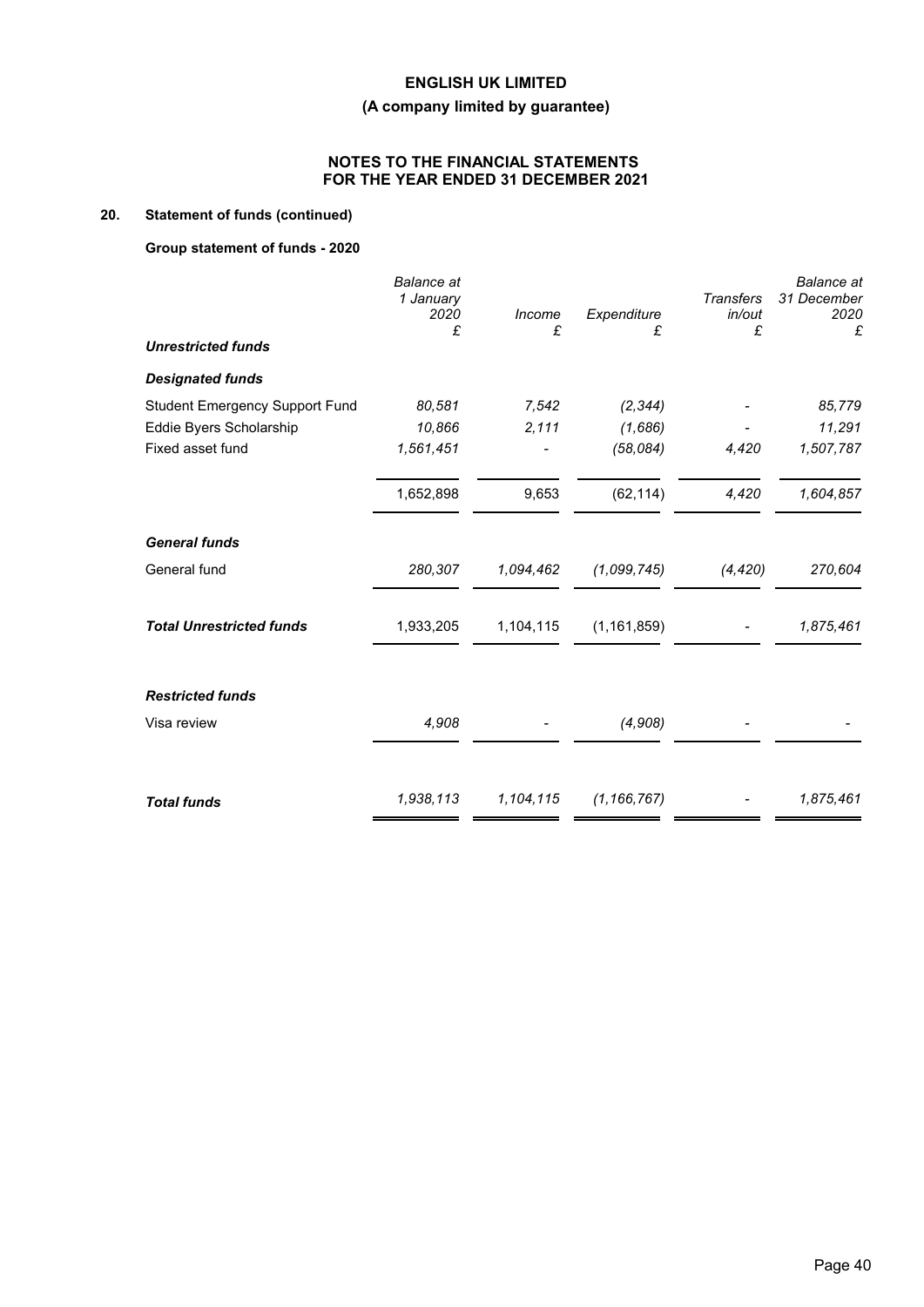## **(A company limited by guarantee)**

## **NOTES TO THE FINANCIAL STATEMENTS FOR THE YEAR ENDED 31 DECEMBER 2021**

## **20. Statement of funds (continued)**

Charity statement of funds - 2021

|                                       | <b>Balance at 1</b><br>January<br>2021 | <b>Income</b> | <b>Expenditure</b> | <b>Transfers</b><br>in/out | <b>Balance at</b><br>31<br><b>December</b><br>2021 |
|---------------------------------------|----------------------------------------|---------------|--------------------|----------------------------|----------------------------------------------------|
|                                       | £                                      | £             | £                  | £                          | £                                                  |
| <b>Unrestricted funds</b>             |                                        |               |                    |                            |                                                    |
| <b>Designated funds</b>               |                                        |               |                    |                            |                                                    |
| <b>Student Emergency Support Fund</b> | 85,779                                 | 21,408        | (499)              |                            | 106,688                                            |
| Eddie Byers Scholarship Fund          | 11,291                                 | 4,041         | (120)              |                            | 15,212                                             |
| <b>Fixed Asset Fund</b>               | 1,507,787                              |               | (55, 245)          |                            | 1,452,542                                          |
|                                       | 1,604,857                              | 25,449        | (55, 864)          |                            | 1,574,442                                          |
| <b>General funds</b>                  |                                        |               |                    |                            |                                                    |
| General fund                          | 252,135                                | 849,670       | (892, 204)         |                            | 209,601                                            |
| <b>Total Unrestricted funds</b>       | 1,856,992                              | 875,119       | (948,068)          |                            | 1,784,043                                          |
| <b>Total funds</b>                    | 1,856,992                              | 875,119       | (948,068)          |                            | 1,784,043                                          |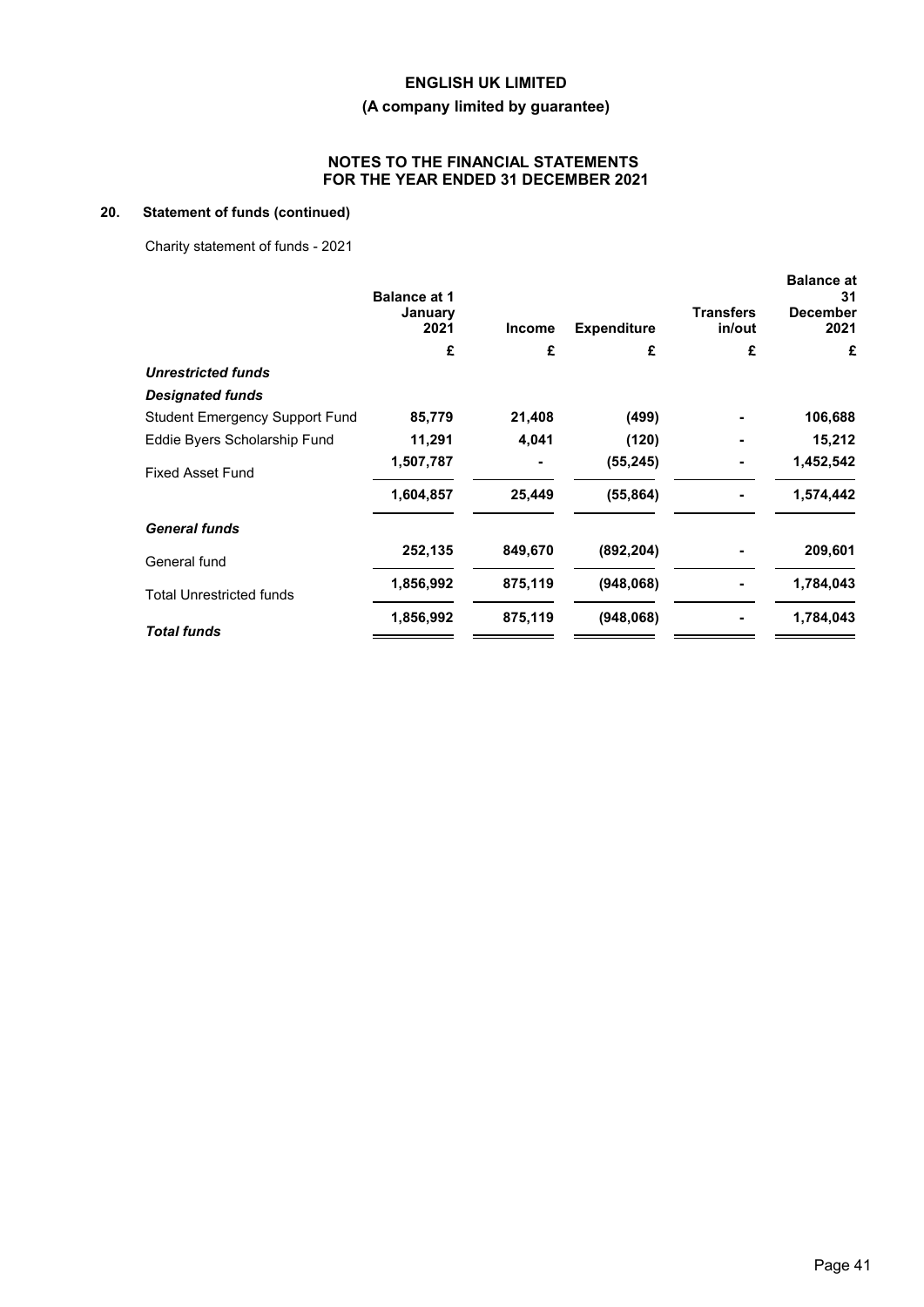#### **(A company limited by guarantee)**

## **NOTES TO THE FINANCIAL STATEMENTS FOR THE YEAR ENDED 31 DECEMBER 2021**

#### **20. Statement of funds (continued)**

Charity statement of funds - 2020

|                                       | Balance at 1<br>January 2020 | Income    | Expenditure   | <b>Transfers</b><br>in/out | Balance at 31<br>December<br>2020 |
|---------------------------------------|------------------------------|-----------|---------------|----------------------------|-----------------------------------|
|                                       | £                            | £         | £             | £                          | £                                 |
| <b>Unrestricted funds</b>             |                              |           |               |                            |                                   |
| <b>Designated funds</b>               |                              |           |               |                            |                                   |
| <b>Student Emergency Support Fund</b> | 80,581                       | 7,542     | (2, 344)      |                            | 85,779                            |
| Eddie Byers Scholarship Fund          | 10,866                       | 2,111     | (1,686)       |                            | 11,291                            |
| <b>Fixed Asset Fund</b>               | 1,561,451                    |           | (58,084)      | 4,420                      | 1,507,787                         |
|                                       | 1,652,898                    | 9.653     | (62, 114)     | 4,420                      | 1,604,857                         |
| <b>General funds</b>                  |                              |           |               |                            |                                   |
| General fund                          | 207,773                      | 1,094,373 | (1,045,591)   | (4, 420)                   | 252,135                           |
| <b>Total Unrestricted funds</b>       | 1,860,671                    | 1,104,026 | (1, 107, 705) |                            | 1,856,992                         |
| <b>Restricted funds</b>               |                              |           |               |                            |                                   |
| Visa Review                           | 4,908                        |           | (4,908)       |                            |                                   |
| <b>Total funds</b>                    | 1,865,579                    | 1,104,026 | (1, 112, 613) |                            | 1,856,992                         |

The Student Emergency Support Fund steps in as a guarantor if a member centre closes down to allow the students to complete their course and return home without additional expense.

The Eddie Byers Scholarship Fund has been created in memory of our late Chief Executive, Eddie Byers, to help aspiring students study English in the UK and further the associations' charitable mission of advancing the education of international students in the English language.

The Fixed Assets Fund represents the fixed assets of the group. The Trustees designated these as they are expected to be used in the long term to assist in meeting the group's charitable objectives and also to enable a clear understanding of the free reserves and underlying activities of the group.

The Visa Review Fund was set up in 2010 when the charity successfully sought a judicial review of policies adopted by the UK Border Agency (UKBA) in relation to student visas. Income was provided by membership subscriptions as well as costs awarded by the Secretary of State for the Home Office, in part, to English UK.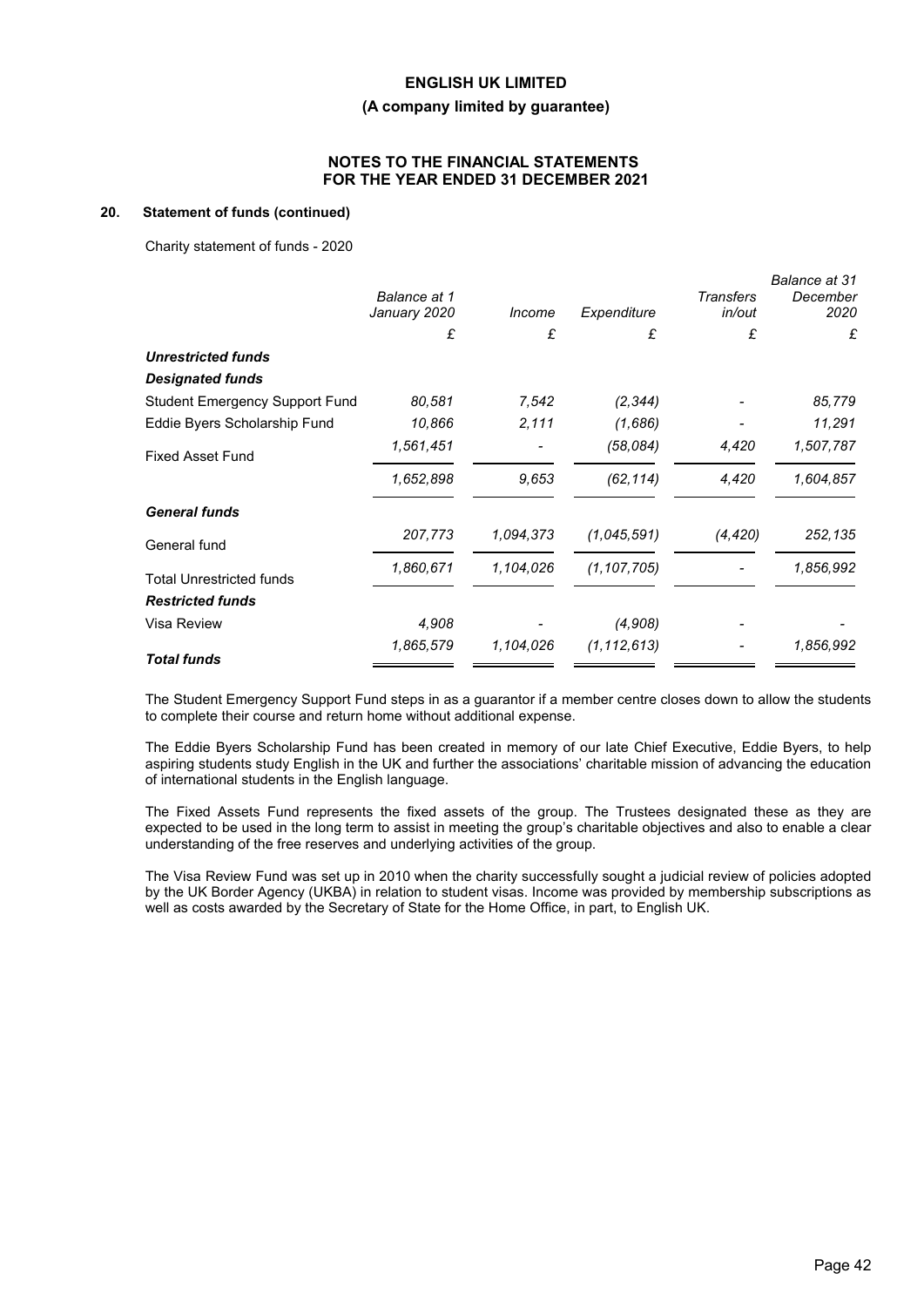## **(A company limited by guarantee)**

## **NOTES TO THE FINANCIAL STATEMENTS FOR THE YEAR ENDED 31 DECEMBER 2021**

## **21. Group analysis of net assets between funds**

### **Group analysis of net assets between funds - 2021**

|                                     | <b>Unrestricted</b><br>funds<br>2021<br>£ | <b>Total</b><br>funds<br>2021<br>£ |
|-------------------------------------|-------------------------------------------|------------------------------------|
| Tangible fixed assets               | 1,435,067                                 | 1,435,067                          |
| Intangible fixed assets             | 17,475                                    | 17,475                             |
| <b>Current assets</b>               | 791,480                                   | 791,480                            |
| Creditors due within one year       | (301, 510)                                | (301, 510)                         |
| Creditors due in more than one year | (140,000)                                 | (140,000)                          |
| <b>Total</b>                        | 1,802,512                                 | 1,802,512                          |

## **Group analysis of net assets between funds - 2020**

|                               | Unrestricted<br>funds<br>2020 | Total<br>funds<br>2020 |
|-------------------------------|-------------------------------|------------------------|
|                               | £                             | £                      |
| Tangible fixed assets         | 1,488,029                     | 1,488,029              |
| Intangible fixed assets       | 19,758                        | 19,758                 |
| <b>Current assets</b>         | 823,525                       | 823,525                |
| Creditors due within one year | (455, 851)                    | (455, 851)             |
| <b>Total</b>                  | 1,875,461                     | 1,875,461              |

### **22. Charity analysis of net assets between funds**

| Charity analysis of net assets between funds - 2021 | <b>Unrestricted</b><br>funds<br>2021<br>£ | Total<br>funds<br>2021<br>£ |
|-----------------------------------------------------|-------------------------------------------|-----------------------------|
| Intangible assets                                   | 17,475                                    | 17,475                      |
| Tangible fixed assets                               | 1,435,067                                 | 1,435,067                   |
| Investments                                         | 1                                         |                             |
| Current assets                                      | 732,417                                   | 732,417                     |
| Creditors due within one year                       | (260, 917)                                | (260, 917)                  |
| Creditors due after one year                        | (140,000)                                 | (140,000)                   |
|                                                     | 1,784,043                                 | 1,784,043                   |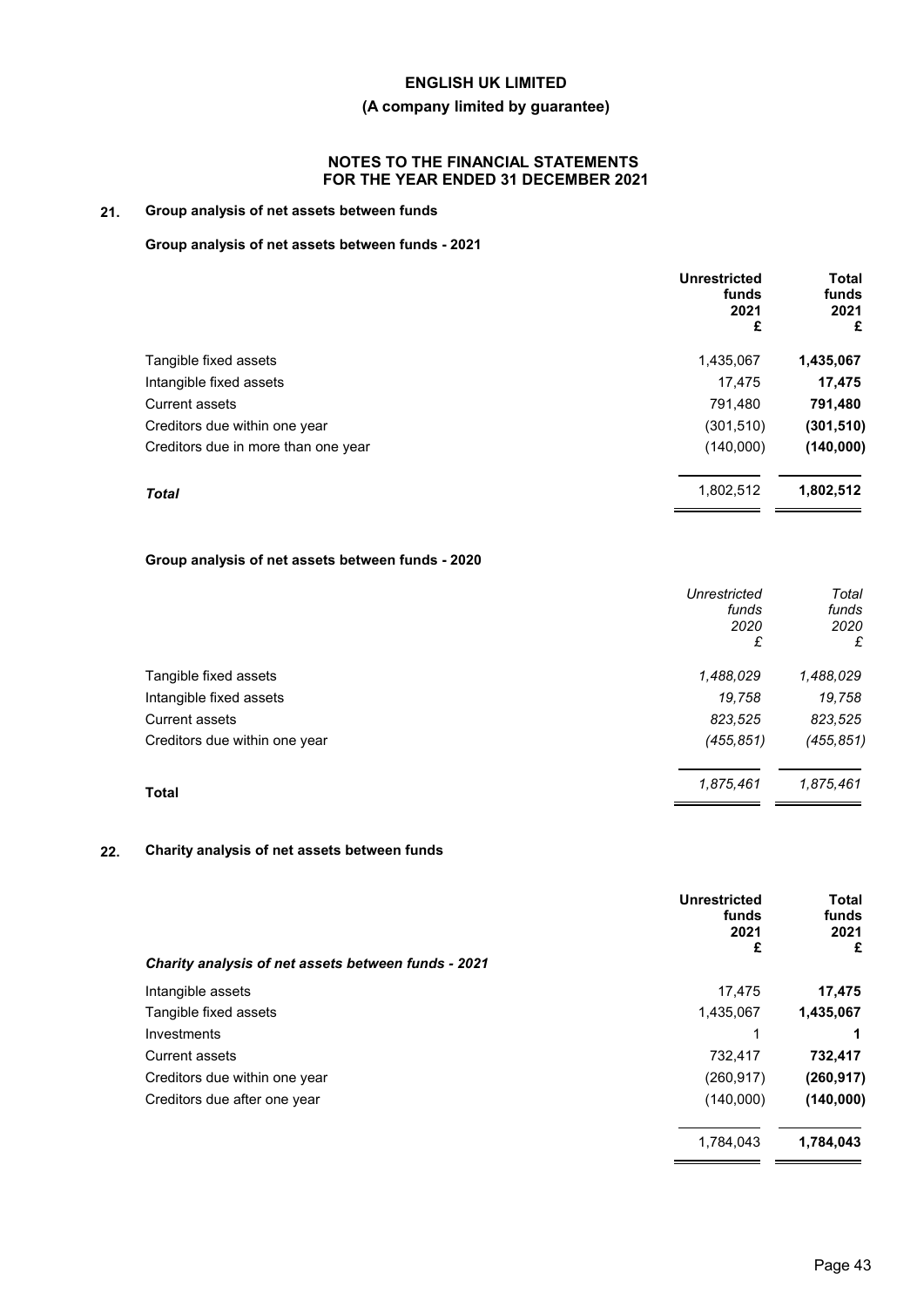## **(A company limited by guarantee)**

## **NOTES TO THE FINANCIAL STATEMENTS FOR THE YEAR ENDED 31 DECEMBER 2021**

|                                                     | Unrestricted<br>funds<br>2020<br>£ | Total<br>funds<br>2020<br>£ |
|-----------------------------------------------------|------------------------------------|-----------------------------|
| Charity analysis of net assets between funds - 2020 |                                    |                             |
| Intangible assets                                   | 19,758                             | 19,758                      |
| Tangible fixed assets                               | 1,488,029                          | 1,488,029                   |
| Investments                                         | 1                                  | 1                           |
| <b>Current assets</b>                               | 1.022,481                          | 1.022,481                   |
| Creditors due within one year                       | (673, 277)                         | (673, 277)                  |
|                                                     | 1,856,992                          | 1,856,992                   |
|                                                     |                                    |                             |

## **23. Reconciliation of net movement in funds to net cash flow from operating activities**

|                                                                         | Group<br>2021<br>£ | Group<br>2020<br>£ |
|-------------------------------------------------------------------------|--------------------|--------------------|
| Net expenditure for the year (as per Statement of Financial Activities) | (72, 949)          | (62, 652)          |
| <b>Adjustments for:</b>                                                 |                    |                    |
| Depreciation charges                                                    | 52,962             | 55,461             |
| Amortisation charges                                                    | 2,283              | 2,622              |
| Dividends, interests and rents from investments                         | (59)               | (449)              |
| Decrease/(increase) in debtors                                          | 116,513            | (20, 445)          |
| (Decrease) in creditors                                                 | (176, 320)         | (225, 599)         |
| Net cash provided/(used in) by operating activities                     | (77, 570)          | (251, 062)         |

## **24. Analysis of cash and cash equivalents**

|                                 | Group   | Group     |
|---------------------------------|---------|-----------|
|                                 | 2021    | 2020<br>£ |
| Cash at bank and in hand        | 679.418 | 631,929   |
| Total cash and cash equivalents | 679.418 | 631,929   |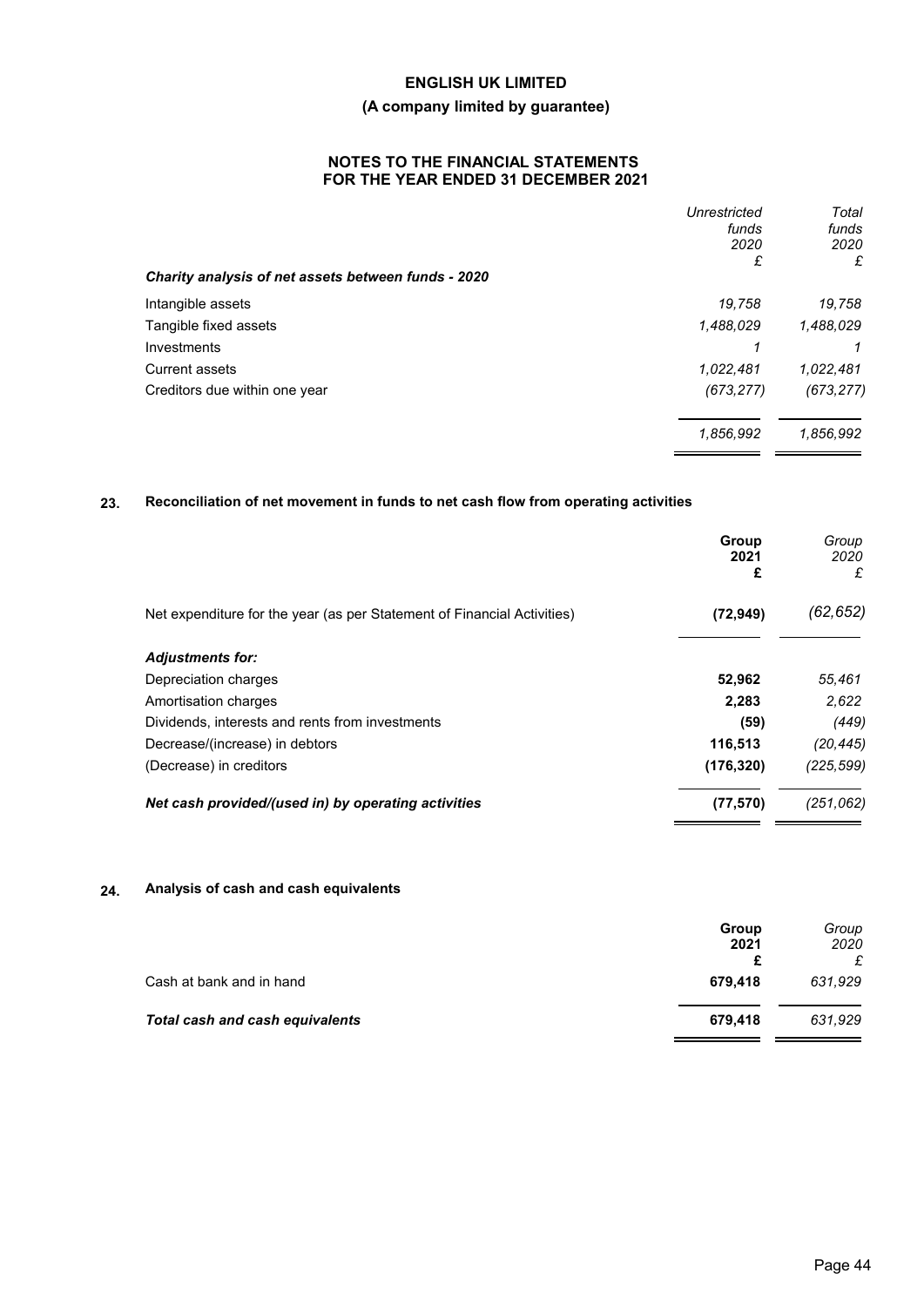### **(A company limited by guarantee)**

## **NOTES TO THE FINANCIAL STATEMENTS FOR THE YEAR ENDED 31 DECEMBER 2021**

### **25. Analysis of changes in net debt**

|                          | At 1 January |                   | At 31<br><b>December</b> |
|--------------------------|--------------|-------------------|--------------------------|
|                          | 2021         | <b>Cash flows</b> | 2021                     |
|                          | £            | £                 | £                        |
| Cash at bank and in hand | 631,929      | 47,489            | 679,418                  |
| Loan due within one year | (50,000)     | 15,000            | (35,000)                 |
| Loan due after one year  | ٠            | (140,000)         | (140,000)                |
|                          | 581,929      | (77, 511)         | 504,418                  |
|                          |              |                   |                          |

### **26. Operating lease commitments**

At 31 December 2021 the Group and the Charity had commitments to make future minimum lease payments under non-cancellable operating leases as follows:

|                                              | Group<br>2021<br>£ | Group<br>2020<br>£ | Charity<br>2021<br>£ | Charity<br>2020<br>£ |
|----------------------------------------------|--------------------|--------------------|----------------------|----------------------|
| Not later than 1 year                        | 1,958              | 1,958              | 1,958                | 1,958                |
| Later than 1 year and not later than 5 years | 1.469              | 3.427              | 1.469                | 3,427                |
|                                              | 3.427              | 5.385              | 3.427                | 5,385                |
|                                              |                    |                    |                      |                      |

### **27. Related party transactions**

All trustees of English UK Limited are employed by organisations who are members of English UK.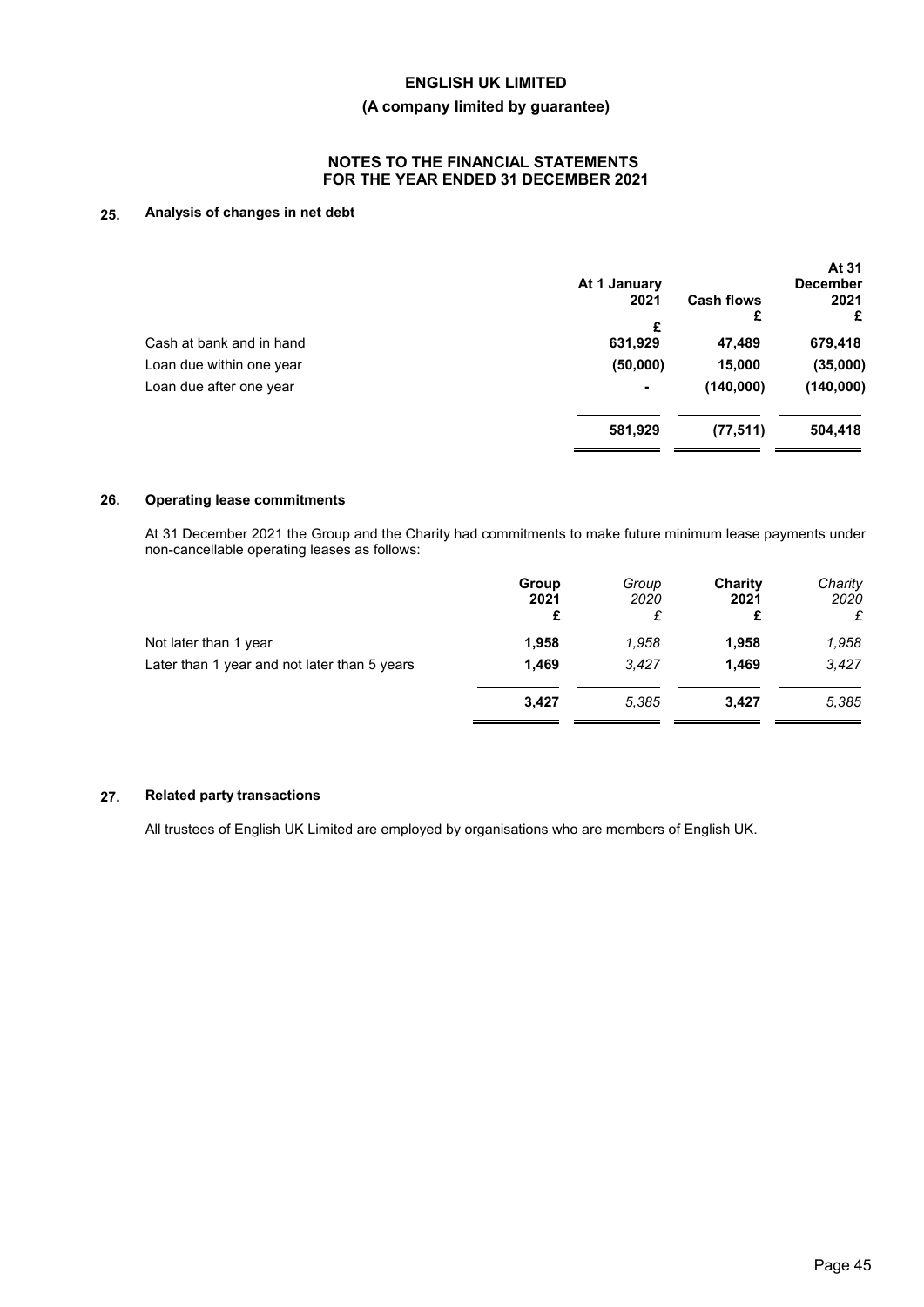## **(A company limited by guarantee)**

## **NOTES TO THE FINANCIAL STATEMENTS FOR THE YEAR ENDED 31 DECEMBER 2021**

## **. Appendix - Charity income and expenditure**

|                                                         | <b>Total funds</b>  | Total funds           |
|---------------------------------------------------------|---------------------|-----------------------|
|                                                         | 2021                | 2020                  |
|                                                         | £                   | £                     |
| Basic subscriptions                                     | 448,662             | 538,644               |
| Supplementary subscriptions                             | 72,095              | 144,596               |
| <b>Total subscription income</b>                        | 520,757             | 683,240               |
| Corporate member subscriptions                          | 36,837              | 40,487                |
| Net corporate membership income                         | 36,837              | 40,487                |
| Annual conference and AGM income                        | 9,285               |                       |
| Annual conference and AGM expenditure                   | (11, 218)           | (958)                 |
| <b>Net annual conference and AGM income</b>             | (1, 933)            | (958)                 |
| Tradeshow Access Programme income                       |                     | 17,600                |
| Tradeshow Access Programme expenditure                  |                     | (17, 839)             |
| <b>Net Tradeshow Access Programme income</b>            |                     | (239)                 |
| Overseas missions (incl the China Roadshow) expenditure |                     | (3, 453)              |
| Net overseas missions income                            |                     | (3, 453)              |
| Project QUIC income                                     | 8,315               |                       |
| Project QUIC expenditure                                | (11, 610)           | (7,908)               |
|                                                         | (3, 295)            | (7,908)               |
| <b>Net Project QUIC income</b>                          |                     |                       |
| Training and qualifications income                      | 82,448<br>(38, 434) | 175,850<br>(118, 810) |
| Training and qualifications expenditure                 | 44,014              | 57,040                |
| Net training and qualifications income                  |                     |                       |
| Student emergency support fund income                   | 21,408              | 7,542                 |
| Student emergency support fund expenditure              | (499)               | (2, 344)              |
| Net student emergency support fund income               | 20,909              | 5,198                 |
| Eddie Byers scholarship income                          | 4,041               | 2,111                 |
| Eddie Byers scholarship expenditure                     | (120)               | (1,686)               |
| Net Eddie Byers scholarship income                      | 3,921               | 425                   |
| 2020 recovery summit income                             |                     | 22,267                |
| 2020 recovery summit expenditure                        |                     | (11, 379)             |
| Net 2020 recovery summit income                         |                     | 10,888                |
| COVID webinar income                                    |                     | 3,219                 |
| COVID webinar expenditure                               |                     | (7,982)               |
| Net COVID webinar income                                |                     | (4, 763)              |